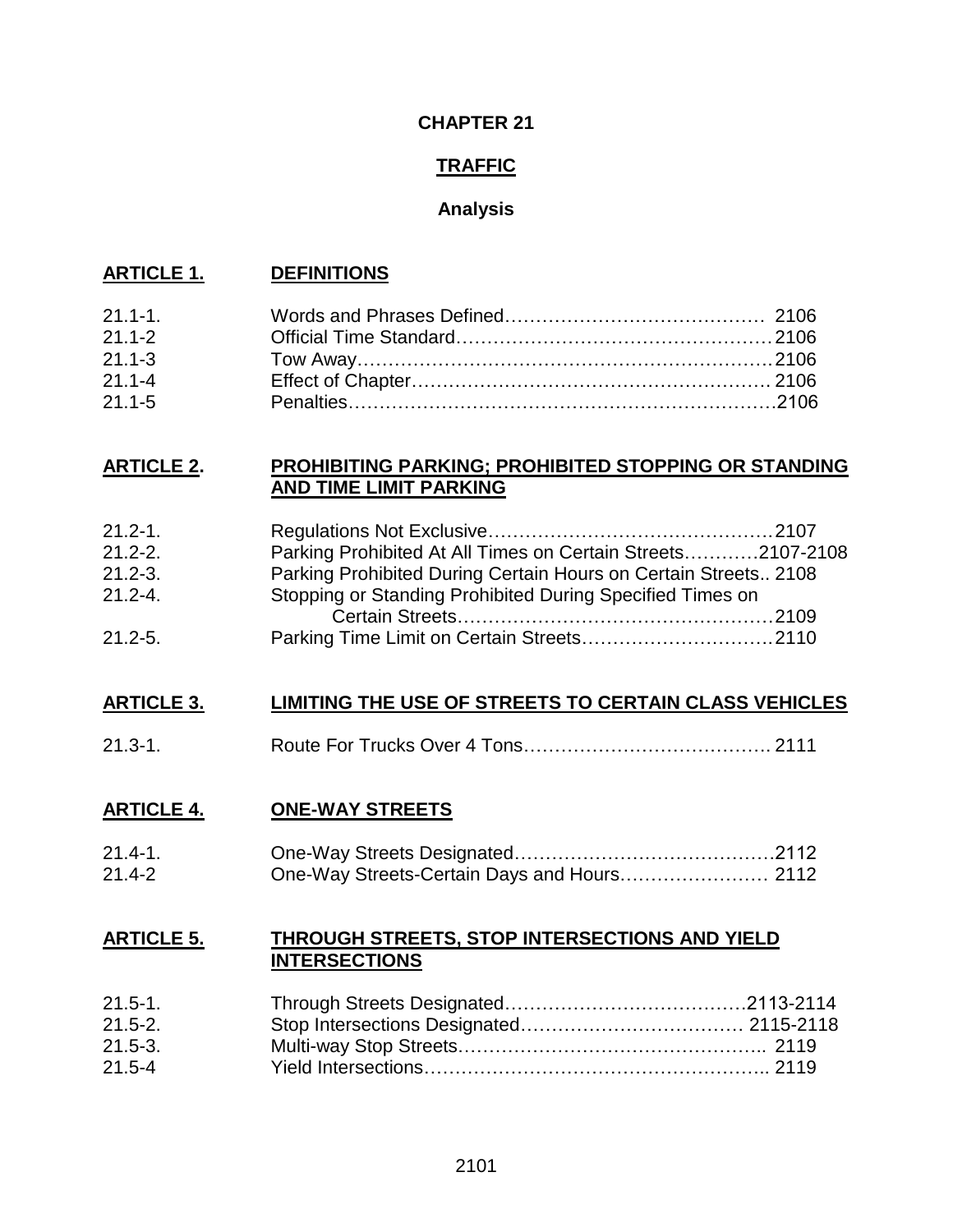| <b>ARTICLE 6.</b>  | <b>LOADING ZONES</b>                                                                                              |
|--------------------|-------------------------------------------------------------------------------------------------------------------|
| $21.6 - 1.$        |                                                                                                                   |
| <b>ARTICLE 7.</b>  | <b>TAXI STANDS</b>                                                                                                |
| $21.7 - 1.$        |                                                                                                                   |
| <b>ARTICLE 8.</b>  | <b>BUS STOPS</b>                                                                                                  |
| $21.8 - 1.$        |                                                                                                                   |
| <b>ARTICLE 9.</b>  | <b>TURN PROHIBITIONS</b>                                                                                          |
| $21.9 - 1.$        |                                                                                                                   |
| <b>ARTICLE 10.</b> | <b>LANE USE</b>                                                                                                   |
| 21.10.1.           |                                                                                                                   |
| <b>ARTICLE 11.</b> | CONTROL OF THE MOVEMENT AND THE PARKING OF TRAFFIC<br>ON PUBLIC AND PRIVATE PROPERTY                              |
| $21.11 - 1$        | Regulation for the Movement and the Parking of Traffic on<br>Municipal Property and Board of Education            |
| $21.11 - 2$        | Regulation for the Movement and the Parking of Traffic on<br>Private Property Open to the Public and to which the |
| $21.11 - 3$        | Public is invited (Retail Business) 2127-2129<br>Regulation for the Movement and the Parking of Traffic on        |
| $21.11 - 4$        | Signs, Pavement, Markings, Installation and Maintenance 2132                                                      |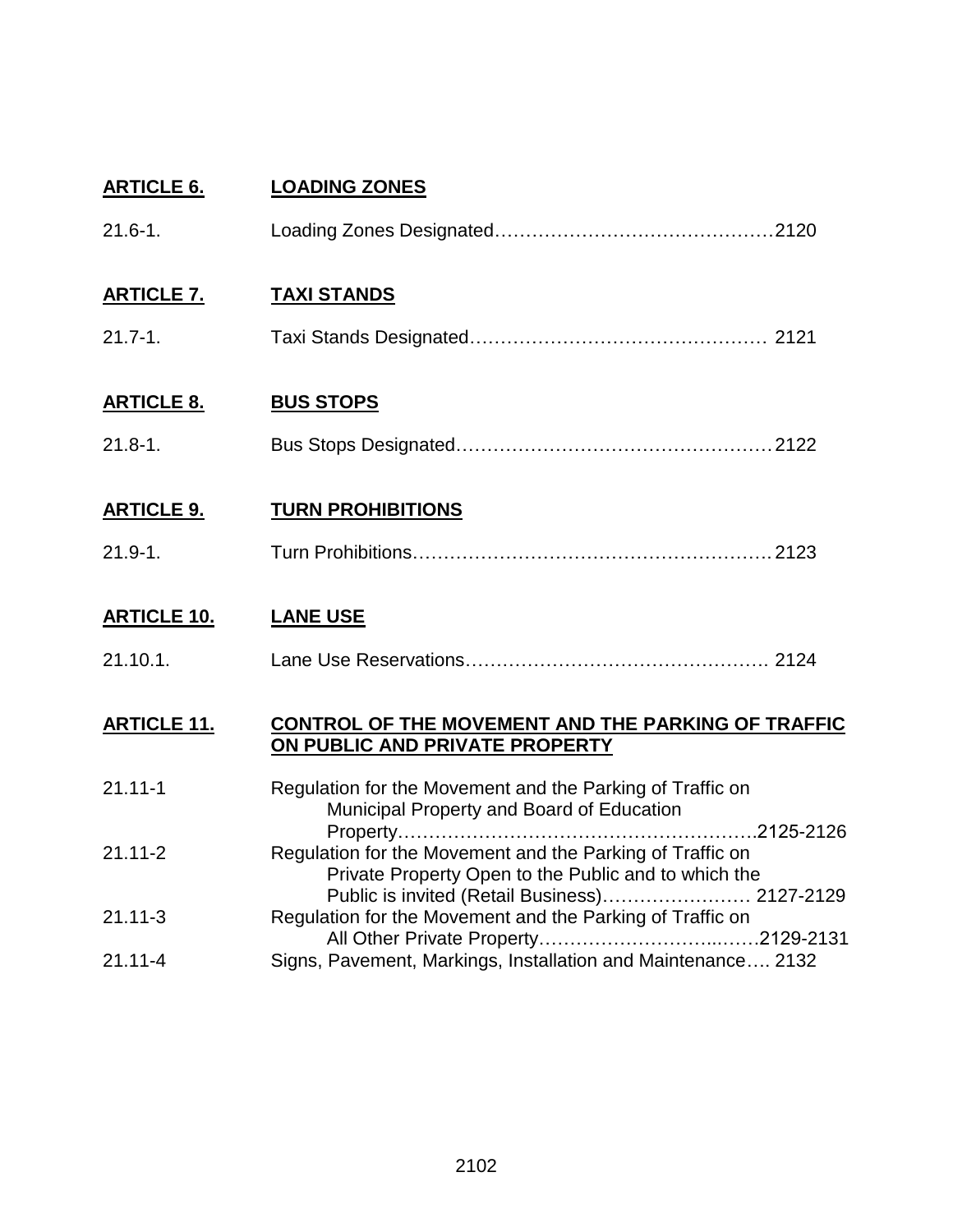### **ARTICLE 12. SNOW AND OTHER EMERGENCIES**

| $21.12 - 1.$ | Temporary Parking Prohibition For Snow Plowing and |  |
|--------------|----------------------------------------------------|--|
|              |                                                    |  |
| $21.12 - 2.$ |                                                    |  |

### **ARTICLE 13. MINI-BICYCLES, MOTOR BIKES, SCOOTERS, ETC.**

| $21.13 - 1.$ |  |
|--------------|--|
| $21.13 - 2.$ |  |
| $21.13 - 3.$ |  |
| $21.13 - 4.$ |  |
| $21.13 - 5.$ |  |

### **ARTICLE 14. DISPOSITION OF ABANDONED MOTOR VEHICLES AND THE IMPOSITION OF STORAGE FEES**

| $21.14 - 1.$ |  |
|--------------|--|
| $21.14 - 2.$ |  |
| $21.14 - 3.$ |  |
| $21.14 - 4.$ |  |
| $21.14 - 5.$ |  |
| $21.14 - 6.$ |  |
| $21.14 - 7.$ |  |
| $21.14 - 8$  |  |

### **ARTICLE 15. REGISTRATION AND REGULATION OF BICYCLES**

| $21.15 - 1.$ |                                             |  |
|--------------|---------------------------------------------|--|
| $21.15 - 2.$ |                                             |  |
| $21.15 - 3.$ |                                             |  |
| $21.15 - 4.$ |                                             |  |
| $21.15 - 5.$ | Change of Ownership; Termination of Use2139 |  |
| $21.15 - 6.$ |                                             |  |
| $21.15 - 7.$ |                                             |  |
| $21.15 - 8.$ |                                             |  |

### **ARTICLE 16. HANDICAPPED PARKING**

| $21.16 - 1$ |                                                             |
|-------------|-------------------------------------------------------------|
| $21.16 - 2$ | Handicapped Parking on Streets for Private Residents2142    |
| $21.16 - 3$ | Signs, Pavement Markings, Installation and Maintenance 2143 |
| 21.16-4     | Violations; Penalties; Handicapped Parking 2143             |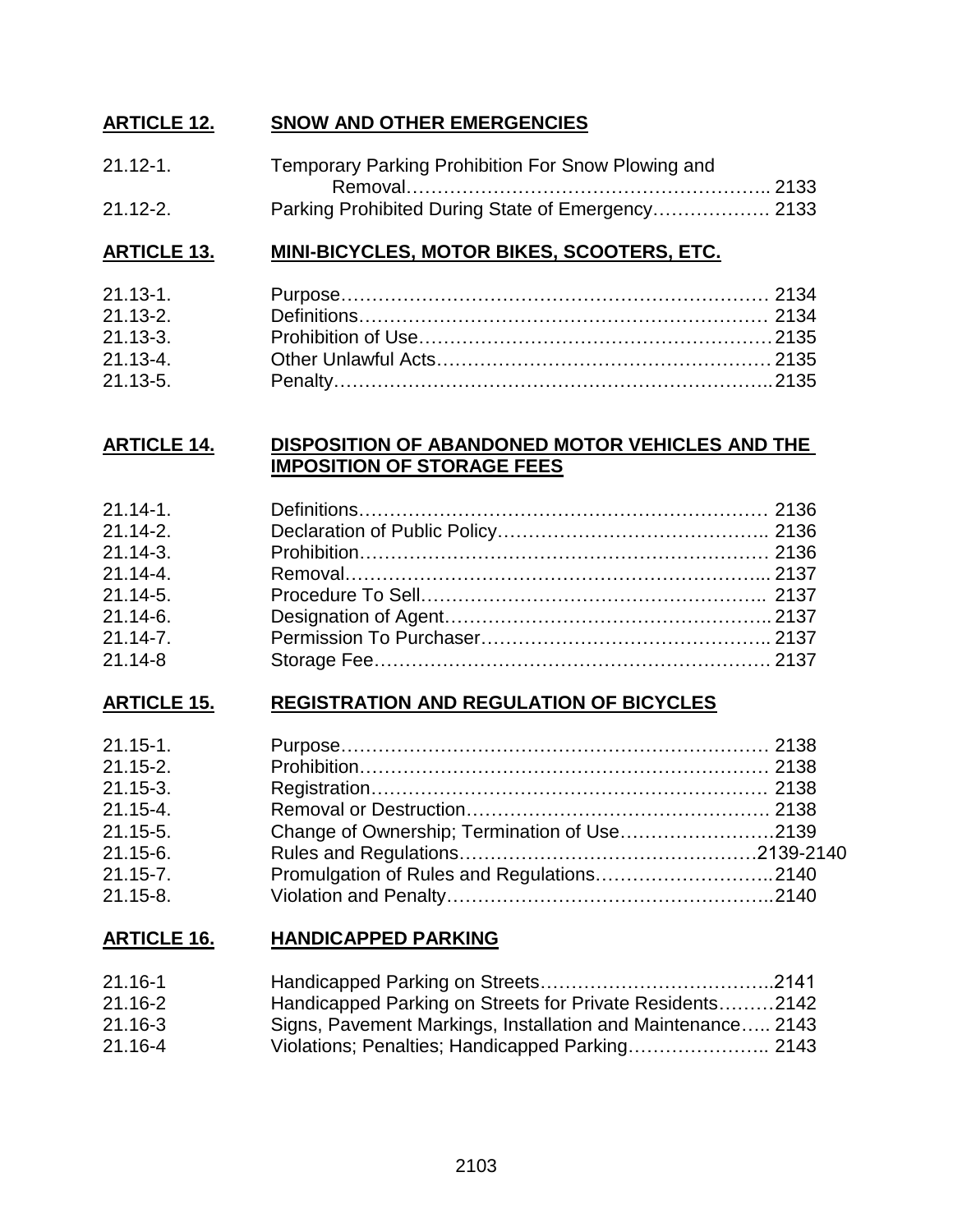### **ARTICLE 17. PEDESTRIAN CROSSWALKS.**

| $21.17 - 1.$ |  |
|--------------|--|
|              |  |

### **ARTICLE 18 TRAFFIC WARNING SIGNS**

21.18-1 Traffic Warning Signs…………………………………………… 2145

### **ARTICLE 19 DUMPSTERS, ROLL OFF CONTAINERS AND PODS**

| $21.19 - 1$ |  |
|-------------|--|
| $21.19 - 2$ |  |
| 21.19-3     |  |
| 21.19-4     |  |
| 21.19-5     |  |
| $21.19 - 6$ |  |
| 21.19-7     |  |

### **ARTICLE 20 PARKING PROHIBITIONS – MOBILE HOMES, AUTOMOBILE TRAVEL TRAILERS, RECREATIONAL VEHICLES, BOAT TRAILERS, CONSTRUCTION TRAILERS, AND BUSES OF ANY TYPE**

| $21.20 - 1$ |  |
|-------------|--|
| $21.20 - 2$ |  |
| $21.20 - 3$ |  |
| $21.20 - 4$ |  |

### **ARTICLE 21 ENGINE BRAKING**

| $21.21 - 1$ |  |
|-------------|--|
| $21.21 - 2$ |  |
| $21.21 - 3$ |  |
| $21.21 - 4$ |  |
| $21.21 - 5$ |  |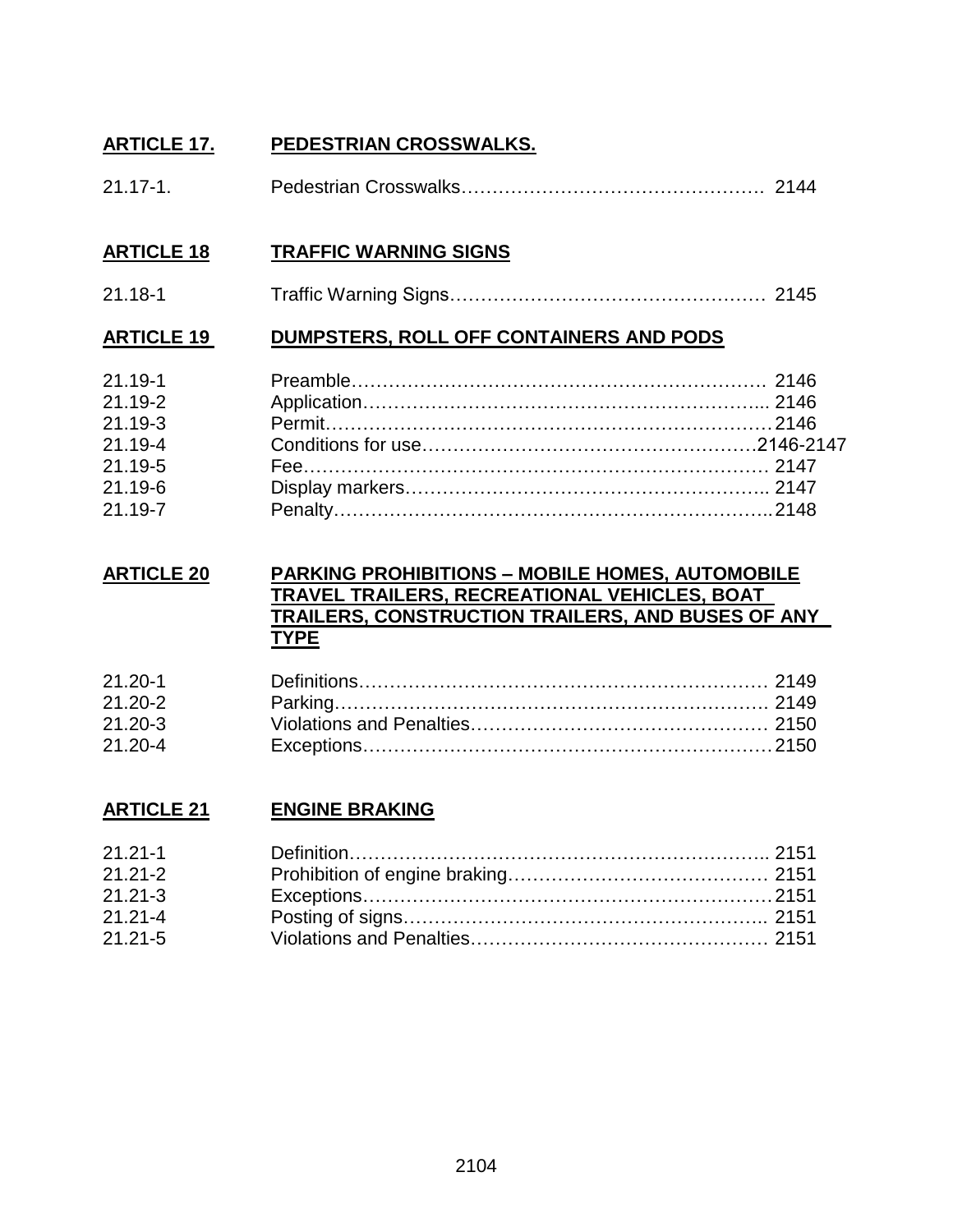### **ARTICLE 22 CONSTRUCTION ZONE: TRAFFIC CONTROLS FOR STREET AND HIGHWAY CONSTRUCTION AND MAINTENANCE OPERATION AND ADOPTION OF MANUAL ON UNIFORM TRAFFIC CONTROL DEVICES FOR STREETS AND HIGHWAYS (Municipal Roads Only)**

| $21.22 - 1$ | Controls Established for Construction Zone2152 |  |
|-------------|------------------------------------------------|--|
| $21.22 - 2$ |                                                |  |
| $21.22 - 3$ | Emergency Contact Telephone Numbers2152        |  |
| $21.22 - 4$ |                                                |  |
| $21.22 - 5$ |                                                |  |
| $21.22 - 6$ |                                                |  |
| $21.22 - 7$ |                                                |  |
| $21.22 - 8$ |                                                |  |
| $21.22 - 9$ |                                                |  |

### **ARTICLE 23 PARKING REGULATIONS – TOWNSHIP MUNICIPAL BUILDING**

| $21.23 - 1$ |  |
|-------------|--|
| $21.23 - 2$ |  |
| $21.23 - 3$ |  |
| $21.23 - 4$ |  |

### **ARTICLE 24 BANNING THE PARKING OR OPERATION OF MOTOR VEHICLES ON THE TOWNSHIP BIKE PATH**

| $21.24 - 1$ |  |
|-------------|--|
| $21.23 - 2$ |  |
| $21.23 - 3$ |  |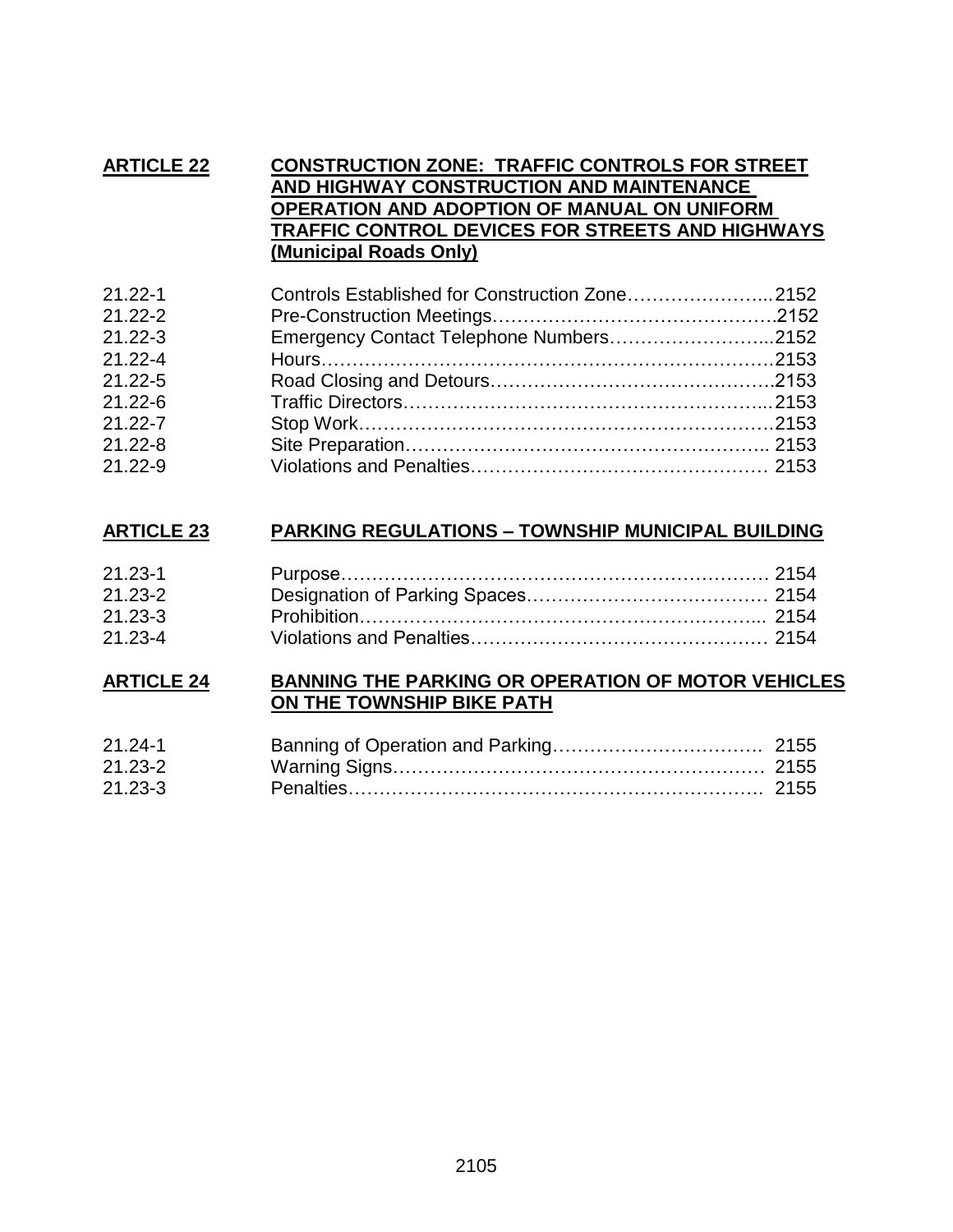## **ARTICLE 1. DEFINITIONS**

### **Sec. 21.1-1. Words and Phrases Defined.**

Whenever any words and phrases are used in this Chapter, the meaning respectively ascribed to them in Subtitle I of Title 39 of the Revised Statutes of New Jersey shall be deemed to apply to such words and phrases used herein.

### **Sec. 21.1-2 Official Time Standard**

Whenever certain hours are named in this chapter, they shall mean either Eastern Standard Time or Eastern Daylight Savings Time as may be in current use.

### **Sec. 21.1-3 Tow Away**

Any vehicle parked in violation of this chapter shall be deemed a nuisance and a menace to the safe and proper regulation of traffic, and any Police Officer may provide for the removal of that vehicle. The owner shall bear the reasonable costs of removal and storage which may result from such removal before regaining possession of the vehicle.

### **Sec. 21.1.4. Effect of Chapter**

If any part or parts of this Chapter are for any reason held to be invalid, such decision shall not affect the validity of the remaining portions of this Chapter.

### **Sec. 21.1.5 Penalties**

Unless another penalty is expressly required by New Jersey Statute or in this Chapter, every person convicted of a violation of a provision of this Chapter or any supplement thereto, shall be liable to a penalty of not more than \$50.00 or imprisonment for a term not exceeding 15 days, or both.

**\_\_\_\_\_\_\_\_\_\_\_\_\_\_\_\_\_\_\_\_**

2106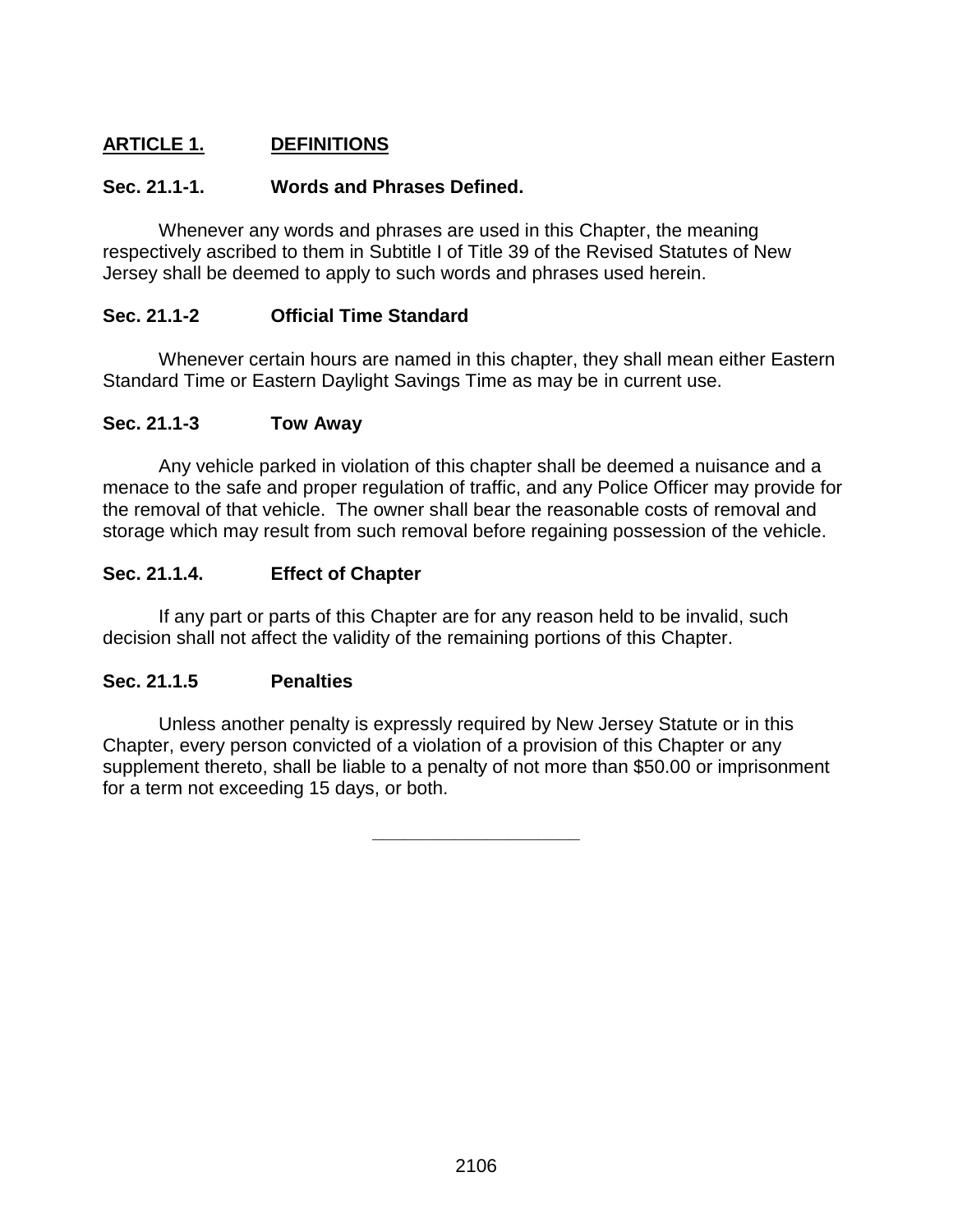### **ARTICLE 2. PROHIBITING PARKING; PROHIBITED STOPPING OR STANDING AND TIME LIMIT PARKING**

### **Sec. 21.2-1. Regulations Not Exclusive.**

The provisions of this Article imposing a time limit on parking shall not relieve any person of the duty to observe other and more restrictive provisions prohibiting or limiting the stopping, standing or parking of vehicles as set forth in NJSA 39:4-138, and other New Jersey Statutes or as hereinafter provided.

### **Sec. 21.2-2. Parking Prohibited At All Times On Certain Streets.**

No person shall park a vehicle at any time upon any of the following streets or parts thereof described below, except where other parking regulations have been provided for.

| <b>NAMES OF STREET</b>        | <u>SIDES</u> | <b>LOCATION</b>                                     |
|-------------------------------|--------------|-----------------------------------------------------|
| <b>Front Street</b>           | <b>Both</b>  | <b>West Pittsfield Street</b><br>to Main Street     |
| Lincoln Avenue                | West         | Ferry Road to Main Street                           |
| <b>Church Street</b>          | East         | <b>East Pittsfield Street</b><br>to South Broadway  |
| Delaware Avenue               | <b>North</b> | North Broadway easterly<br>to Dolbow Avenue         |
| <b>Dolbow Avenue</b>          | West         | Delaware Avenue northerly<br>182 feet               |
| <b>Grant Street</b>           | <b>North</b> | North Broadway to<br><b>Harrison Street</b>         |
| <b>East Pittsfield Street</b> | South        | <b>William Penn Avenue</b><br>to Hook Road          |
| <b>William Penn Avenue</b>    | <b>Both</b>  | South Broadway to East<br><b>Pittsfield Street</b>  |
| <b>Mahoney Road</b>           | South        | Beginning 125' East of<br>Jones Avenue to Hook Road |
| <b>Grant Street</b>           | <b>North</b> | North Broadway to<br><b>Van Buren Street</b>        |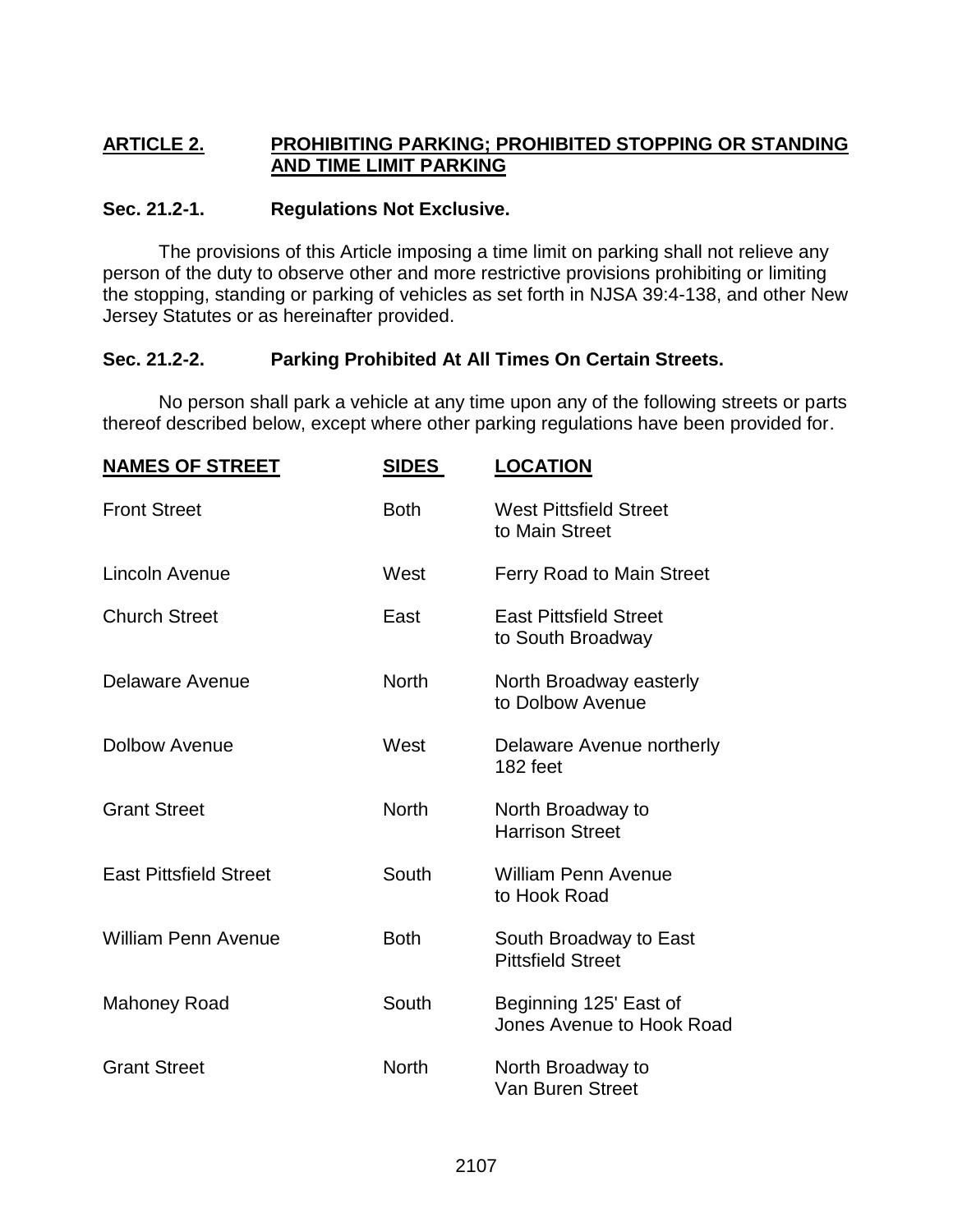| <b>Lippincott Avenue</b> | <b>North</b>                | North Broadway East to<br>end of Lippincott Avenue                                  |
|--------------------------|-----------------------------|-------------------------------------------------------------------------------------|
| <b>Ferry Road</b>        | <b>North</b>                | South Broadway West to<br>Lincoln Avenue                                            |
| <b>Tufts Road</b>        | <b>North</b>                | Block 4804, Lots 1 & 8, Block 3821<br>Lot 1 (approx. $950$ ft)                      |
| <b>Tufts Road</b>        | South                       | Block 4803, Lots 4, 5, 6 & 7<br>(approx 550 feet)                                   |
| Goose Lane               | <b>Both</b><br><b>Sides</b> | Route 49 to end*                                                                    |
|                          |                             | (* "No Parking" or "No Parking on Pavement" signs shall be placed along Goose Lane) |

## **Sec. 21.2-3. Parking Prohibited During Certain Hours on Certain Streets.**

No person shall park or stand a vehicle between the hours specified any day (except Sundays and public holidays) upon any of the streets described below.

| <b>NAME OF STREET</b>     | <b>SIDES</b> | <b>HOURS</b>                                                         | <b>LOCATION</b>                                                                                                                |
|---------------------------|--------------|----------------------------------------------------------------------|--------------------------------------------------------------------------------------------------------------------------------|
| <b>French Street</b>      | Southerly    | Wednesdays<br>5 PM to 12 PM                                          | Commencing at a<br>point 120 feet from the edge<br>of N. Broadway (Rt. 49) and<br>extending Easterly, a<br>distance of 85 feet |
| Churchlanding road        | <b>Both</b>  | All Days<br>10 PM to 5 AM                                            | West of the intersection of<br>of North River Drive                                                                            |
| <b>Churchlanding Road</b> | Westerly     | All Hours All Days<br>Between April 1 <sup>st</sup><br>and July 30th | West Side of Churchlanding<br>Road                                                                                             |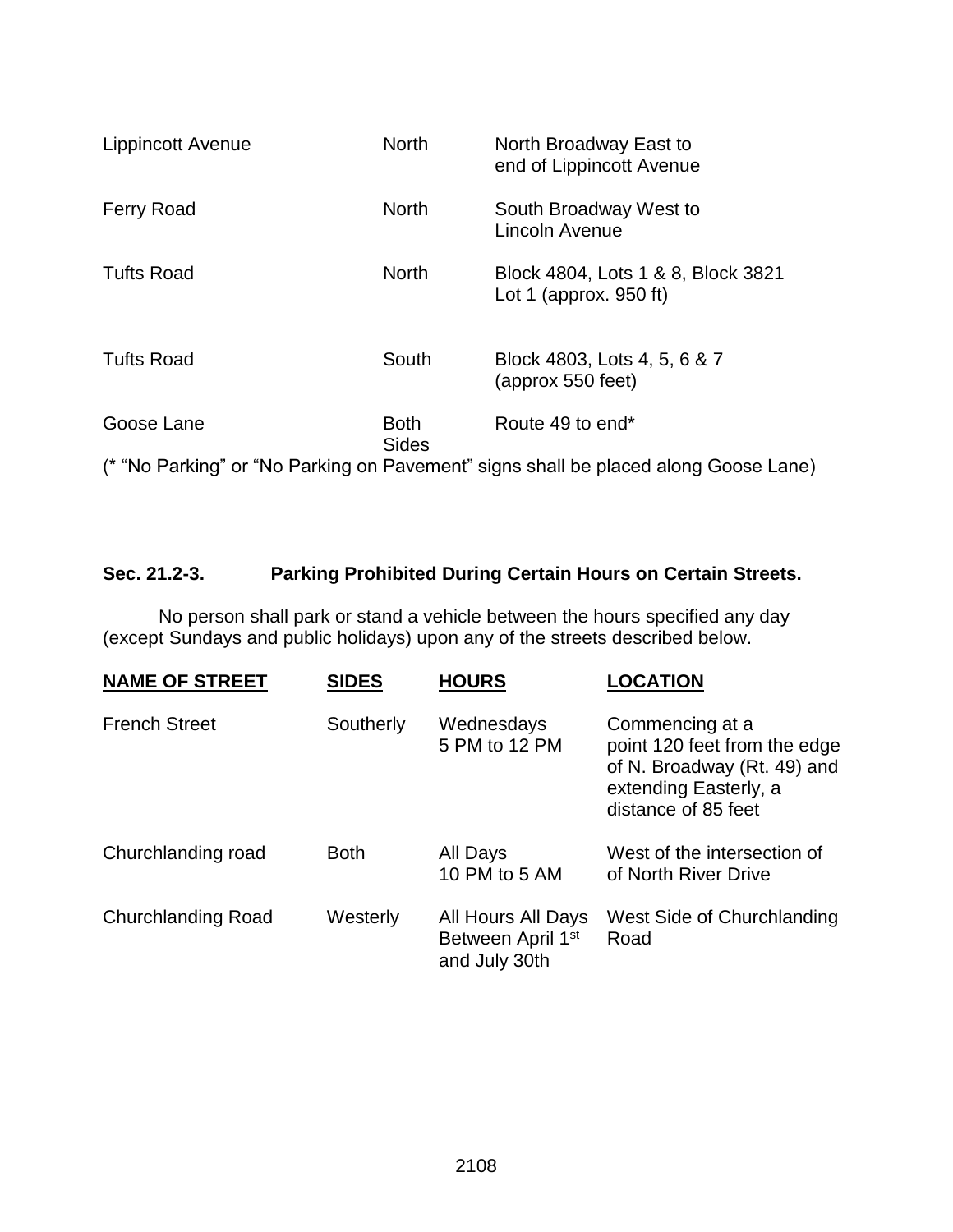### **Sec. 21.2-4. Stopping or Standing Prohibited During Specified Hours on Certain Streets.**

No person shall stop or stand a vehicle for the hours specified on any day upon any of the streets or parts of streets described, except where other parking regulations have been provided for.

| <b>NAME OF STREET</b>         | <b>SIDES</b> | <b>HOURS</b> | <b>LOCATION</b>                                               |
|-------------------------------|--------------|--------------|---------------------------------------------------------------|
| <b>Oliver Street</b>          | <b>North</b> | All          | Rt. 49 East to a point<br>100' easterly                       |
| <b>William Penn</b><br>Avenue | <b>Both</b>  | All          | Rt. 49 to East<br><b>Pittsfield Street</b>                    |
| <b>First Street</b>           | South        | All          | Rt. 49 West to a<br>point 115' westerly                       |
| <b>First Street</b>           | <b>North</b> | All          | <b>River Drive Avenue</b><br>West to a point 105'<br>Westerly |
| <b>Front Street</b>           | <b>Both</b>  | All          | <b>Entire Length</b>                                          |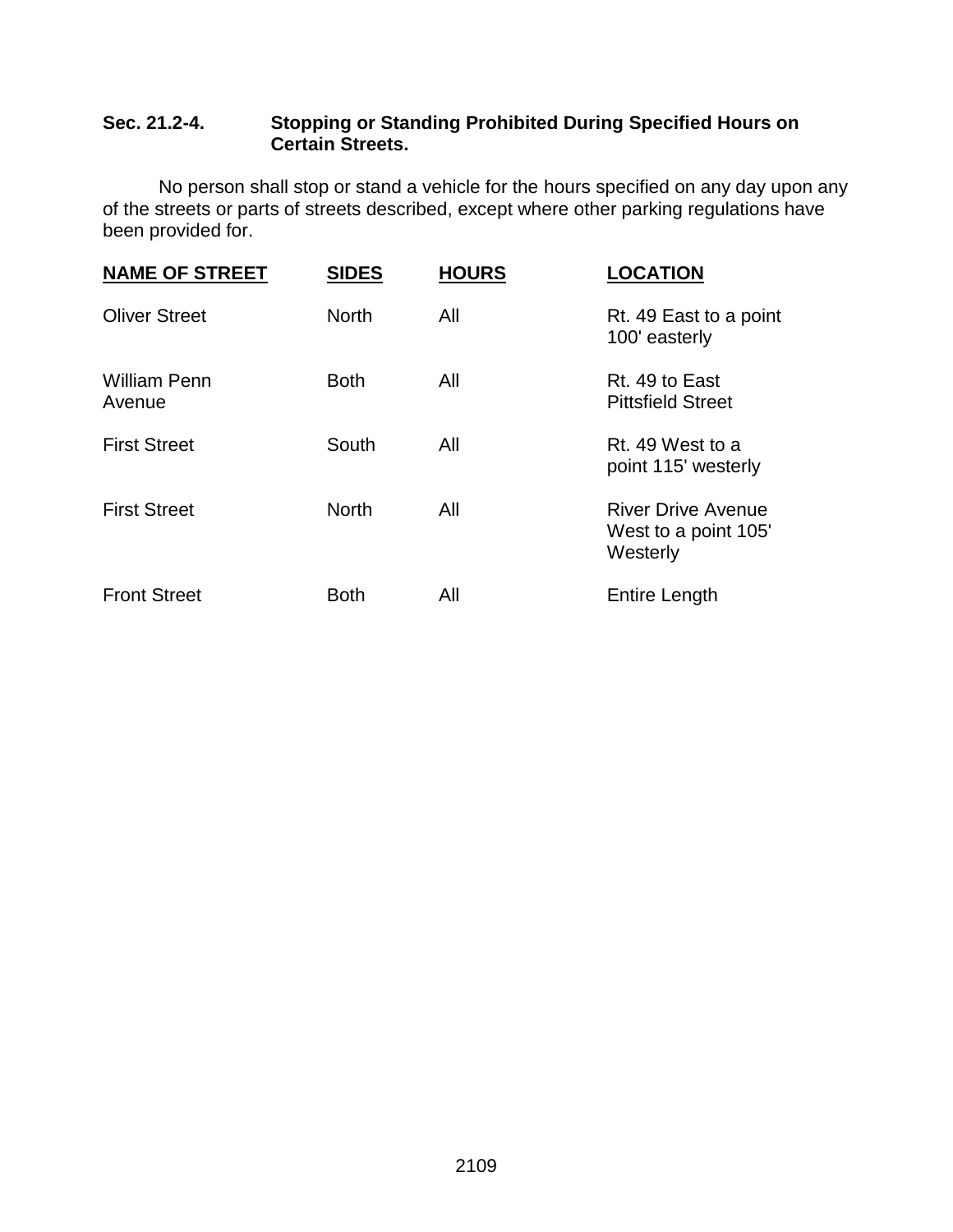## **Sec. 21.2-5. Parking Time Limit on Certain Streets.**

No person shall park a vehicle for longer than the time limit between the hours listed on any day (except Sundays and public holidays) upon any of the streets or parts of streets described, except where other parking regulations have been provided for.

| <b>NAME OF STREET</b> | <b>SIDES</b> | <b>HOURS</b>                                                                        | <b>LOCATION</b>                           |
|-----------------------|--------------|-------------------------------------------------------------------------------------|-------------------------------------------|
| Kansas Road           | South        | No parking<br>8:00am-3:30pm<br>(when school is in<br>session.)                      | Cape May Drive<br>to Salem Drive          |
| <b>Salem Drive</b>    | East         | No parking<br>$8:00 - 8:30$ am &<br>2:45-3:30 pm<br>(when school is in<br>session.) | Kansas Road North<br>to Harvard Road      |
| <b>Harvard Road</b>   | <b>North</b> | No parking<br>$8:00 - 8:30$ am &<br>2:45-3:30 pm<br>(when school is in<br>session.) | <b>Salem Drive</b><br>to University Drive |

**\_\_\_\_\_\_\_\_\_\_\_\_\_\_\_\_\_\_\_**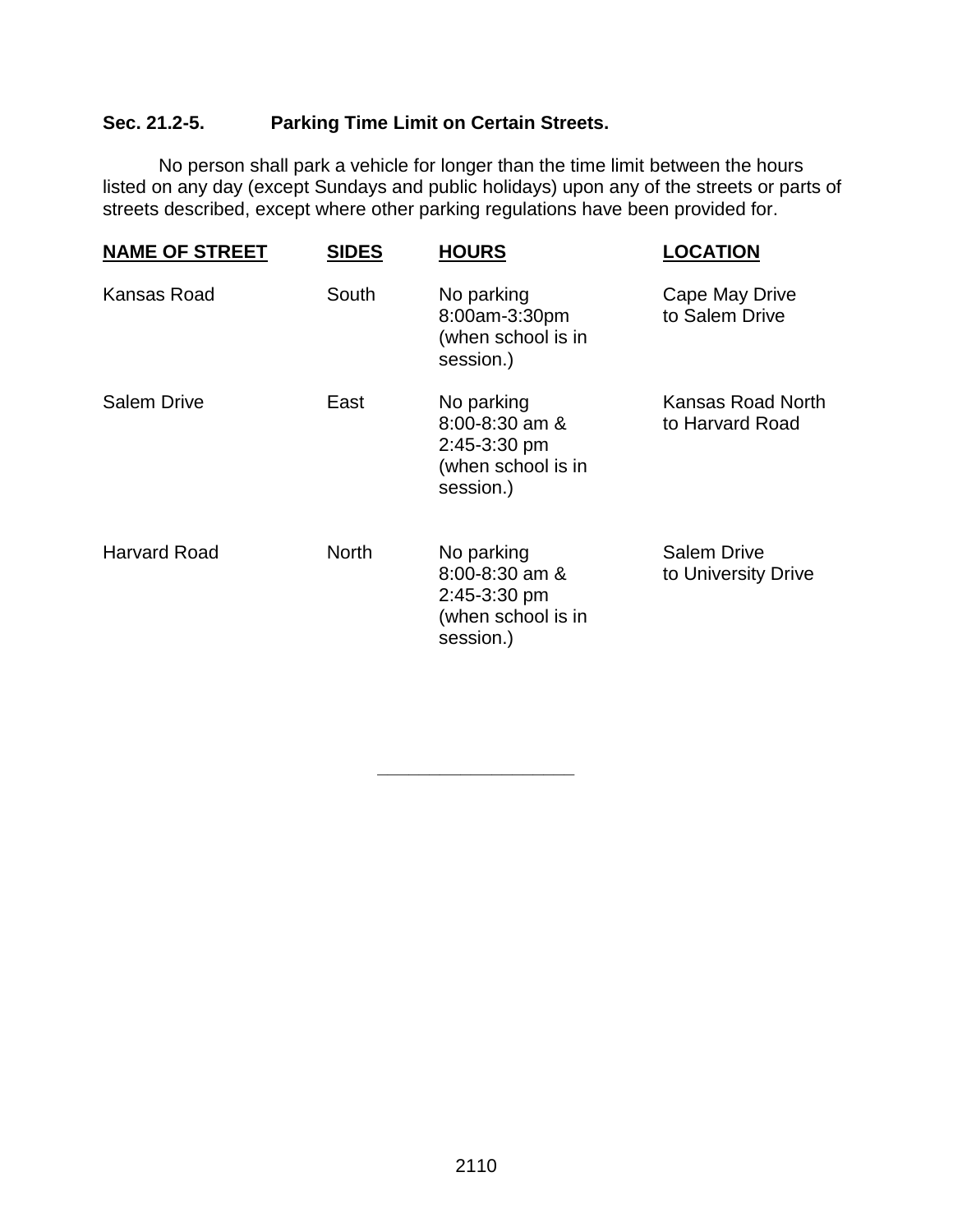### **ARTICLE 3. LIMITING THE USE OF STREETS TO CERTAIN CLASS VEHICLES**

### **Sec. 21.3-1. Route For Trucks Over Four (4) Tons.**

Pursuant to NJSA 40:67-16.1, the streets or parts of streets as described are hereby designated as Route for trucks over 4 Tons; all trucks having a total combined gross weight of vehicle plus load in excess of 4 tons shall be excluded from all streets, except for those streets listed which form a part of the system of truck routes. Vehicles will be permitted on all streets for the purpose of the pick up and delivery of materials.

### **NAME OF STREET LOCATION**

**\_\_\_\_\_\_\_\_\_\_\_\_\_\_\_\_\_**

| Hook Road                     | Entire Length |
|-------------------------------|---------------|
| South-North Broadway          | Entire Length |
| <b>Industrial Park Road</b>   | Entire Length |
| Fort Mott Road                | Entire Length |
| Harrisonville-Lighthouse Road | Entire Length |
| Route U.S. 40 Extension       | Entire Length |
|                               |               |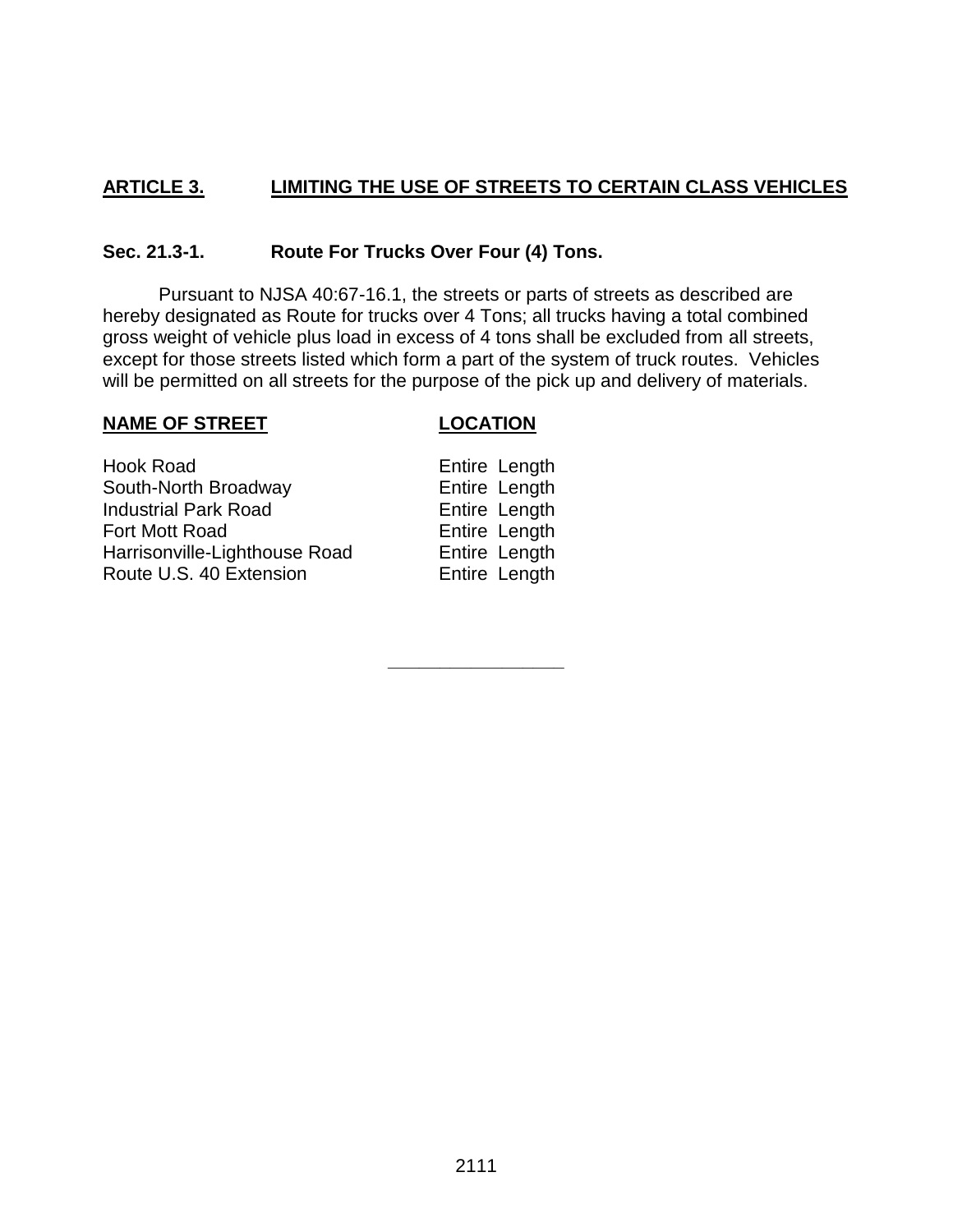### **ARTICLE 4. ONE-WAY STREETS**

### **Sec. 21.4-1. ONE WAY STREETS DESIGNATED**

The following described streets or parts of streets are hereby designated as One-Way Streets in the direction indicated. Parking on these streets will be permitted on the sides indicated below.

 **PARKING**

| <b>NAME OF STREET</b>     | <b>DIRECTION</b> | LIMITS                                                          | . <i>F</i> unde<br><b>PERMITTED</b> |
|---------------------------|------------------|-----------------------------------------------------------------|-------------------------------------|
| <b>River Drive Avenue</b> | Westbound        | <b>Between First Street</b><br>and Second Street                | <b>Both Sides</b>                   |
| <b>Garfield Street</b>    | Westbound        | Between Rt. 130 to<br><b>Harrison Street</b>                    | <b>Both Sides</b>                   |
| <b>Main Street</b>        | Westbound        | From NJ. Rt. 49 (Broadway) North Side<br><b>To Front Street</b> |                                     |

### **Sec. 21.4-2 ONE-WAY STREETS - CERTAIN DAYS AND HOURS.**

The following streets or parts of the streets are hereby designated a One Way Street, in the direction indicated on certain days and between certain hours.

| Schedule VI. a                                                                   | <b>ONE-WAY STREETS -</b> | <b>CERTAIN DAYS AND HOURS.</b>                                                                                                                             |
|----------------------------------------------------------------------------------|--------------------------|------------------------------------------------------------------------------------------------------------------------------------------------------------|
| <b>NAME OF STREET</b>                                                            | <b>DIRECTION</b>         | <b>LIMITS</b>                                                                                                                                              |
| <b>Canal Road</b>                                                                | Easterly                 | Monday Through Friday<br>4 P.M. to 4:45 P.M.                                                                                                               |
| <b>Valley Park School</b><br>Parking Lot Located<br>on Tax Block 4201,<br>Lot 19 |                          | Entrances off Jones Avenue<br>onto the Valley Park School<br>parking lot, one way to the<br>exit of the northwest corner<br>of the parking lot in question |

**\_\_\_\_\_\_\_\_\_\_\_\_\_\_\_\_\_\_\_**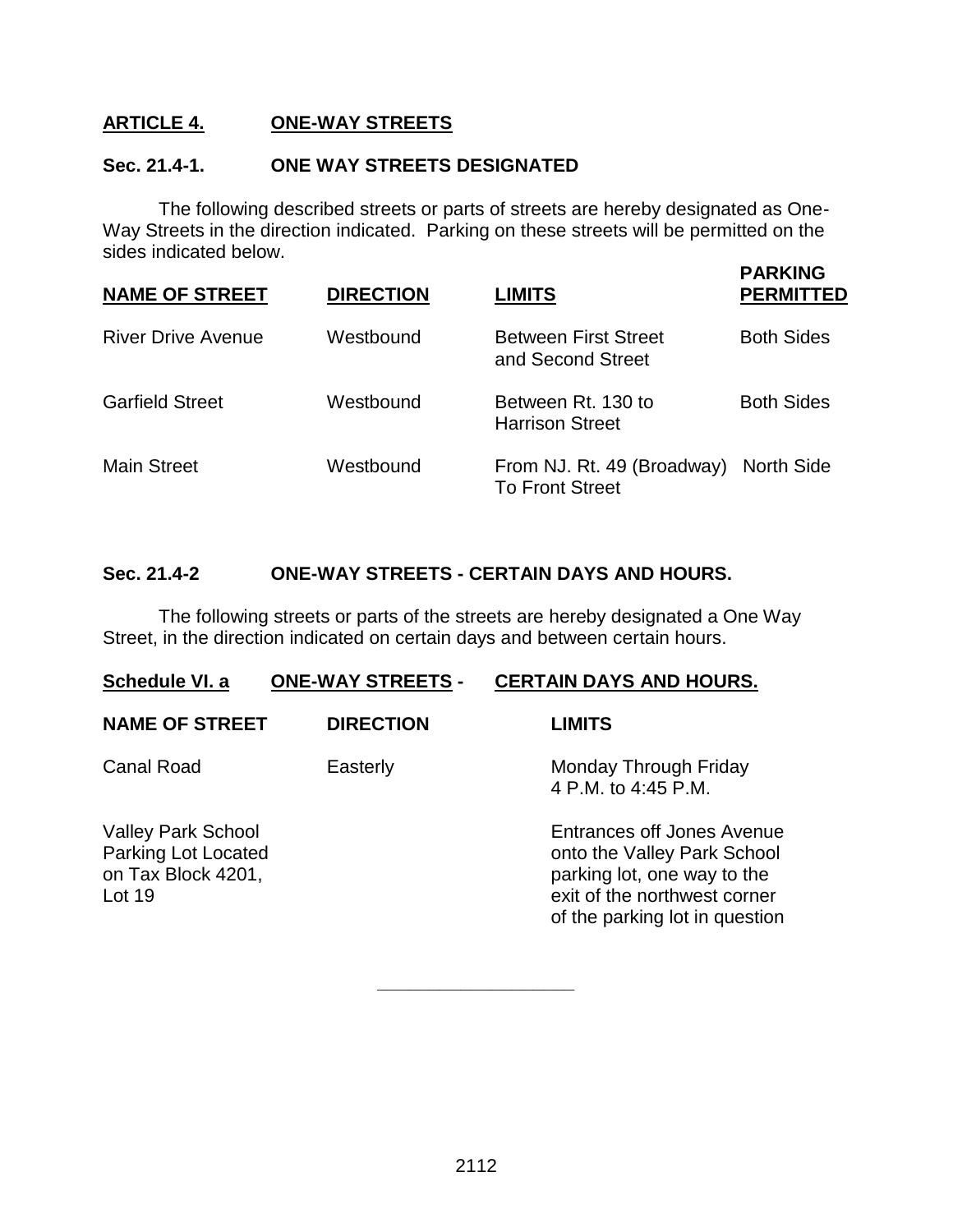### **ARTICLE 5. THROUGH STREETS, STOP INTERSECTIONS AND YIELD INTERSECTIONS**

### **Sec. 21.5-1. Through Streets Designated.**

Pursuant to provisions of NJSA 39:4-140, the streets or parts of streets described below are hereby designated as Through Streets. STOP signs shall be installed on the near right side of each street intersecting the Through Street except where YIELD signs are provided for in the designation:

| <b>Name of Street</b>               | <b>Limits</b>                                                                     |  |
|-------------------------------------|-----------------------------------------------------------------------------------|--|
| Annapolis Road                      | Between Morningside Drive and Miramar Road                                        |  |
| <b>Canal Road</b>                   | Between Jackson Road and Route 130                                                |  |
| <b>Cedar Street</b>                 | Between Sunset Avenue and King Street                                             |  |
| Churchtown Road                     | (a) Between Hook Road and Route 49<br>(b) Between Route 49 and North River Drive  |  |
| Dunn Lane                           | Between Route 49 and Highland Avenue                                              |  |
| Eaton Road                          | Between Riviera Drive and Fort Mott Road                                          |  |
| <b>Enlow Place</b>                  | Between Main Street and its southerly terminus                                    |  |
| <b>Fifth Street-Chestnut Street</b> | Between Route 49 and Highland Avenue                                              |  |
| <b>Harrison Street</b>              | Between Jackson Road and Canal Road                                               |  |
| <b>Heron Avenue</b>                 | Between Route 49 and Wingate Drive                                                |  |
| <b>Highland Avenue</b>              | Between Route 49 and Enlow Place, A YIELD<br>sign shall be installed on Dunn Lane |  |
| <b>Jackson Road</b>                 | Between Route 130 and Canal Road                                                  |  |
| Jefferson Drive                     | Between Lincoln Drive and Magnolia Drive                                          |  |
| <b>Lincoln Drive</b>                | Between Tufts Road and Kansas Road                                                |  |
| <b>Mahoney Road</b>                 | Between Route 49 and Hook Road                                                    |  |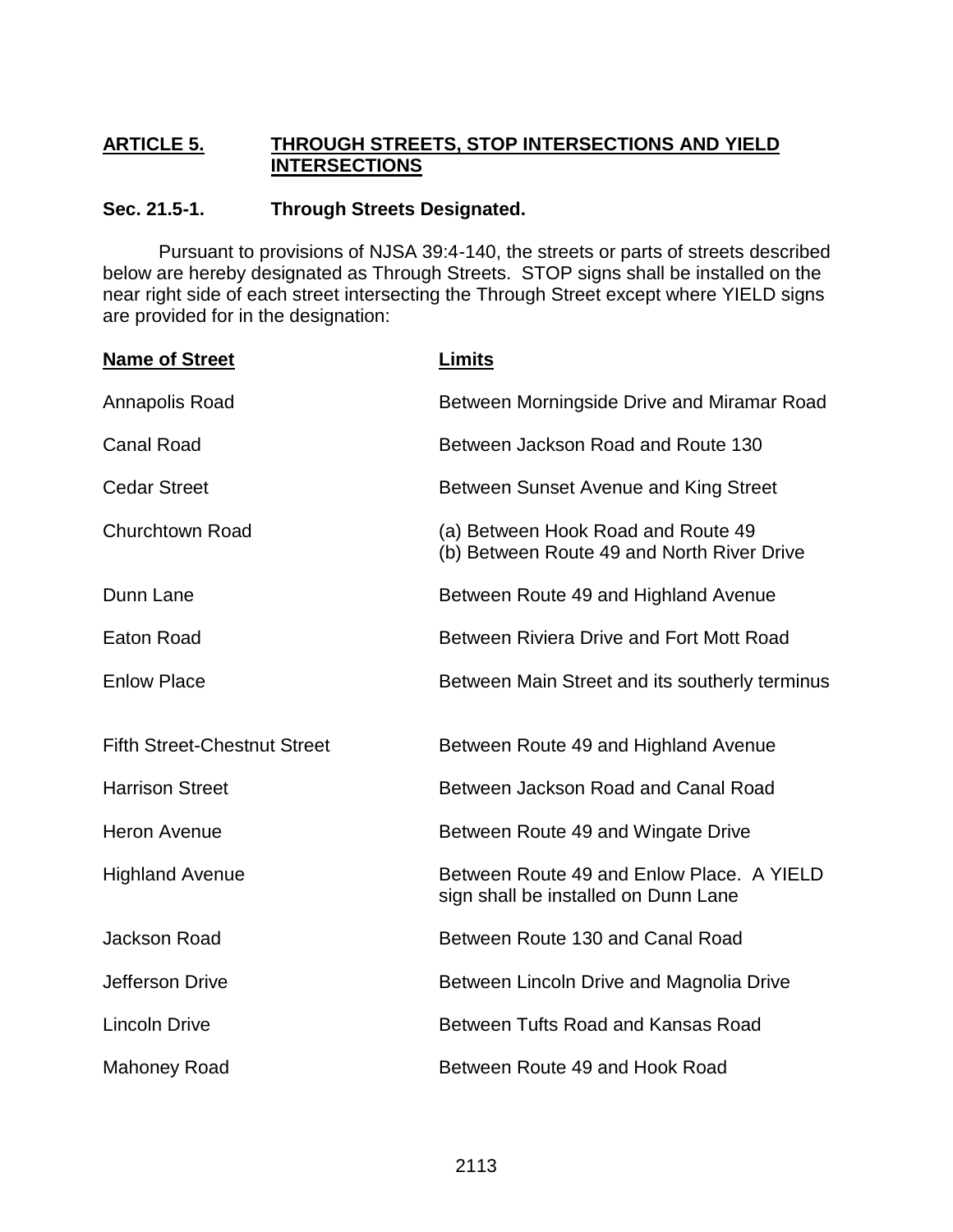| <b>Name of Street</b>                                              | <u>Limits</u>                                                                                                                                                               |  |
|--------------------------------------------------------------------|-----------------------------------------------------------------------------------------------------------------------------------------------------------------------------|--|
| Miramar Road                                                       | Between Dunn Lane and Eaton Road                                                                                                                                            |  |
| Morningside Drive                                                  | (a) Between Harvard Road and Eaton Road<br>(b) Between Eaton Road and Dunn Lane                                                                                             |  |
| New Jersey Avenue                                                  | Between Route 49 and Wingate Drive                                                                                                                                          |  |
| <b>North River Drive</b>                                           | Between Church Landing Road and its southerly<br>terminus                                                                                                                   |  |
| <b>Oliver Avenue</b>                                               | Between Route 49 and its easterly terminus                                                                                                                                  |  |
| <b>Oak Street</b>                                                  | Between River Drive Avenue and Chestnut Street                                                                                                                              |  |
| Penns Avenue                                                       | <b>Between Broad and Pine Street</b>                                                                                                                                        |  |
| <b>Paterson Avenue</b>                                             | Between Route 49 and Mahoney Road                                                                                                                                           |  |
| <b>River Drive Avenue</b>                                          | Between First Street and Fifth Street. A YIELD<br>sign shall be installed on Oak Street                                                                                     |  |
| <b>Riviera Drive</b>                                               | Between Highland Avenue and its southerly<br>terminus                                                                                                                       |  |
| <b>Rutgers Road</b>                                                | <b>Between Riviera Drive and Salem Drive</b>                                                                                                                                |  |
| Sanford Road                                                       | (a) Between Tufts Drive and Kansas Road<br>(b) Between Kansas Road and Harvard Road<br>(c) Between Harvard Road and Eaton Road<br>(d) Between Eaton Road and Annapolis Road |  |
| <b>Tufts Road</b>                                                  | Between Fort Mott Road and its westerly<br>terminus                                                                                                                         |  |
| <b>Union Street</b>                                                | Between Route 49 and its easterly terminus                                                                                                                                  |  |
| Van Buren Street                                                   | Between Filmore Street and Canal Road                                                                                                                                       |  |
| Washington Drive (North end)<br>South Washington Drive (South end) | Between Churchtown Road and Heron Avenue<br>Between Sanford Road and Michigan Road                                                                                          |  |
| <b>Wingate Drive</b>                                               | Between New Jersey Avenue and Churchtown<br>Road                                                                                                                            |  |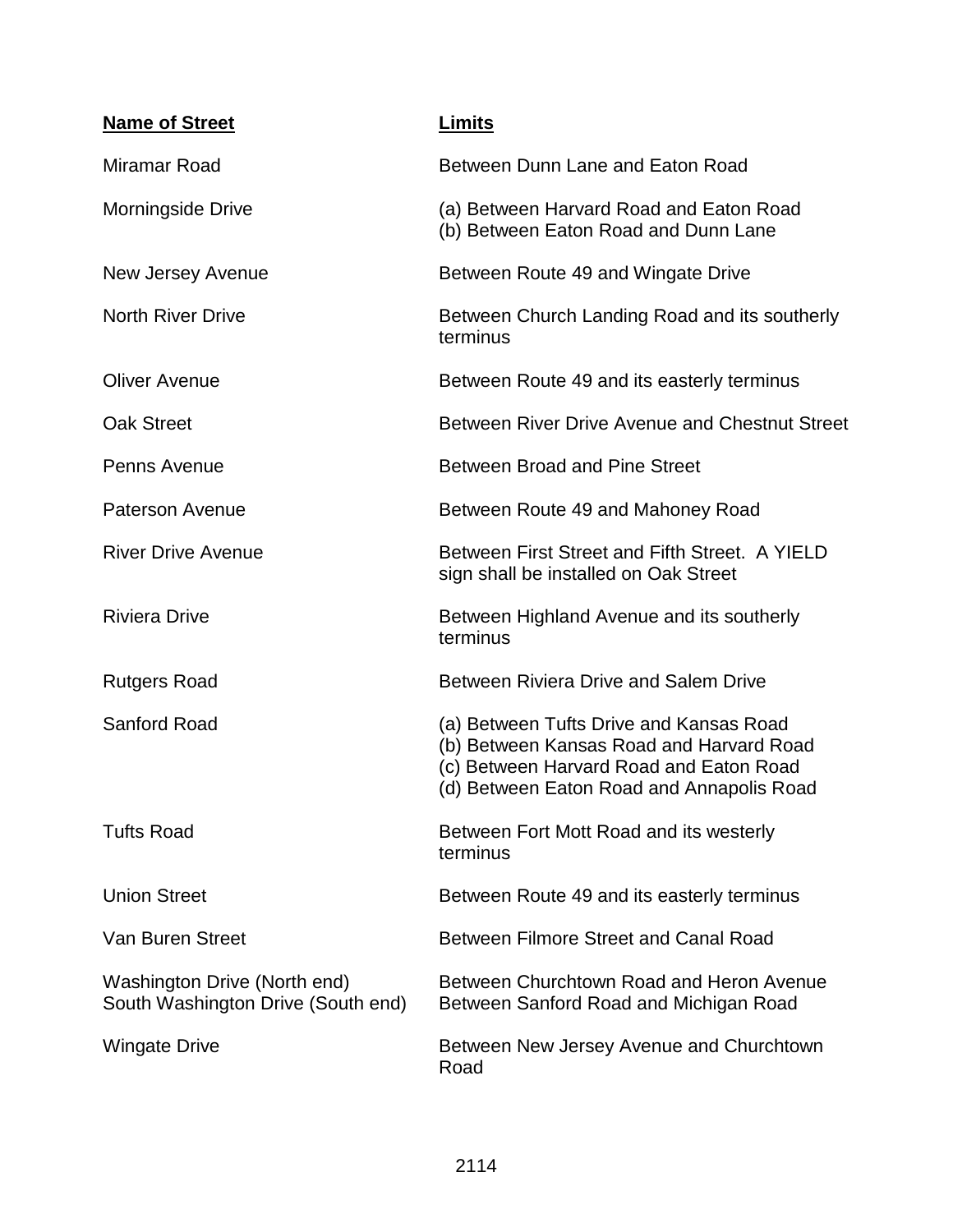### **Sec. 21.5-2. Stop Intersections Designated.**

Pursuant to the provisions of NJSA 39:4-140, the intersections described below are hereby designated as Stop Intersections. STOP signs shall be installed as provided therein.

| <b>INTERSECTION</b>                                       | <b>STOP SIGN ON</b>                          |
|-----------------------------------------------------------|----------------------------------------------|
| <b>Broad Street and Penns Avenue</b>                      | Penns Avenue                                 |
| <b>Brandriff Avenue and Cherry Street</b>                 | <b>Cherry Street</b>                         |
| <b>Beach Avenue and Cherry Street</b>                     | <b>Cherry Street</b>                         |
| <b>Clark Street and Madison Street</b>                    | <b>Madison Street</b>                        |
| <b>Cedar Street and Linwood Avenue</b>                    | Linwood Avenue                               |
| Carroll Avenue and "K" Drive                              | "K" Drive                                    |
| <b>Carroll Avenue and Curtis Drive East</b>               | <b>Curtis Drive East</b>                     |
| <b>Carroll Avenue and Curtis Drive West</b>               | <b>Curtis Drive West</b>                     |
| <b>Chestnut Lane and Lenape Drive</b>                     | Lenape Drive                                 |
| <b>Chestnut Lane and Supawna Road</b>                     | Supawna Road                                 |
| <b>Cherry Street and Fairfield Avenue</b>                 | <b>Fairfield Avenue</b>                      |
| <b>Delaware Drive and Princeton Road</b>                  | <b>Princeton Road</b>                        |
| Dolbow Avenue and Maryland Avenue                         | <b>Maryland Avenue</b>                       |
| Dolbow Avenue and Pennsylvania Avenue                     | Pennsylvania Avenue                          |
| Delaware Avenue and Dolbow Avenue<br>(Northerly approach) | <b>Dolbow Avenue</b><br>(Northerly approach) |
| Delaware Avenue and Queen Avenue                          | Queen Avenue                                 |
| Delaware Drive and Jefferson Drive                        | Jefferson Drive                              |
| Delaware Drive and Quaker Road                            | <b>Quaker Road</b>                           |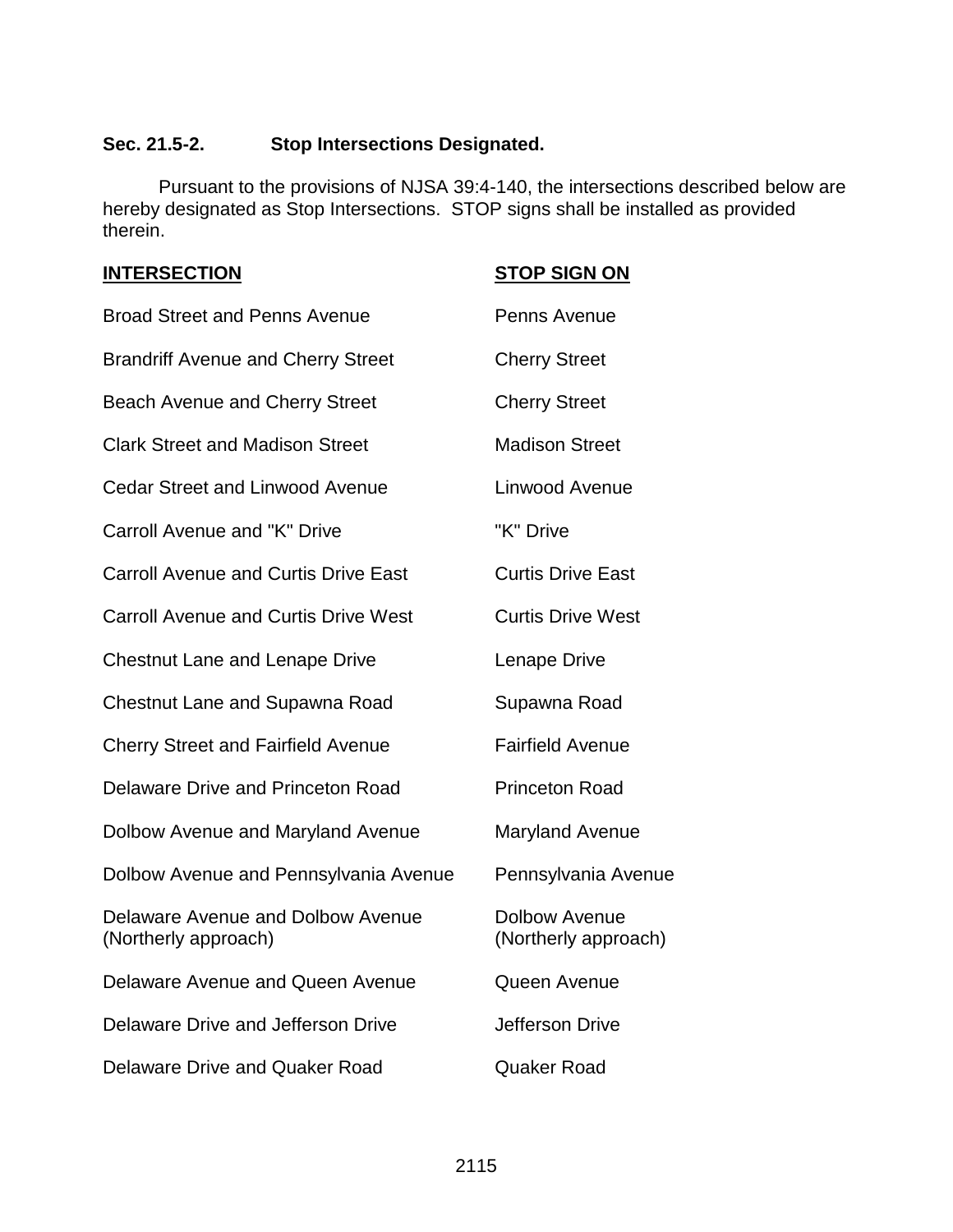**INTERSECTION STOP SIGN ON**

Fort Donelson Road and Musket Lane Musket Lane Ferry Road and Lincoln Avenue **Lincoln Avenue** First Street and Castle Heights Avenue Castle Heights Avenue Fourth Street and Castle Heights Avenue Castle Heights Avenue Fifth Street and Castle Heights Avenue Castle Heights Avenue Fordham Road and Penn Beach Drive Penn Beach Drive Filmore Street and Van Buren Street Van Buren Street French Street and Central Avenue Central Avenue Fairview Avenue and Central Avenue Central Avenue Grace Avenue and Ash Road **Ash Road** Ash Road Georgia Road and Miramar Drive Miramar Drive Georgia Road and Penn Beach Drive Penn Beach Drive Hazel road and Fort Donelson Road Hazel Road Hamilton Avenue and Jefferson Avenue Jefferson Avenue Illinois Road and Penn Beach Drive **Penn Beach Drive** Jones Avenue and Craig Place Craig Place King Street and Cedar Street Cedar Street Jones Avenue and Barclay Drive **Barclay Drive** "K" Drive and Joan Avenue **Frankling** Joan Avenue "K" Drive and Cordrey Avenue Cordrey Avenue Lincoln Drive and Jefferson Drive Jefferson Drive Morningside Drive and Princeton Road Princeton Road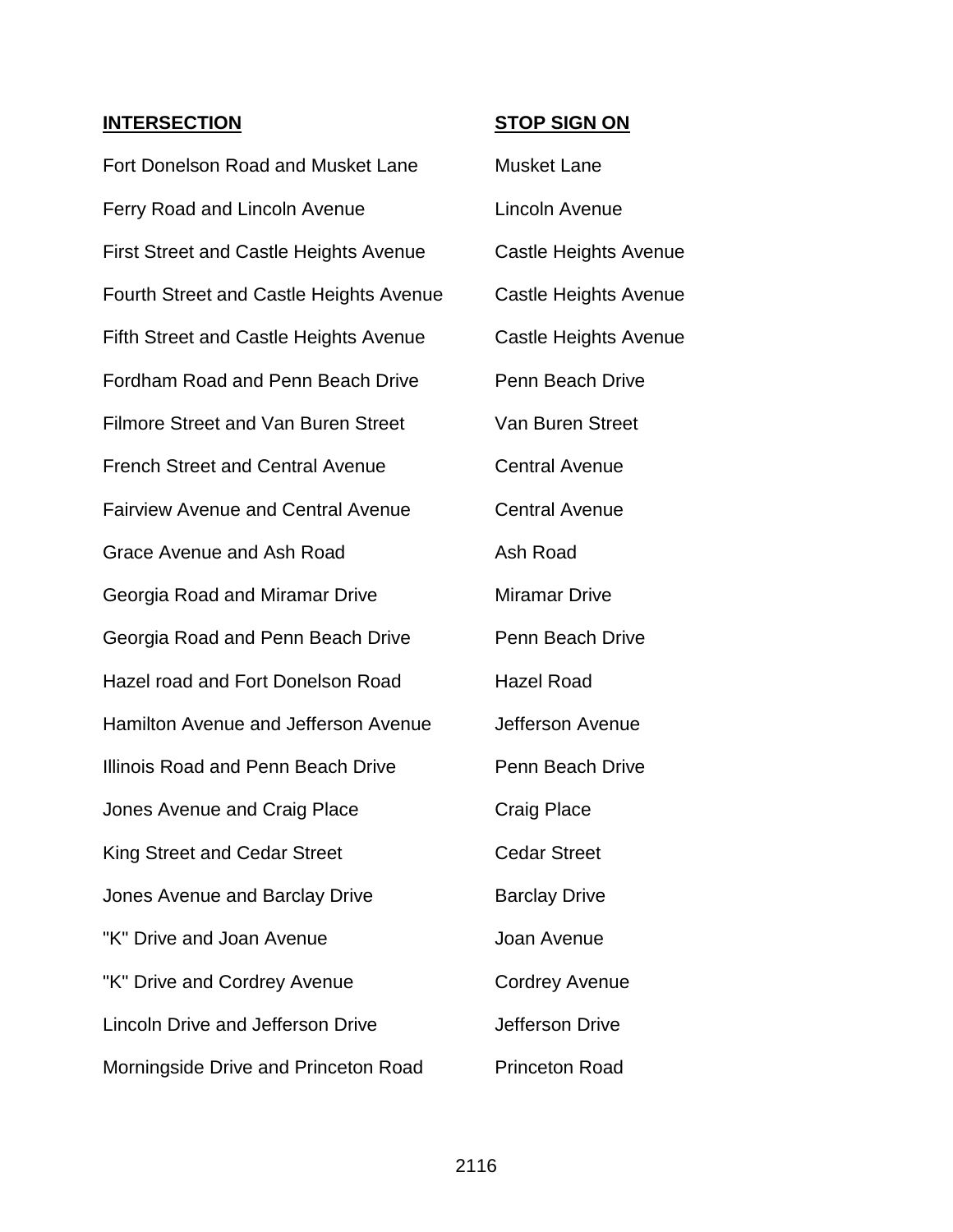### **INTERSECTION STOP SIGN ON**

| Morningside Drive and Oberlin Road                                            | <b>Oberlin Road</b>                         |
|-------------------------------------------------------------------------------|---------------------------------------------|
| Maple Avenue and Central Avenue                                               | <b>Central Avenue</b>                       |
| Michigan Road and Sunset Drive                                                | <b>Sunset Drive</b>                         |
| Michigan Road and Delaware Drive                                              | <b>Delaware Drive</b>                       |
| Michigan Road and Cedar Drive                                                 | <b>Cedar Drive</b>                          |
| Michigan Road and Holly Drive                                                 | <b>Holly Drive</b>                          |
| Musket Lane and Old Forge Road                                                | Old Forge Road                              |
| <b>Meadow Road and Grace Avenue</b>                                           | <b>Grace Avenue</b>                         |
| <b>Main Street and Front Street</b>                                           | <b>Front Street</b>                         |
| <b>Main Street and Enlow Place</b>                                            | <b>Enlow Place</b>                          |
| <b>Nicholas Drive and Unnamed Street</b>                                      | <b>Unnamed Street</b>                       |
| Nottingham Road and Delaware Drive                                            | <b>Delaware Drive</b>                       |
| Nottingham Road and Cedar Drive                                               | <b>Cedar Drive</b>                          |
| Nottingham Road and Morningside Drive                                         | Morningside Drive                           |
| <b>Oriental Avenue and Cherry Street</b>                                      | <b>Cherry Street</b>                        |
| <b>Oberlin Road and Delaware Drive</b>                                        | <b>Delaware Drive</b>                       |
| Parkwood Road and Glenwwod Place                                              | Parkwood Road                               |
| Prinsen Avenue and Maryland Avenue                                            | <b>Maryland Avenue</b>                      |
| Queen Avenue and Maryland Avenue                                              | <b>Maryland Avenue</b>                      |
| Queen Avenue and Pennsylvania Avenue                                          | Pennsylvania Avenue                         |
| <b>Quaker Road and Morningside Drive</b>                                      | Morningside Drive                           |
| <b>Rutgers Road and Morningside Drive</b><br>Supawna Road and Plow Point Road | Morningside Drive<br><b>Plow Point Road</b> |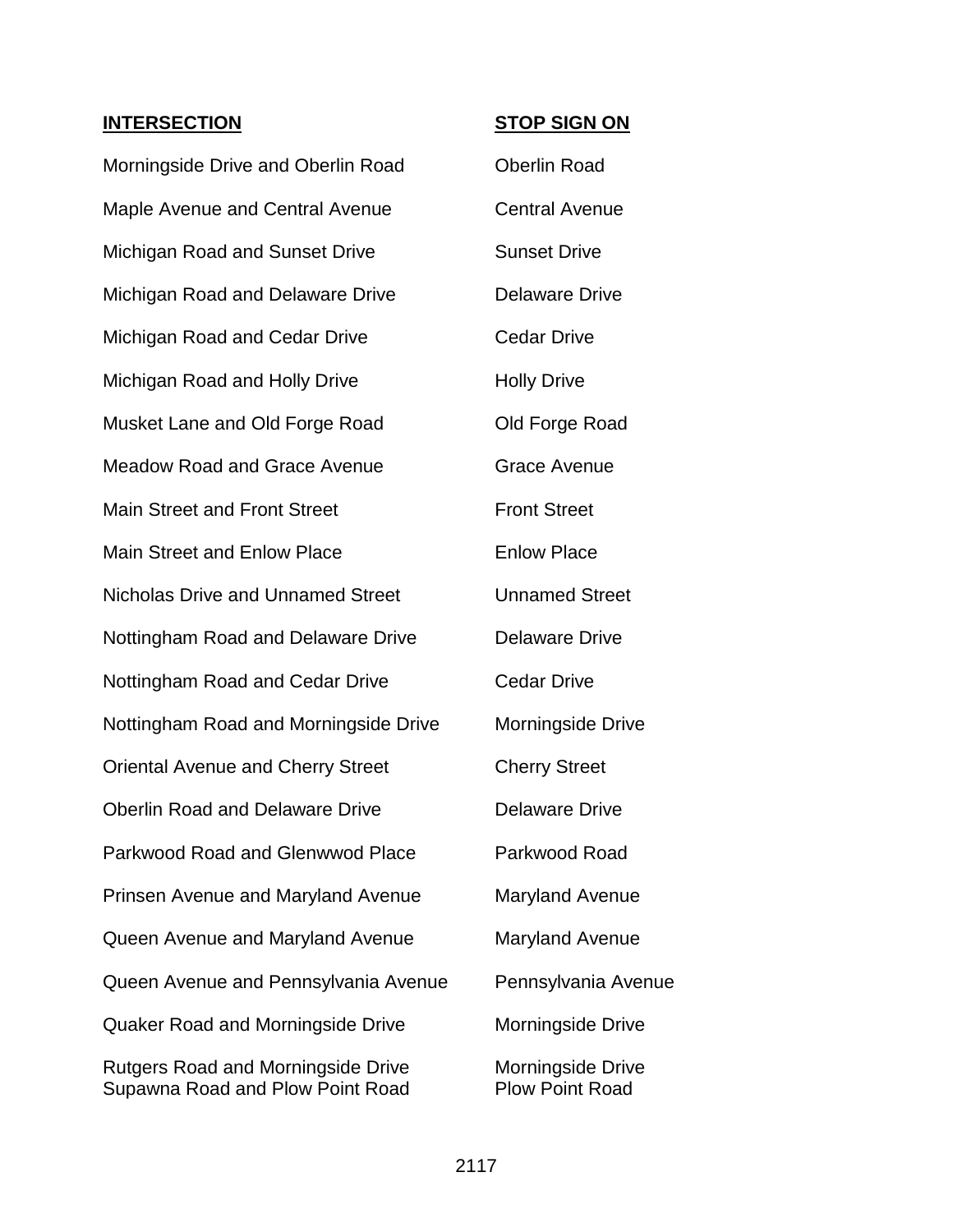### **INTERSECTION STOP SIGN ON**

| <b>Spruce Street and Wolfe Street</b>                                                                                                                                                                             | <b>Wolfe Street</b>          |
|-------------------------------------------------------------------------------------------------------------------------------------------------------------------------------------------------------------------|------------------------------|
| <b>Sunset Avenue and Cedar Street</b>                                                                                                                                                                             | <b>Cedar Street</b>          |
| <b>Sparks Avenue and Glenwood Avenue</b>                                                                                                                                                                          | <b>Glenwood Avenue</b>       |
| University Drive and Dartmouth Road                                                                                                                                                                               | Dartmouth Road               |
| South Washington Drive and Fordham Road                                                                                                                                                                           | <b>Fordham Road</b>          |
| South Washington Drive and Georgia Road                                                                                                                                                                           | Georgia Road                 |
| South Washington Drive and Illinois Road                                                                                                                                                                          | <b>Illinois Road</b>         |
| <b>West Drive and Hazel Avenue</b>                                                                                                                                                                                | <b>Hazel Avenue</b>          |
| <b>West Drive and Hazel Avenue</b>                                                                                                                                                                                | <b>West Drive</b>            |
| West Pittsfield Street and Front Street                                                                                                                                                                           | <b>Front Street</b>          |
| <b>William Penn Avenue and Delaware Avenue</b>                                                                                                                                                                    | Delaware Avenue              |
| <b>William Penn Avenue and Glenwood Avenue</b>                                                                                                                                                                    | <b>Glenwood Avenue</b>       |
| Central Park School - located on Tax<br>Block 1501, Lot 83, near the southwest<br>corner of the school building - controlling<br>traffic which generally passes from Klessel<br>to Oliver Avenues and the reverse | Parking lot as<br>designated |
| The northwest exit of the Valley Park<br>School parking lot located on Tax Block<br>4201, Lot 19, and Mahoney Road                                                                                                | Parking lot                  |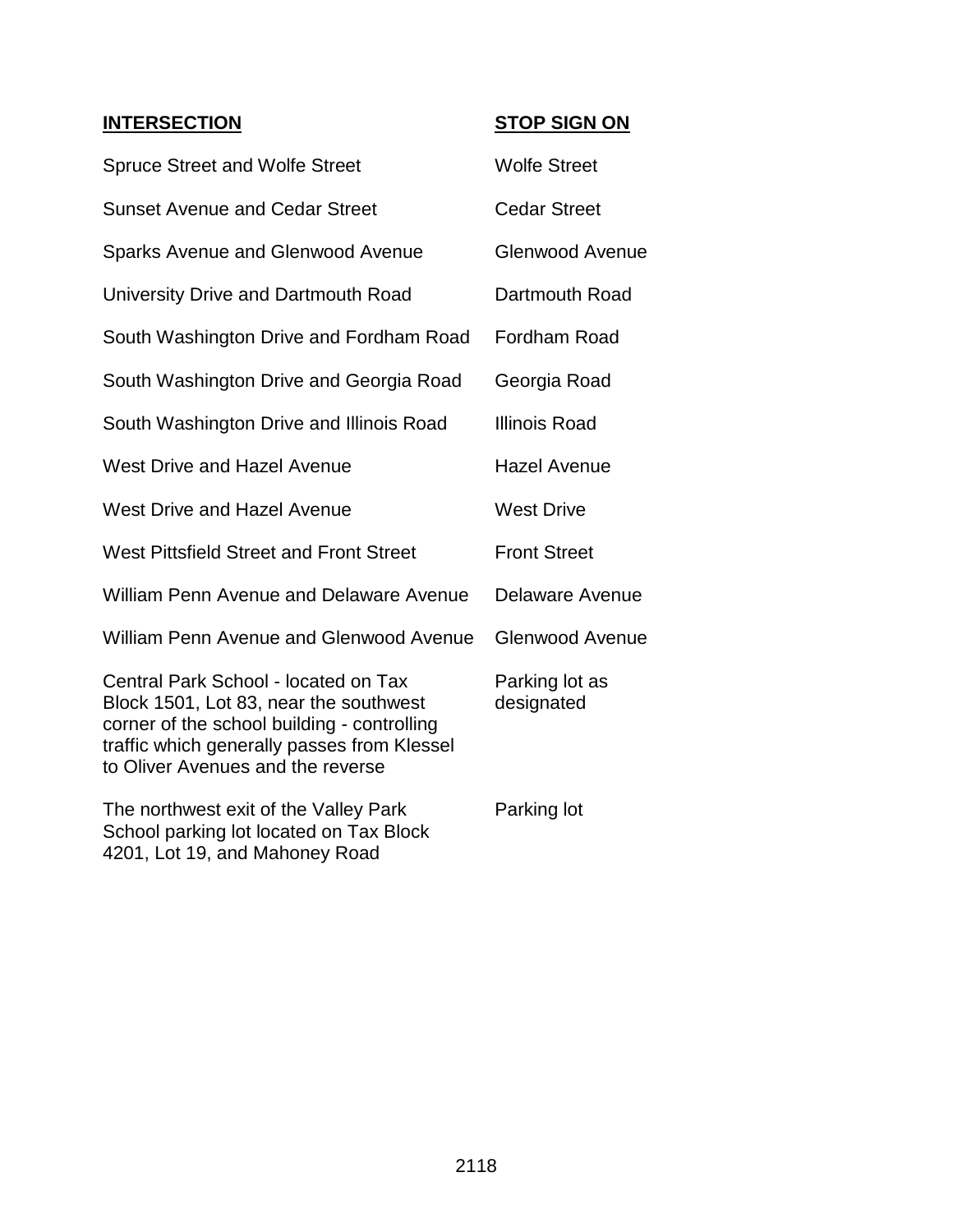### **Sec. 21.5-3. Multi-way Stop Intersections**

Pursuant to the provisions of NJSA 39:4-140, the intersections described below, are hereby designated as Multi-Way stop intersections. STOP signs shall be installed as provided herein.

### **NAME OF STREETS STOP SIGN ON**

Harvard Road at Salem Drive **All four corners** Kansas Road at Salem Drive **All four corners** Klessel Avenue at Queen Avenue **All four corners** East Pittsfield Street at William Penn Avenue All four Corners Eaton Road at Salem Drive **Al four Corners** 

### **Sec. 21.5-4 Yield Intersections**

Pursuant to the provisions of NJSA 39:4-140, the intersections described are hereby designated as Yield Intersections. Yield signs shall be installed as provided therein.

**INTERSECTION YIELD SIGNS ON**

**(RESERVED)**

**\_\_\_\_\_\_\_\_\_\_\_\_\_\_\_\_\_\_\_\_\_\_\_\_\_**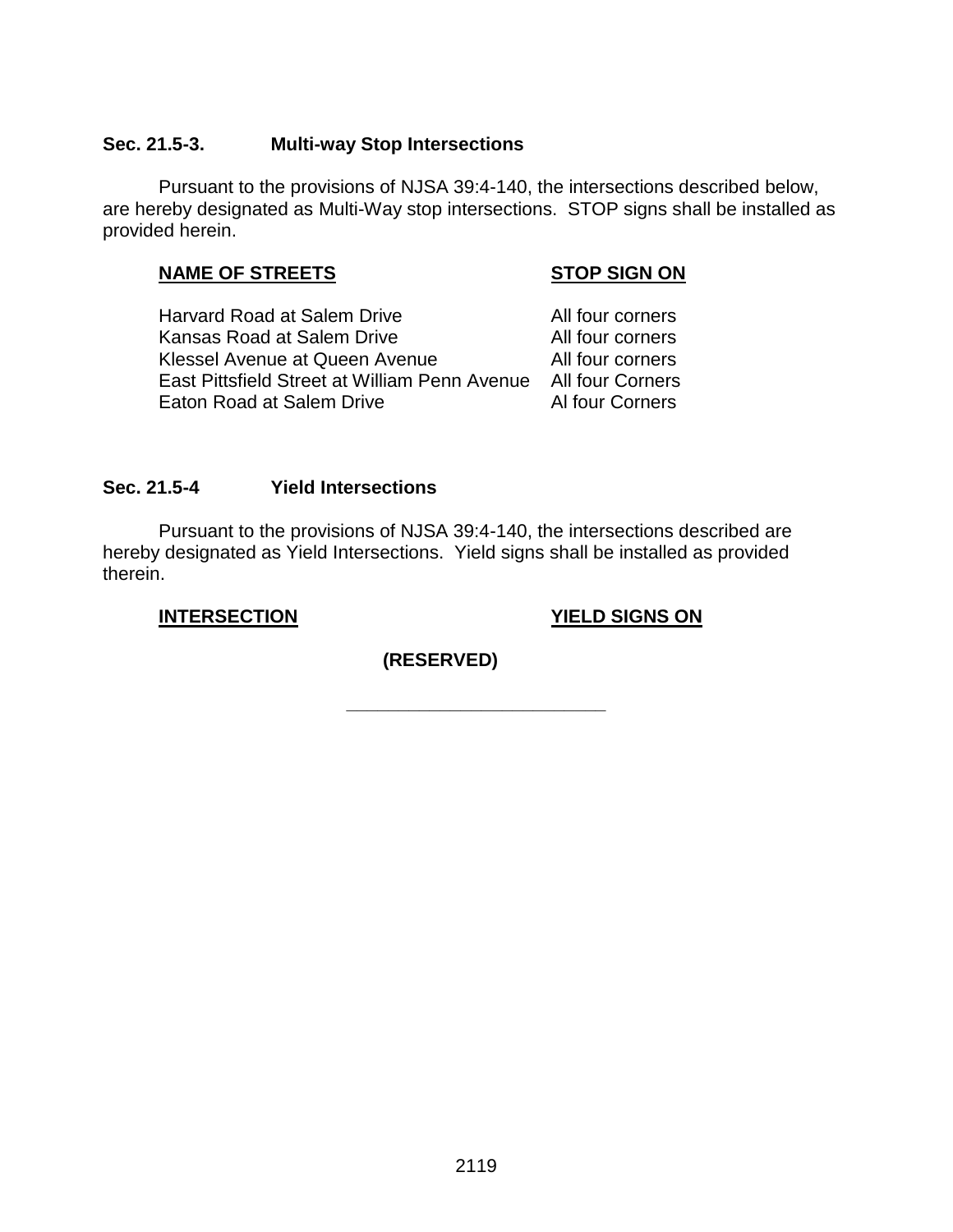### **ARTICLE 6. LOADING ZONES**

### **Sec. 21.6-1. Loading Zones Designated.**

The locations described are hereby designated as Loading Zones. No person shall park a vehicle in these locations during the times indicated other than for the loading or unloading of goods and materials.

**NAME OF STREET TIME SIDE LOCATION**

### **(RESERVED)**

(Note: Minimum length for all loading zones is fifty (50) feet. No Loading Zone may be established in any area where it is prohibited to stand or park by statute. NJSA 39:4-138.)

**\_\_\_\_\_\_\_\_\_\_\_\_\_\_\_\_\_\_\_\_**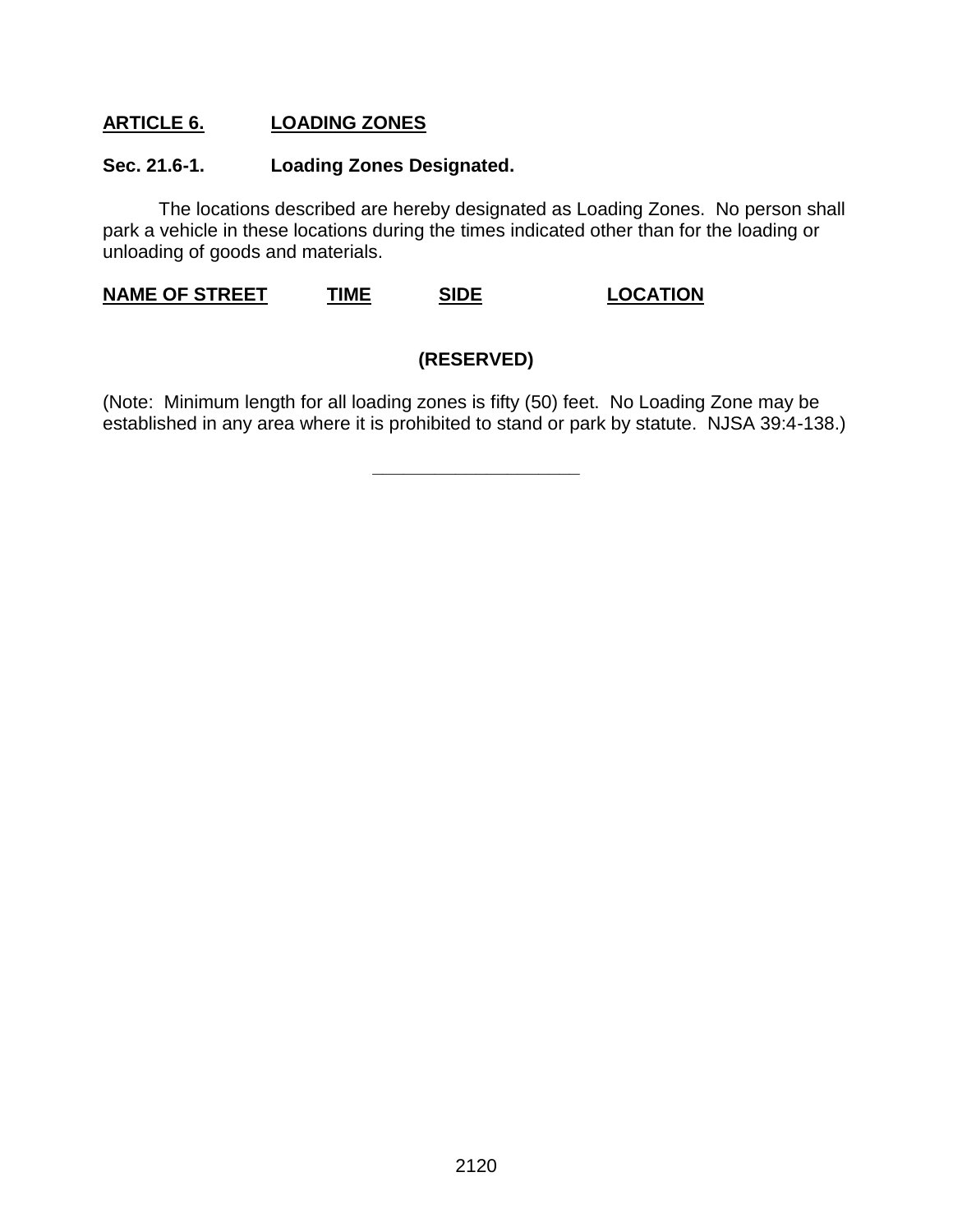### **ARTICLE 7. TAXI STANDS**

### **Sec. 21.7-1. Taxi Stands Designated.**

The locations described are hereby designated as Taxi Stands. No vehicle other than a taxi shall be permitted to occupy these locations during the times indicated.

**\_\_\_\_\_\_\_\_\_\_\_\_\_\_\_\_**

**NAME OF STREET LOCATION HOURS**

**(RESERVED)**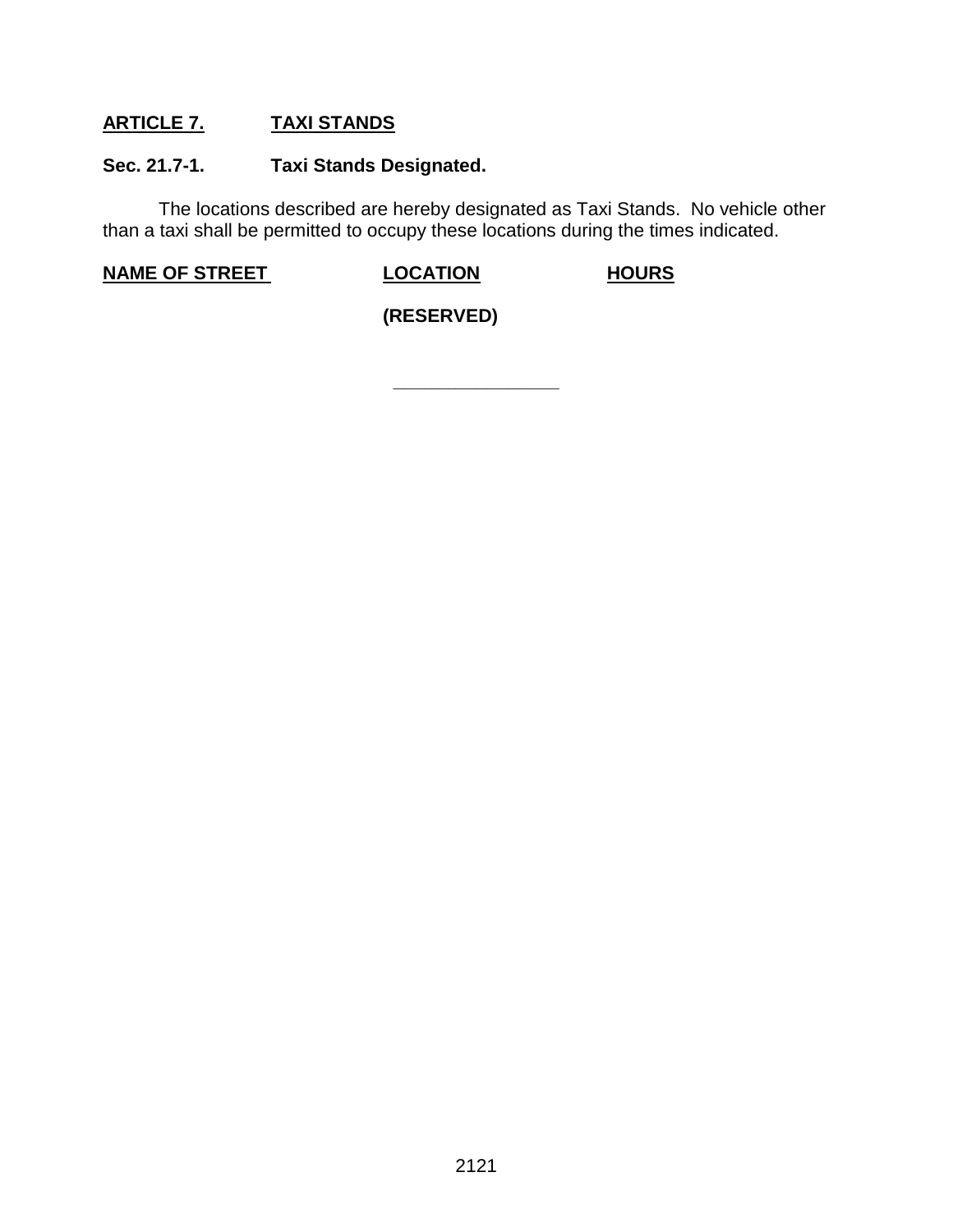### **ARTICLE 8. BUS STOPS**

### **Sec. 21.8-1. Bus Stops Designated**.

The locations described are hereby designated as Bus Stops. No vehicle other than an omnibus which is picking up or discharging passengers shall be permitted to occupy said location between the hours indicated.

### **NAME OF STREET HOURS**

### **(RESERVED)**

**\_\_\_\_\_\_\_\_\_\_\_\_\_\_\_\_\_\_\_\_\_\_\_\_**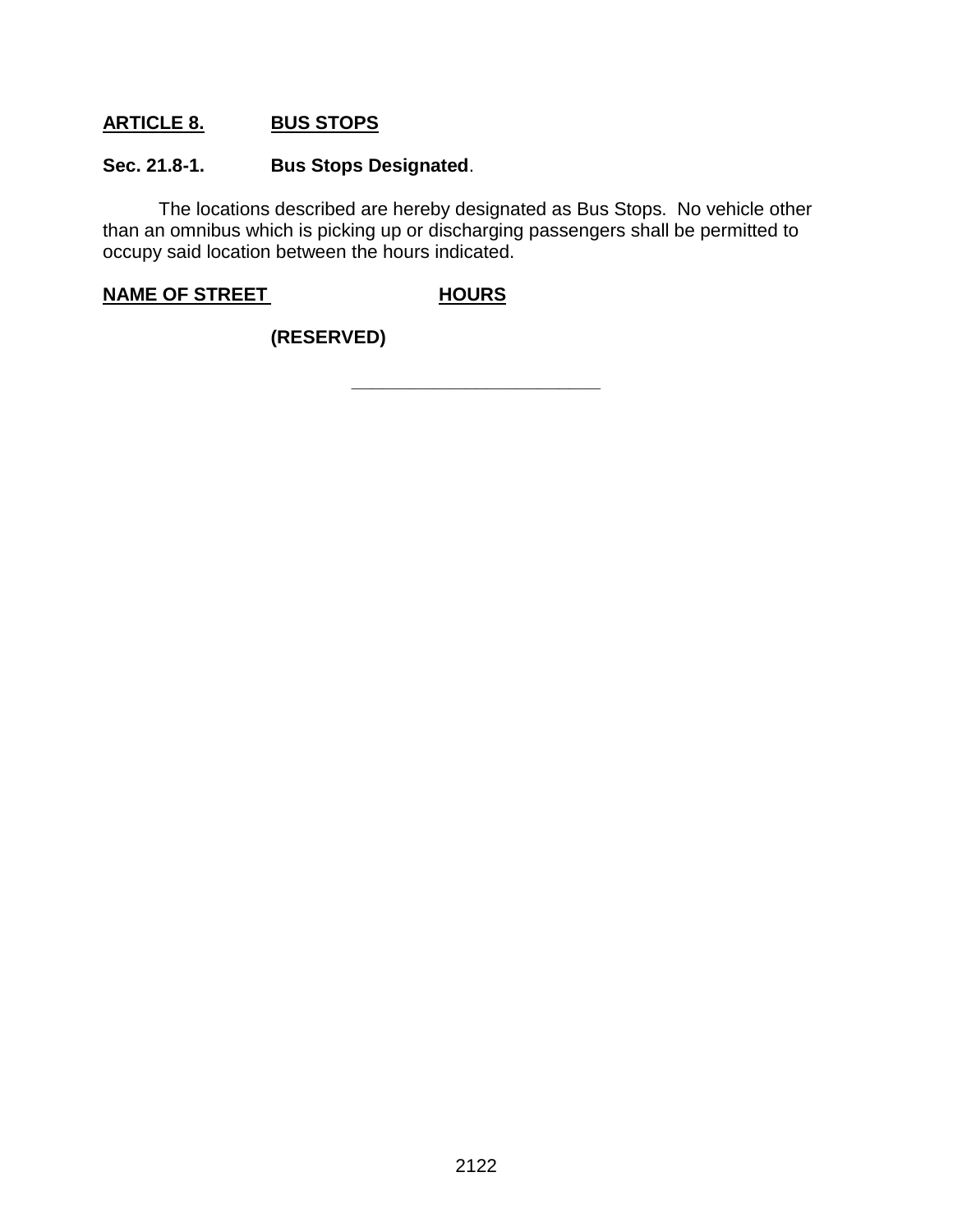### **ARTICLE 9. TURN PROHIBITIONS**

### **Sec. 21.9-1 Turn Prohibitions.**

No person shall make a turn at any location listed and only in the manner described. (Prohibitions include, but not limited to: Right Turn Only, Not Turn on Red, U-Turn)

### **INTERSECTION TURN PROHIBITION**

# **MOVEMENT**

**(RESERVED)**

**\_\_\_\_\_\_\_\_\_\_\_\_\_\_\_\_**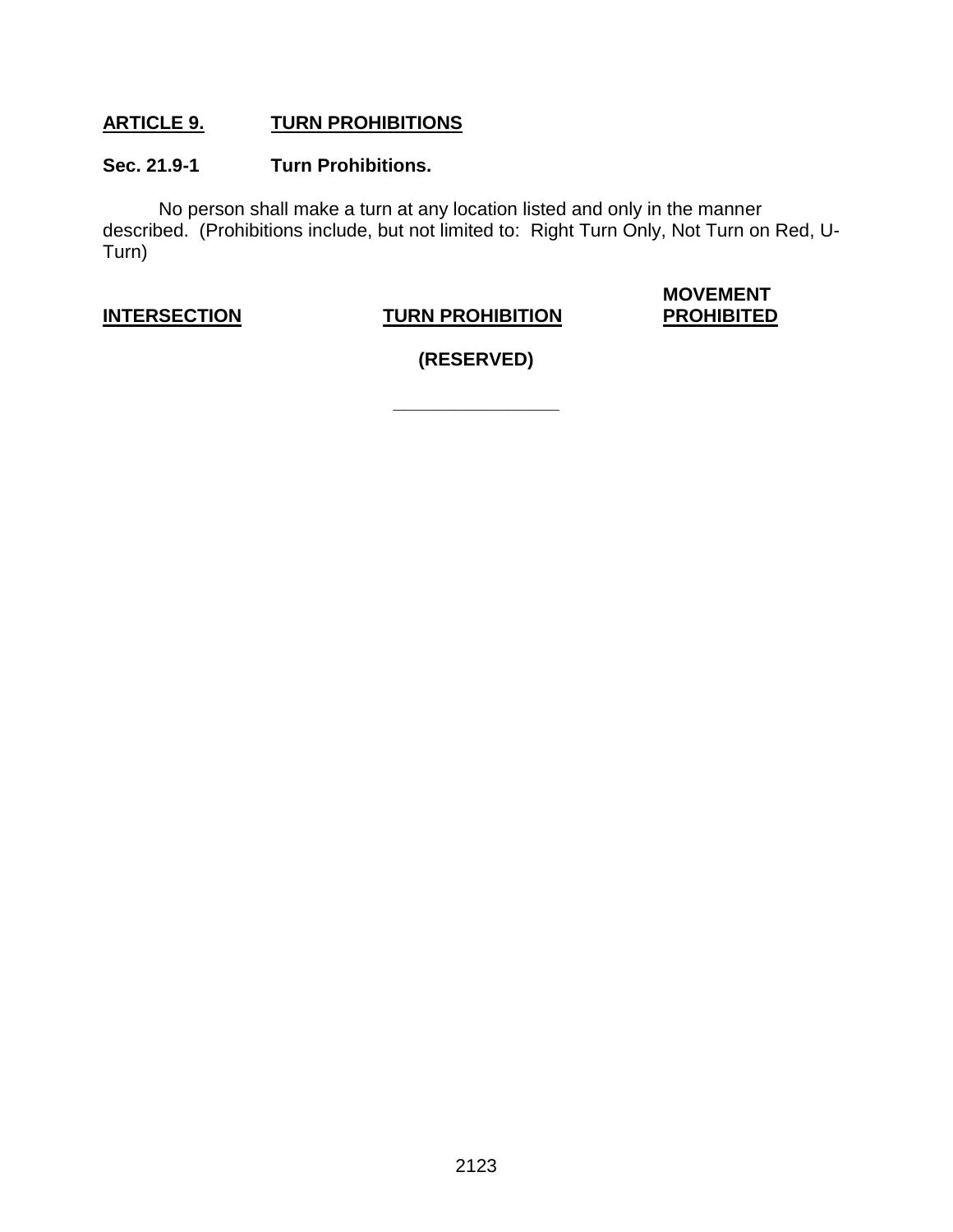## **ARTICLE 10. LANE USE.**

### **Sec. 21.10-1. Lane Use Reservations.**

The Lane locations described are designated as Lane Use Reservations and traffic shall move as indicated.

\_\_\_\_\_\_\_\_\_\_\_\_\_\_\_\_\_

**INTERSECTION MOVEMENT**

**(RESERVED)**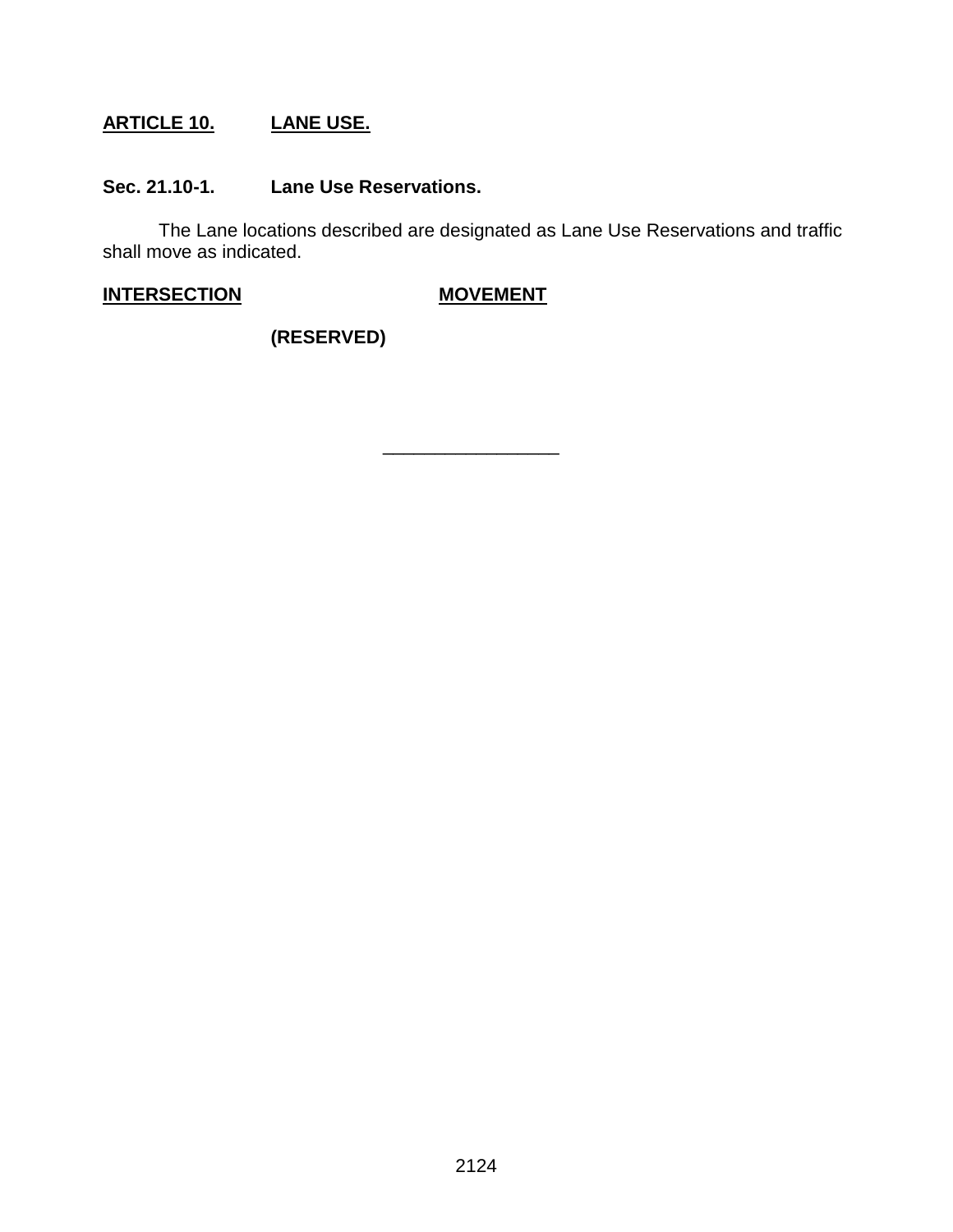### **ARTICLE 11. CONTROL FOR THE MOVEMENT AND THE PARKING OF TRAFFIC ON PUBLIC AND PRIVATE PROPERTY**

### **Sec. 21.11-1. Regulation for the Movement and the Parking of Traffic on Municipal Property and Board of Education Property.**

In accordance with the provisions of NJSA 39:4-197, the following Municipal and Board of Education Property shall have the movement of traffic controlled by the type of regulation indicated. No person shall operate, or park a vehicle in violation of the regulations indicated.

### **PROPERTY REGULATION**

### **A. Valley Park School**

Name of Street Direction Limits

Valley Park School Parking Lot Entrance off Jones Avenue onto the Valley Located on Tax Block 4201, Lot Park School parking lot, one way to the 19 exit of the northwest corner of the parking lot in question

### Stop Intersection Stop Sign On

The northwest exit of the Valley Park Parking Lot School parking lot located on Tax Block 4201, Lot 19, and Mahoney Road

Private Areas subject to Provisions of NJSA. 39:5A-1.

On the northwest and southeast corners of the north-south traffic distribution lane located on Tax Block 1206, Lot 51, which runs parallel to Route 49 and which traffic distribution lane is approximately 100 feet west of the intersection of the entrance/exit to the parking lot which is the only exit/entrance on the parking lot controlled by a traffic light.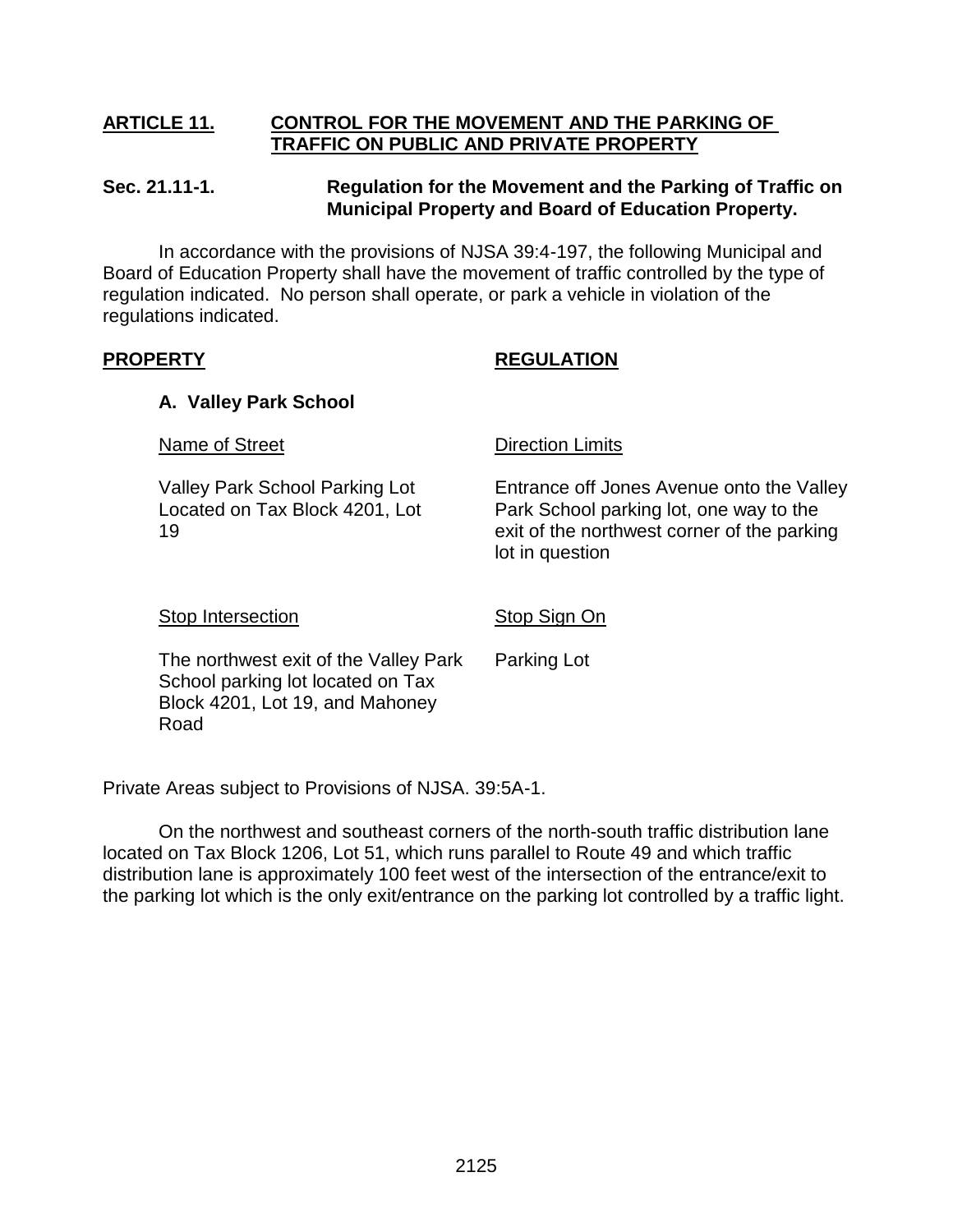### **B. Central Park School**

### **Stop Intersection** Stop Sign On

Central Park School located on Parking lot as designated Tax Block 4201, Lot 19 near the southwest corner of the school building – controlled traffic which generally passes from Klessel to Oliver Avenues and the reverse

### Miscellaneous Pavement Markings

"Slow" – to be painted on the school parking lot/driveway adjacent to the Klessel and Oliver entrances/exits

### **C. Crossing Guard Posts**

The below-listed intersections are hereby designated as Township of Pennsville "school crossings":

- Post 1. South Broadway and William Penn Avenue
- Post 2. William Penn Avenue at the middle driveway of Middle School
- Post 3. Harvard Road and Lincoln Drive
- Post 4. North Broadway and Jenkins Avenue
- Post 5. Kansas Road and Lincoln Drive
- Post 6. Kansas Road and Salem Drive
- Post 7. Kansas Road and Delaware Drive
- Post 8. Harvard Road and Salem Drive
- Post 9. Mahoney Road and Jones Avenue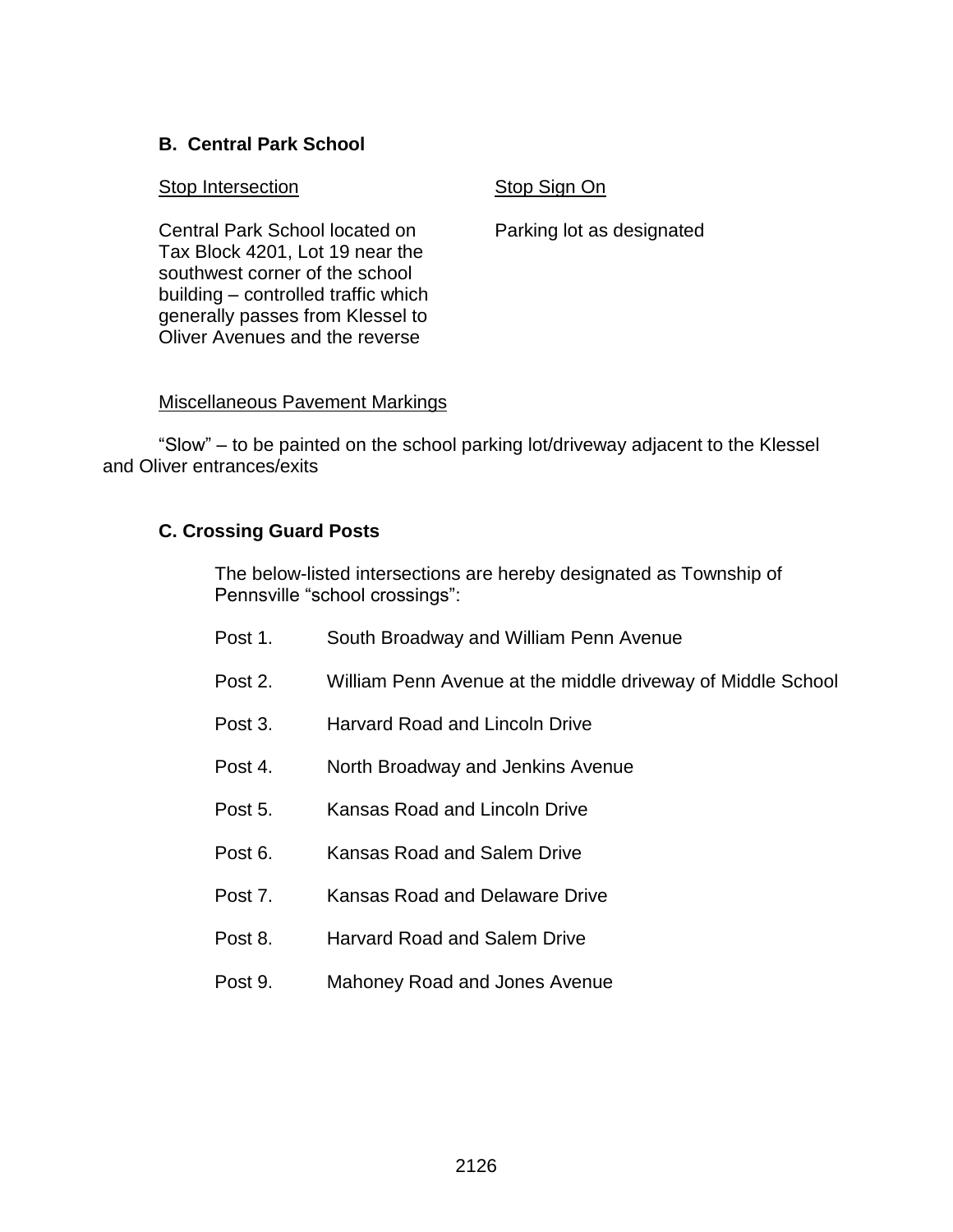### **Sec. 21.11-2 Regulation for the Movement and the Parking of Traffic on Private Property Open to the Public and to which the Public is Invited (Retail Business)**

In accordance with the provisions of NJSA 40:48-2.46, on the following private property that is open to the public and to which the public is invited, the movement of traffic shall be controlled by the types of regulations indicated. No person shall operate or park a vehicle in violation of the following regulations.

### A. PENNSVILLE SHOPPING CENTER AND PENN TERRACE GARDEN APARTMENTS

- 1. No Parking Any Time. No person shall park a vehicle at any time upon any of the following streets or areas:
	- (a) Along the curbing of both sides of the main complex of commercial buildings designated as area A as shown on the site plan.
	- (b) Along the easterly side (front entrance) of the building (Penn Twin Cinema) designated as Area B as shown on the site plan.
	- (c) Along the curbing of the street area of the Penn Terrace Apartment Structures excepting designated and marked parking areas.
	- (d) Along the curbing between the openings into the main parking lot area from North Broadway.
	- (e) In any of the streets, roads, traveling isles or ways designated for the free flow of traffic throughout the entire area being regulated hereby.
- 2. One Way Direction of Travel.
	- (a) The openings known as Openings Nos. 1, 3, and 5 and 6 into the main parking lot area from Route 49.
		- i. The most northerly lane of each above opening shall be one-way westerly.
		- ii. The two most southerly lanes of the above opening shall be one-way easterly.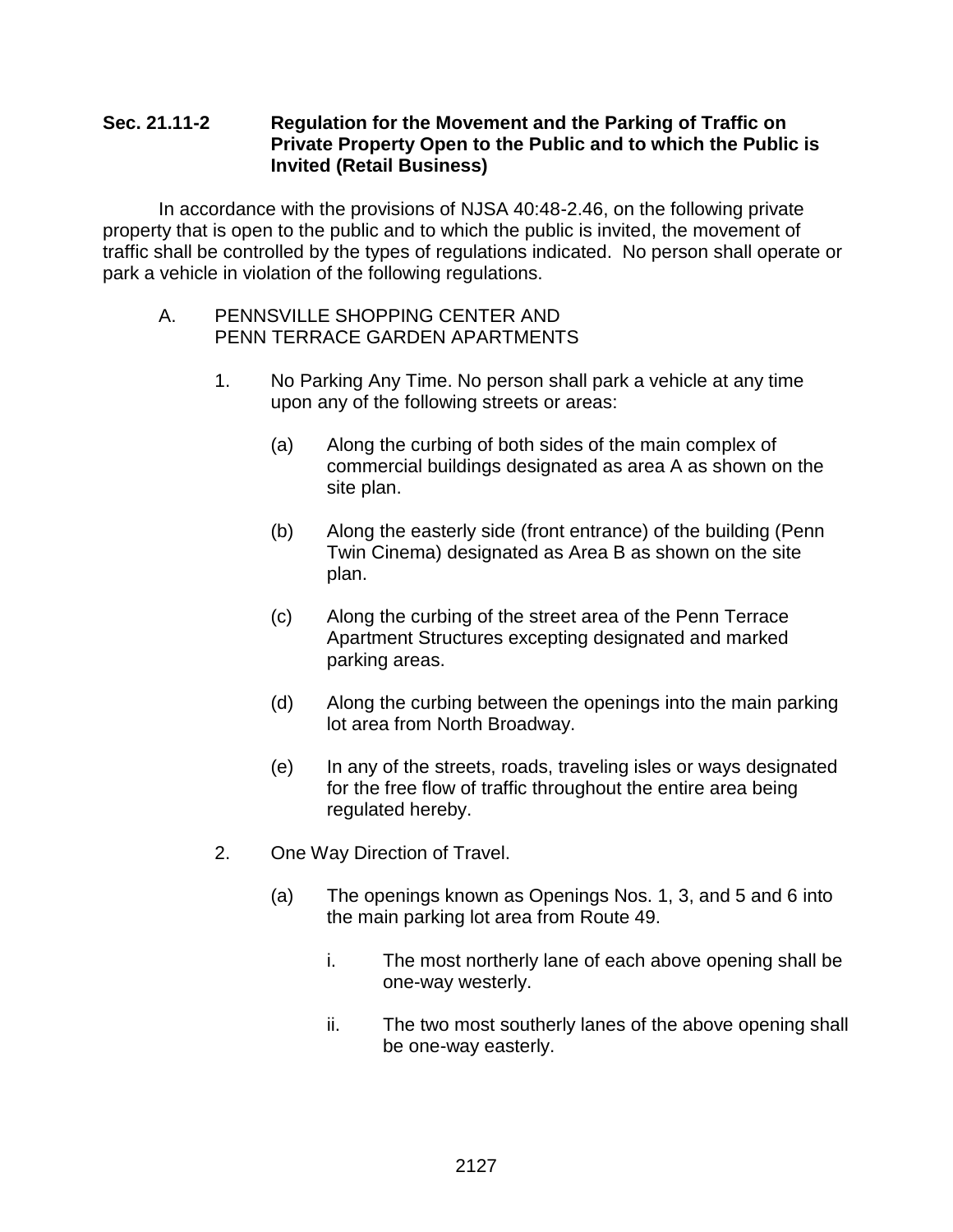- (b) The opening known as No. 2 into the main parking lot area from Route 49.
	- i. The most northerly lane of the above opening shall be one-way westerly.
	- ii. The two most southerly lanes of the above opening shall be one-way easterly.
- 3. Left Turn Prohibited.

No person shall make a left turn at the following location.

- (a) The openings known as openings Nos. 1 and 3 into the main parking lot area.
	- i. Eastbound, in the most southerly lanes of above openings to north on Route 49.
- 4**.** Stop Intersections.

The intersections as described below are hereby designated as Stop Intersections. STOP signs shall be installed as provided thereby:

- i. The exit of Penn Terrace Garden Apartments at the intersection with Meadow Road. A STOP sign shall be installed on Exit Road.
- ii. At northeast corner of the main complex of commercial buildings designated as Area "A". A STOP sign shall be installed on north side of building.
- iii. At northwest corner of building designated as Area "C" A STOP sign shall be installed at rear of building.
- iv. At the intersection of the entrance of the Penn Terrace Garden Apartments Parking Area with the Through Street which runs from North Broadway westerly to the Garden Apartment Area. A STOP sign shall be installed at exit of parking area.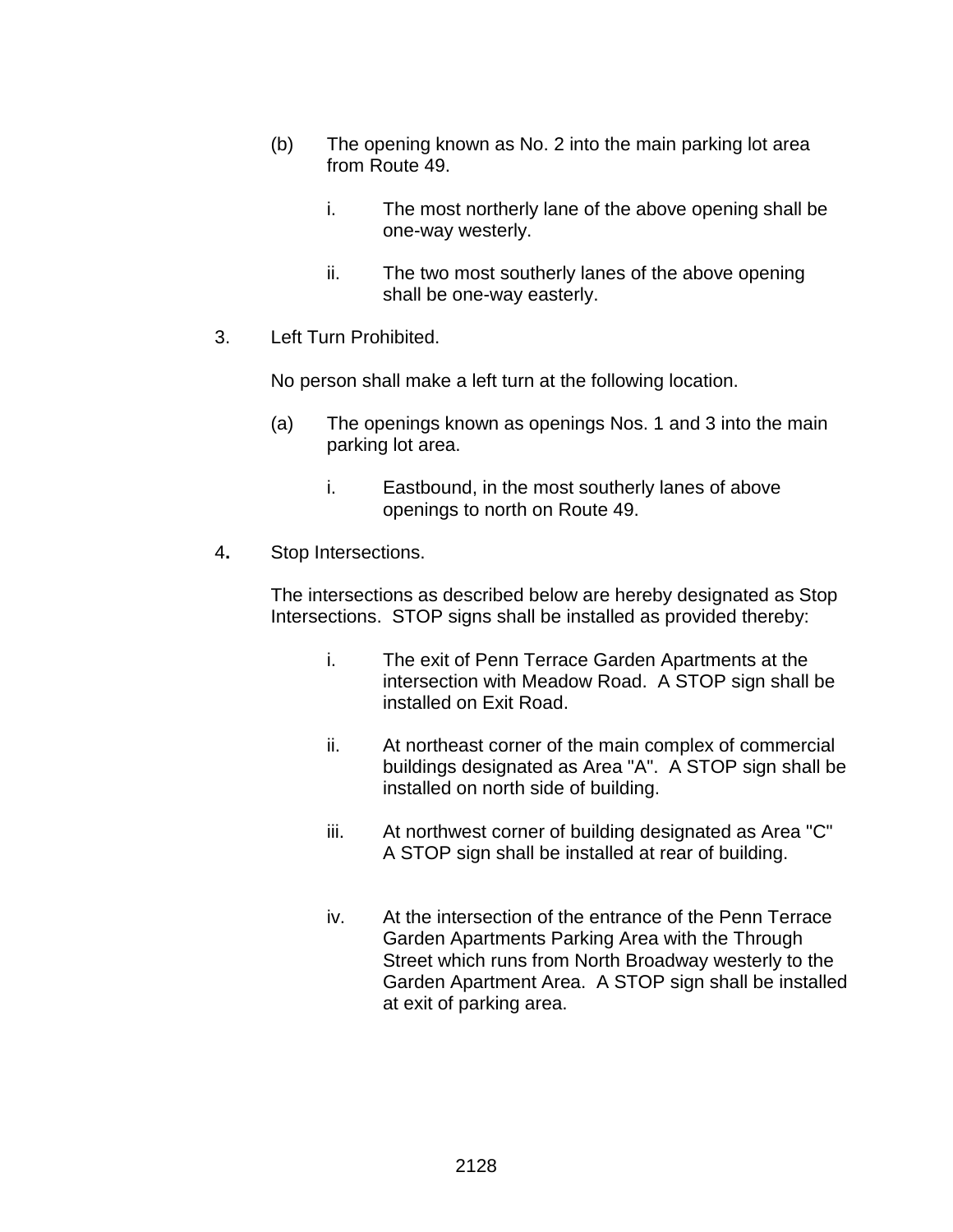The owners of the premises referred to in this section shall provide and install signs and pavement markings as required, which signage and markings shall be in accordance with the current "Manual on Uniform Traffic Control Devises for Streets and Highways" (MUTCD). The cost of signs and installations shall be the responsibility of the owner of said property. The owner shall, subsequent to the initial procurement and installation, maintain such signs and pavement markings in good condition at no cost or expense to the Township of Pennsville.

The penalty for a violation and conviction of this section shall be not more than two hundred (\$200.00) dollars and/or imprisonment in the County jail for a term not to exceed ninety (90) days.

### **Sec. 21.11-3 Regulation for the Movement and the Parking of Traffic on All Other Private Property**

In accordance with the provisions of NJSA 39:5A-1 the regulations of Subtitle 1 of the Title 39 are hereby made applicable to the properties listed below.

### A. PENNSVILLE MARKET PLACE AT SOUTH BROADWAY, PENNSVILLE

- 1. All vehicles must park only in designated areas and between the lines provided.
- 2. Handicapped Parking All stalls shall be 12 feet wide as shown on the site Plan and signed with R7-8 (Reserved Parking Sign and Penalty Plate), in the designated parking areas for persons who have been issued the Handicapped Parking permits by the Division of Motor Vehicles.
- 3. A. Stop Intersection The following street or parts of streets are hereby designated as Stop Intersections. Stop signs shall be installed on the near right side of each street as shown on the site plan.
- 4. No Parking Fire Zones The following areas are hereby designated as No Parking-Fire Zones, as shown on the site plan.
- 5. Mid-Block Crosswalk The following areas are hereby designated as Mid-Block Crosswalks, as shown on the site Plan.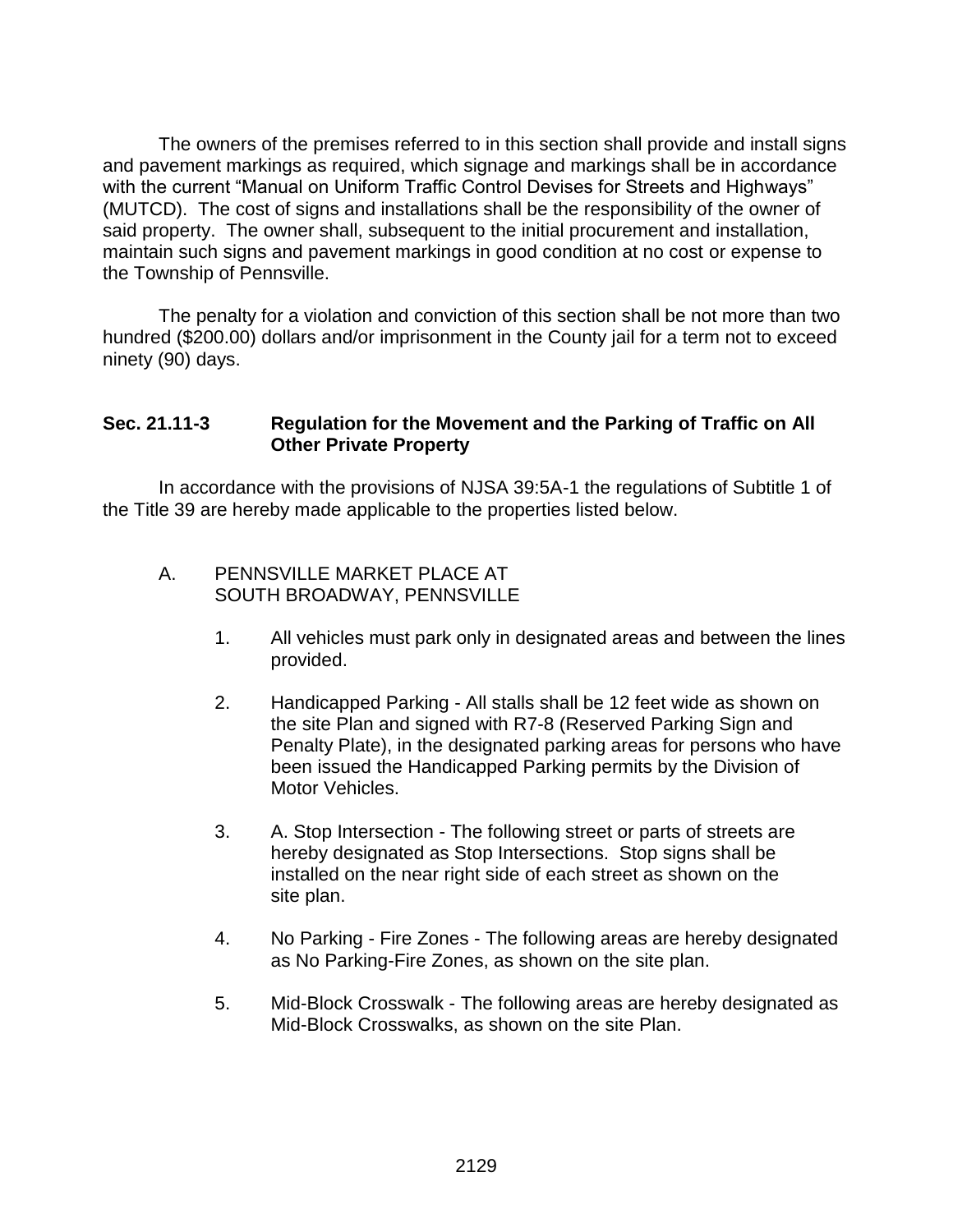- 6. Route for Trucks The following roadway or parts of roadway are hereby designated as a Truck Route for Trucks over 4 tons. All Trucks having a combined gross weight of vehicle plus load, in excess of 4 tons, shall be excluded from all other parking lots and roadways except as shown on the site Plan.
- 7. That all signs, posts, or other necessary materials be installed and paid for by the owner applicant. Work shall be checked by the Police Department to insure that installations meet State and Federal Specifications, and all signing shall conform to the current Manual on Uniform Traffic Control Devices.
- 8. Unless another penalty is expressly provided by New Jersey Statutes, every person convicted of a violation of this Ordinance or any supplement thereto shall be liable to a penalty of not more than Two Hundred (\$200) Dollars or imprisonment for a term not exceeding fifteen (15) days, or both.

### B. CRANBERRY SHOPPING COMPLEX (OLD AMES SHOPPING COMPLEX)

- 1. Designated Area Parking. All vehicles must park only in designated areas and between the lines provided
- 2. Handicapped Parking. All stalls shall be 12 feet wide as shown on the site plan and signed with R7-8 (Reserved Parking Sign and Penalty Plate) in the designated parking areas for persons who have been issued the Handicapped Parking Permits by the Motor Vehicle Commission.
- 3. Speed Limits.
	- (a) The speed limits for both directions of traffic in the parking lots and roadways shall be 10 MPH.
	- (b) Regulatory and warning signs shall be erected and maintained to effect the above designated speed limits authorized by the Department of Transportation.
- 4. Tow-Away. Any vehicle parked or standing as to obstruct or impede a normal flow of traffic, block entrances or exit ways, loading zones, oil fills, any grass area, pedestrian walkway, or present in any way a safety or traffic hazard, may be removed by towing the vehicle at the owner's or operator's expense.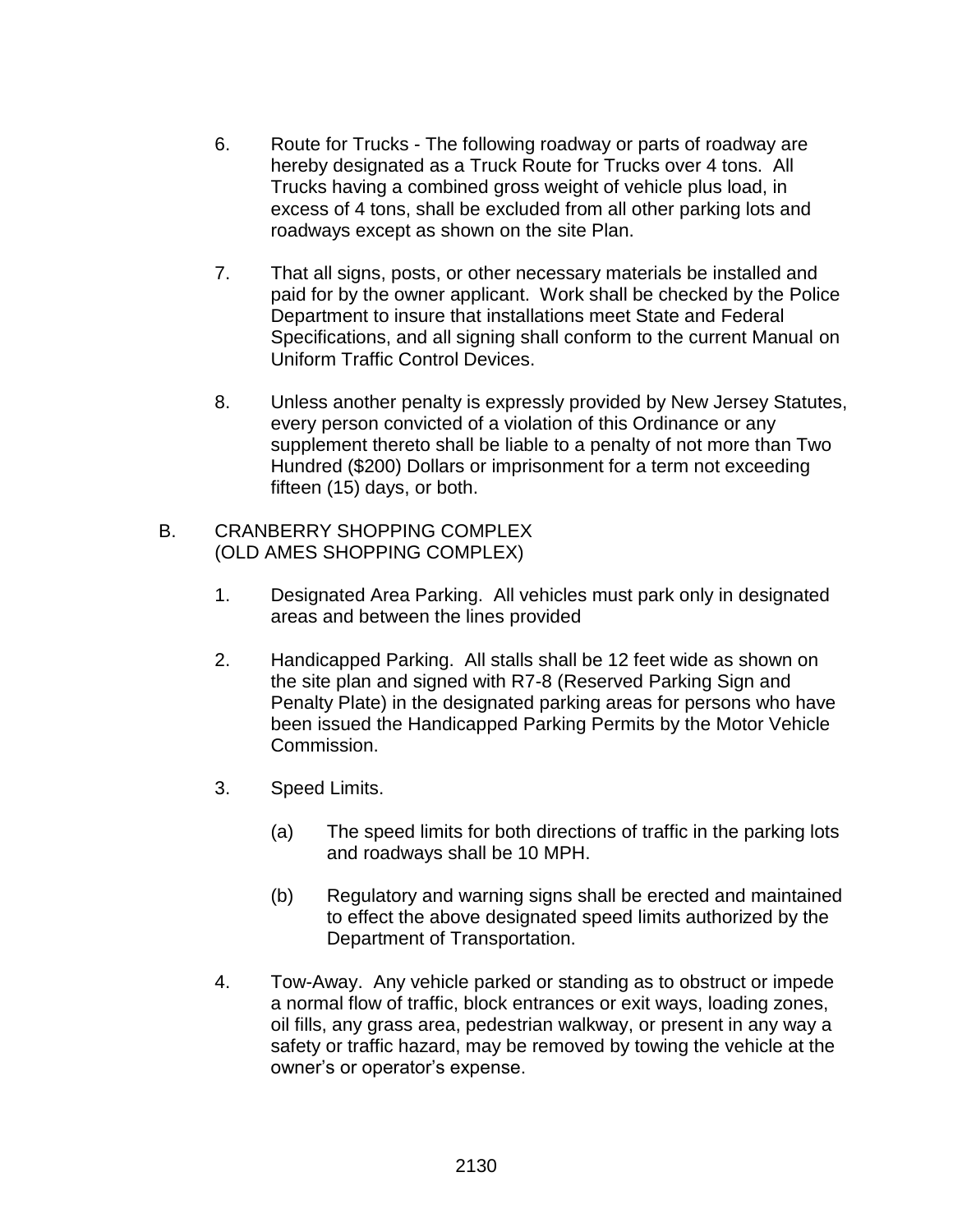- 5. Signs, Posts, Other. All signs, posts or other necessary materials be installed and paid for by the applicant. Work shall be checked by the Police Department to insure the installations meet the State and Federal Specifications, and all signing shall conform to the current manual on Uniform Traffic Control Devices.
- 6. Penalty. Unless another penalty is expressly provided by New Jersey Statute, every person convicted of a violation of this ordinance or any supplement thereto shall be liable to a penalty of not more than two hundred (\$200.00) dollars or imprisonment for a term not exceeding fifteen (15) days or both.

### C. PENNSVILLE MCDONALDS

- 1. Designated Area Parking. All vehicles must park only in designated areas and between the lines provided for in the site plan approved by Township of Pennsville Planning Board Resolution 19-11.
- 2. Handicapped Parking. The width of All Stalls shall be in accordance with the site plan approved by the aforesaid Planning Board Resolution.
- 3. The speed limits for both directions of traffic in the parking lots and roadways shall be 10 MPH.
	- (a) Regulatory and warning signs shall be erected and maintained to effect the above designated speed limits authorized by the Department of Transportation.
- 4. Tow-Away. Any vehicle parked or standing as to obstruct or impede a normal flow of traffic, block entrances or exit ways, loading zones, oil fills, any grass area, pedestrian walkway, or present in any way a safety or traffic hazard, may be removed by towing the vehicle at the owner's or operator's expense.
- 5. Signs, Posts, Other. All signs, posts or other necessary materials be installed and paid for by the applicant. Work shall be checked by the Pennsville Police Department to insure the installations meet the State and Federal Specifications, and all signing shall conform to the current manual on Uniform Traffic Control Devices.
- 6. Penalty. Unless another penalty is expressly provided by New Jersey Statute, every person convicted of a violation of this ordinance or any supplement thereto shall be liable to a penalty of not more than two hundred (\$200.00) dollars or imprisonment for a term not exceeding fifteen (15) days or both.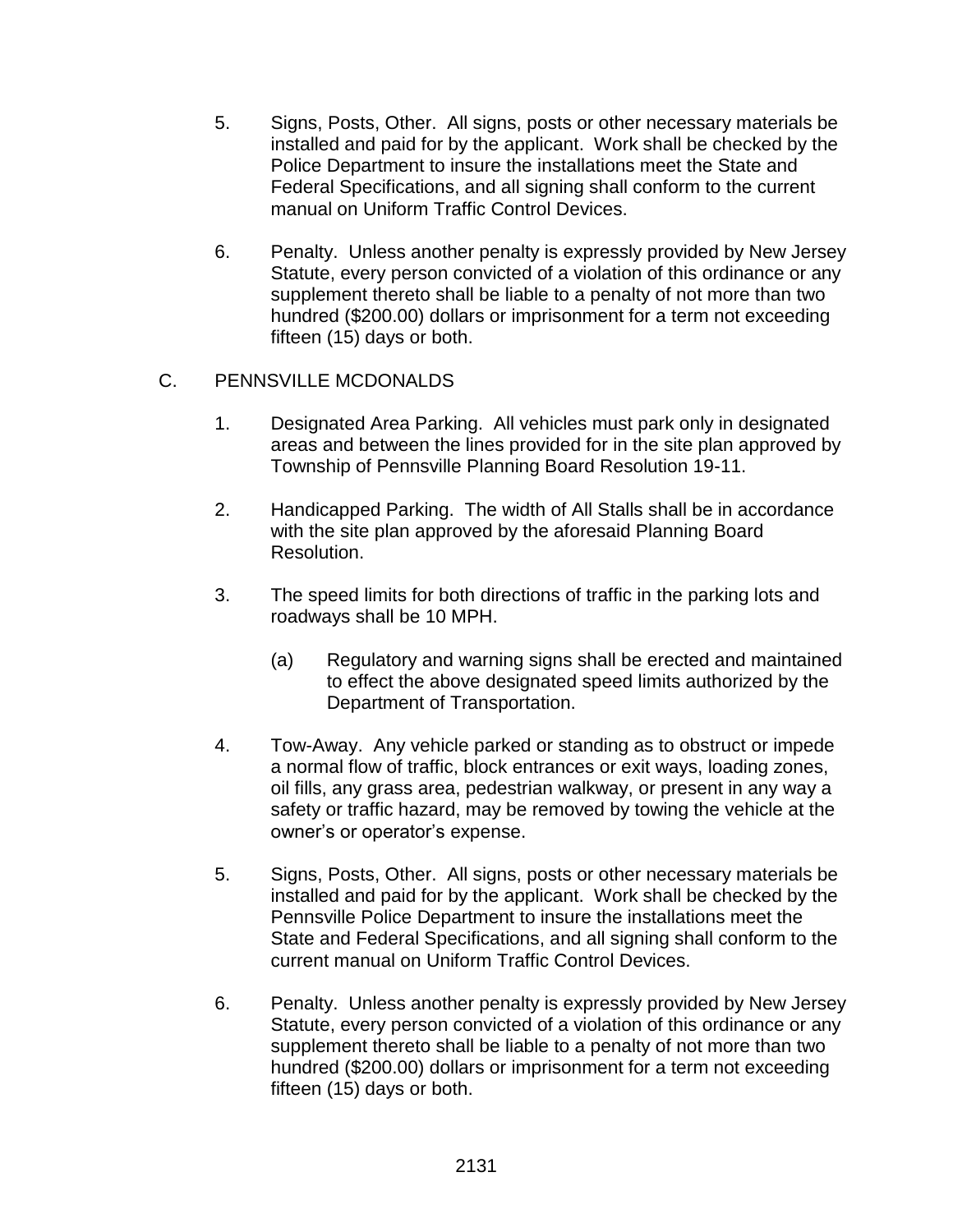### **Sec. 21.11-4 Signs, Pavement Markings, Installation and Maintenance**

The owners of the premises referred to in this section shall provide and install signs and pavements markings as required, which signage and markings shall be in accordance with the Manual of Uniform Traffic Control Devices. The cost of procurement and installation of the signs and pavement markings shall be the responsibility of the owner of the property. The owner shall, subsequent to the initial procurement and installation, maintain such signs and pavement markings in good condition at a no cost or expense to the Township of Pennsville. The owner shall be responsible for the repair and restoration or replacement of same.

**\_\_\_\_\_\_\_\_\_\_\_\_\_\_\_\_**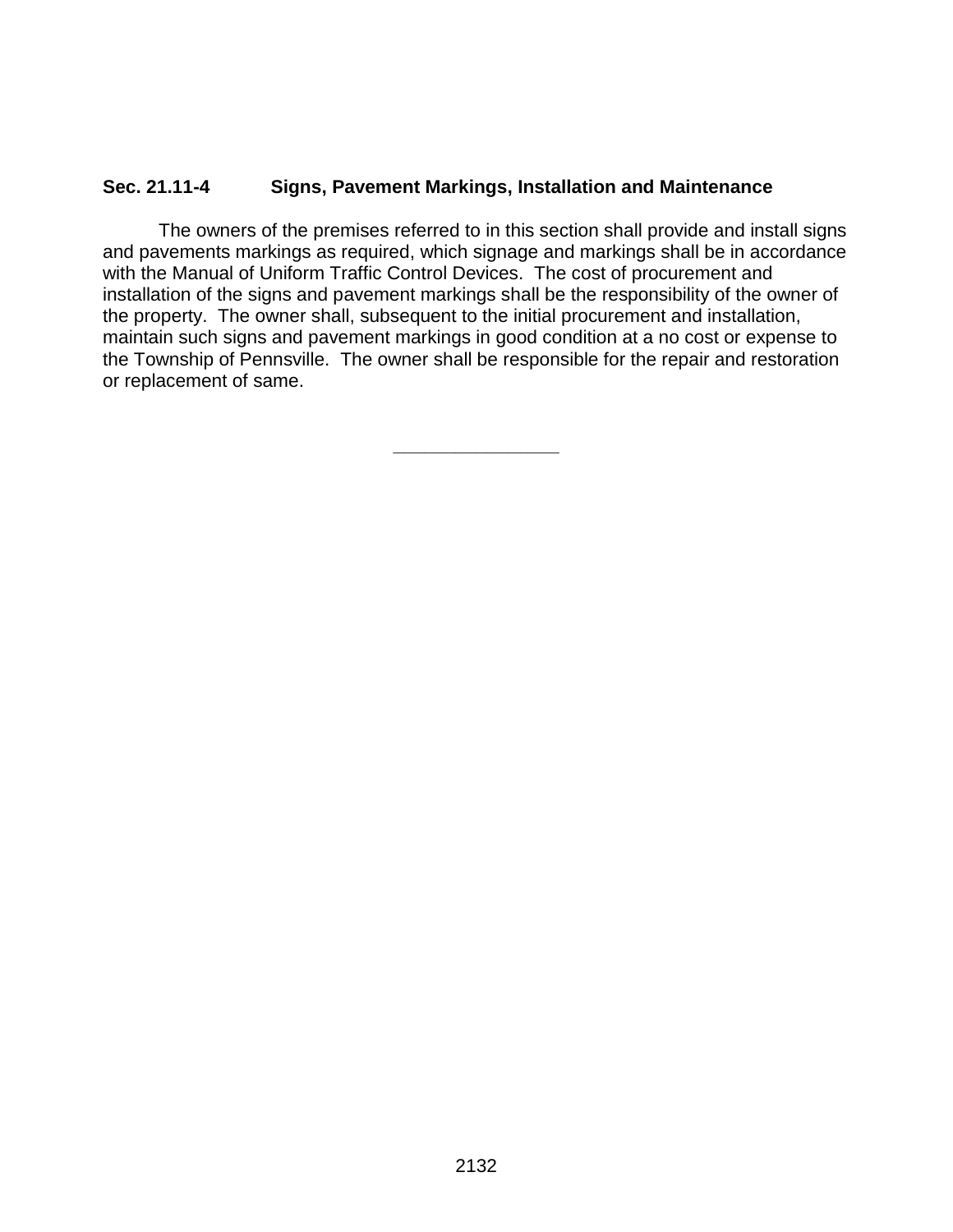### **ARTICLE 12. SNOW AND OTHER EMERGENCIES**

### **Sec. 21.12-1. Temporary Parking Prohibition for Snow Plowing and Removal**

A.Whenever show has fallen and the accumulation is such that it covers the street or highway, and emergency shall exist and no vehicles shall be parked on the following streets or highways or portions thereof listed below.

The parking prohibitions listed below shall remain in effect after the snow has ceased, until the streets have been plowed significantly, and to the extend that parking will not interfere with the normal flow of traffic.

B. Any unoccupied vehicle parked or standing in violation of this section shall be deemed a nuisance and a menace to the safe and proper regulation of traffic and any Police Officer may provide for the removal of such vehicle. The owner shall pay the reasonable costs of the removal and storage which may result from such removal before regaining possession of the vehicle.

## **Name of Street Sides Location**

### **(RESERVED)**

### **Sec. 21.12-2. Parking Prohibited During State of Emergency**

- A. Upon the declaration of an emergency, there shall be no parking upon streets or sections of streets where temporary "Emergency No Parking" signs are displayed. The Chief of Police, or in his/her absence, the ranking Police Officer is authorized to declare an emergency and to direct the posting of said "Emergency No Parking" signs when weather conditions, accidents, road construction, fires or public celebrations dictate or require the avoidance of hazards or other conditions which interfere with the free flow of traffic. Notification that the "Emergency No Parking" signs are being or will be posted shall be given to the operator or owner of any vehicle which has been parked prior to the posting of the signs.
- B. The effectiveness of this subsection is contingent on signs being erected as required by law.
- C. Any unoccupied vehicle parked or standing in violation of this subsection shall be deemed a nuisance and a menace to the safe and proper regulation of traffic and any police officer may provide for the removal of such vehicle. The owner shall pay the reasonable costs of the removal and storage which may result from such removal before regaining possession of the vehicle.

**\_\_\_\_\_\_\_\_\_\_\_\_\_\_**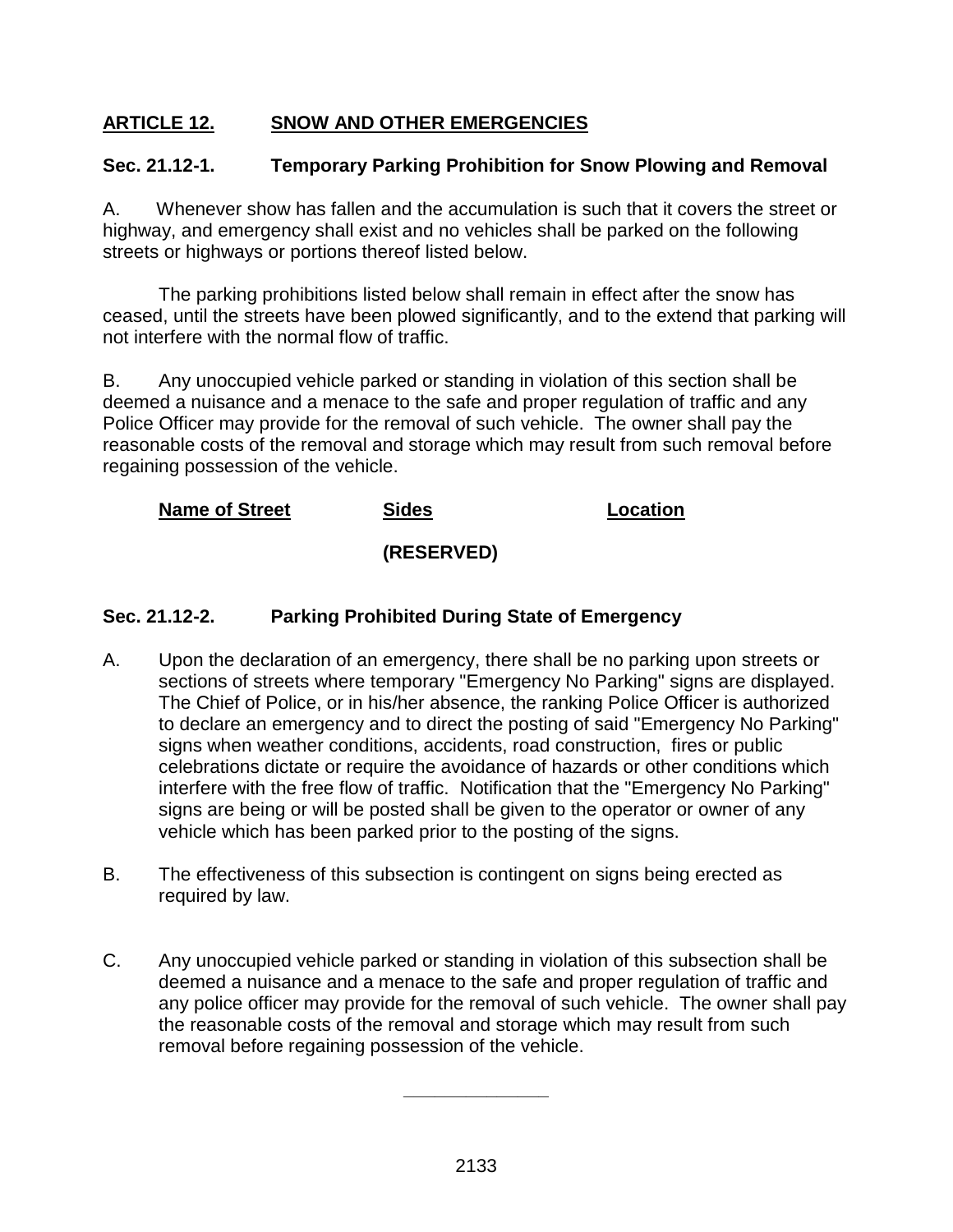## **ARTICLE 13. MINI-BICYCLES, MOTOR BIKES, SCOOTERS, ETC.**

### **Sec. 21.13-1. Purpose.**

The purpose of this Article is to prohibit and regulate certain methods of operation of motor driven vehicles and conveyances as defined herein and established thereby certain conditions and places where such vehicles may be operated in an effort to prevent serious injury and annoyance to persons and property.

It is not intended hereby to establish any regulation or prohibition pertaining to the operation of motor vehicles upon any of the public streets, roads, highways or other public thoroughfares which is covered and regulated by Title 39, Motor Vehicles, of the Revised Statutes of the State of New Jersey.

### **Sec. 21.13-2. Definitions.**

- A. **MOTOR DRIVEN VEHICLES OR CONVEYANCES**, as used in this Article, shall mean any recreational motorized vehicles including but not limited to snowmobiles, two-wheel vehicles known as minibikes, trail bikes, motor scooters, 3- or 4-wheel motor vehicles known as all terrain vehicles (ATV's), and four-wheel motor vehicles known as go-carts. (Am. 07-05-07)
- B. **PUBLIC STREETS, ROADS, HIGHWAYS, OR OTHER PUBLIC THOROUGHFARES**, as used in this Article, shall mean those areas established and usually used for general public licensed motor vehicle traffic.
- C. **OTHER PUBLIC OR QUASI-PUBLIC PROPERTY**, as used in this Article, shall mean all other publicly owned right-of-way property including, but not limited to parks, playgrounds, recreation areas, sidewalks, and property owned or controlled by the Board of Education of the Township.
- D. **PRIVATE PROPERTY**, as used in this Article, shall mean all other real property within the Township.
- E. **MUNICIPAL PROGRAM**, as used in this Article, shall mean an established program created and carried on pursuant to the permission or authority of the Township governing body or any of its agencies or the Township Board of Education.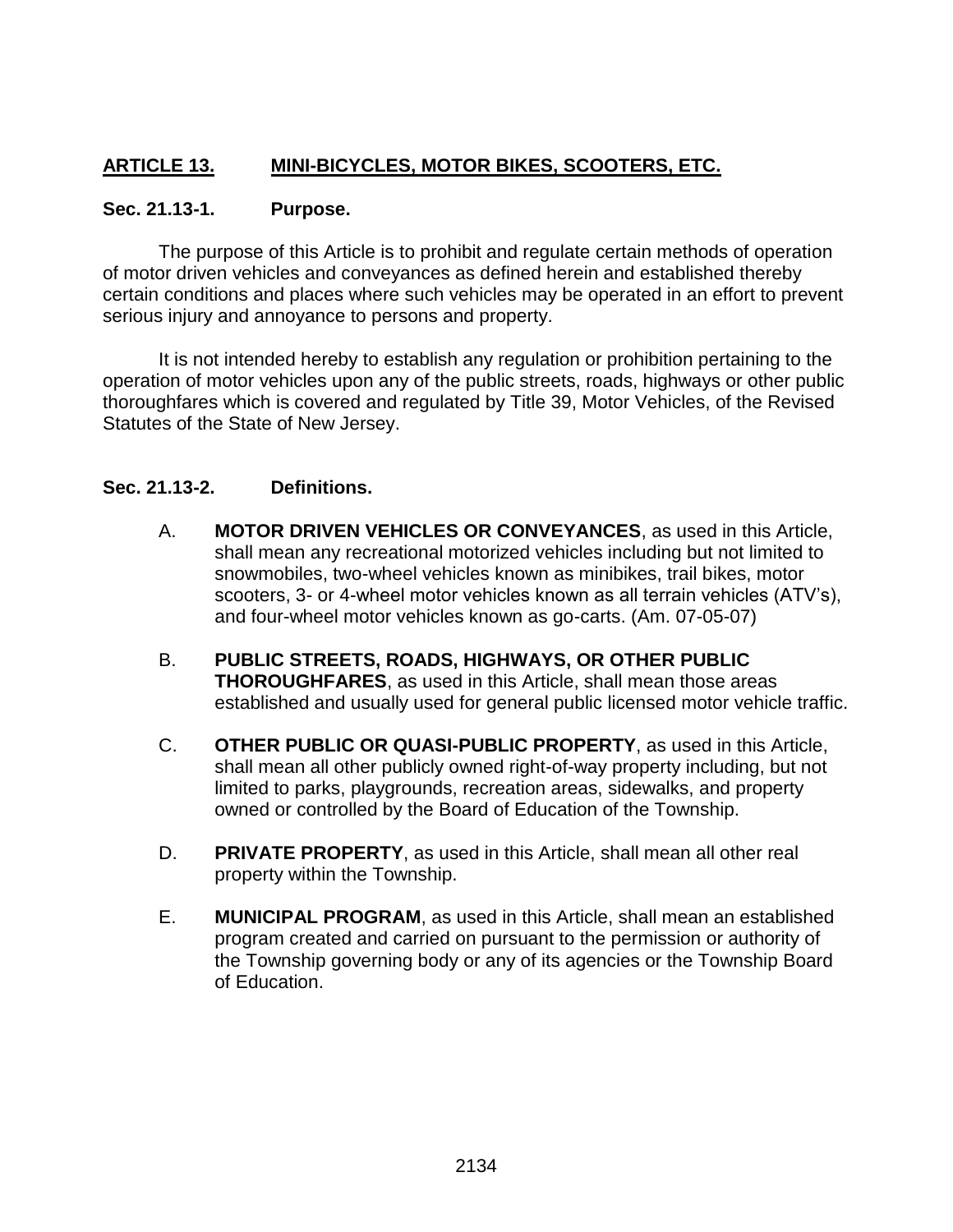### **Sec. 21.13-3. Prohibition of Use.**

It shall be unlawful to operate or allow, permit or cause to be operated any motor driven vehicles or conveyances as defined in 21.13-2, within the limits of this Township under any of the following conditions.

- A. Upon any areas defined herein as "Other public or quasi-public property" unless such operation is in connection with an authorized and supervised municipal program permitting such use and at the time such municipal program is being conducted; or
- B. Upon any private property without the express written permission of the owner of such property; however, such written permission shall not be required if such operation is conducted upon such private property wherein the operator resides. Written permission shall be in possession of the operator at the time of operation.

### **Sec. 21.13-4. Other Unlawful Acts.**

It shall be unlawful for any operator to operate any such motor driven vehicle or conveyance upon any place or area regulated hereby and create loud, unnecessary or unusual noises so as to disturb or interfere with the peace and quiet of another person, or operate in a careless or reckless manner so as to endanger a person or property. Operation within 300 ft of any residence shall be presumed to create a loud, unnecessary or unusual noise as set forth above.

### **Sec. 21.13-5. Penalty.**

Any person who violates any provisions of this Article, shall be subject upon conviction to a fine of not more than \$200.00 or imprisonment for a period not exceeding 10 days, or both. A person violating any other provisions of this Article shall be subject upon conviction to a fine of not more than \$500.00 or imprisonment for a period not exceeding 60 days, or both. Any person under the age of 18 years who shall violate any of the provisions of this Article shall be deemed to be a juvenile delinquent and shall be proceeded against as such.

**\_\_\_\_\_\_\_\_\_\_\_\_\_\_\_\_**

2135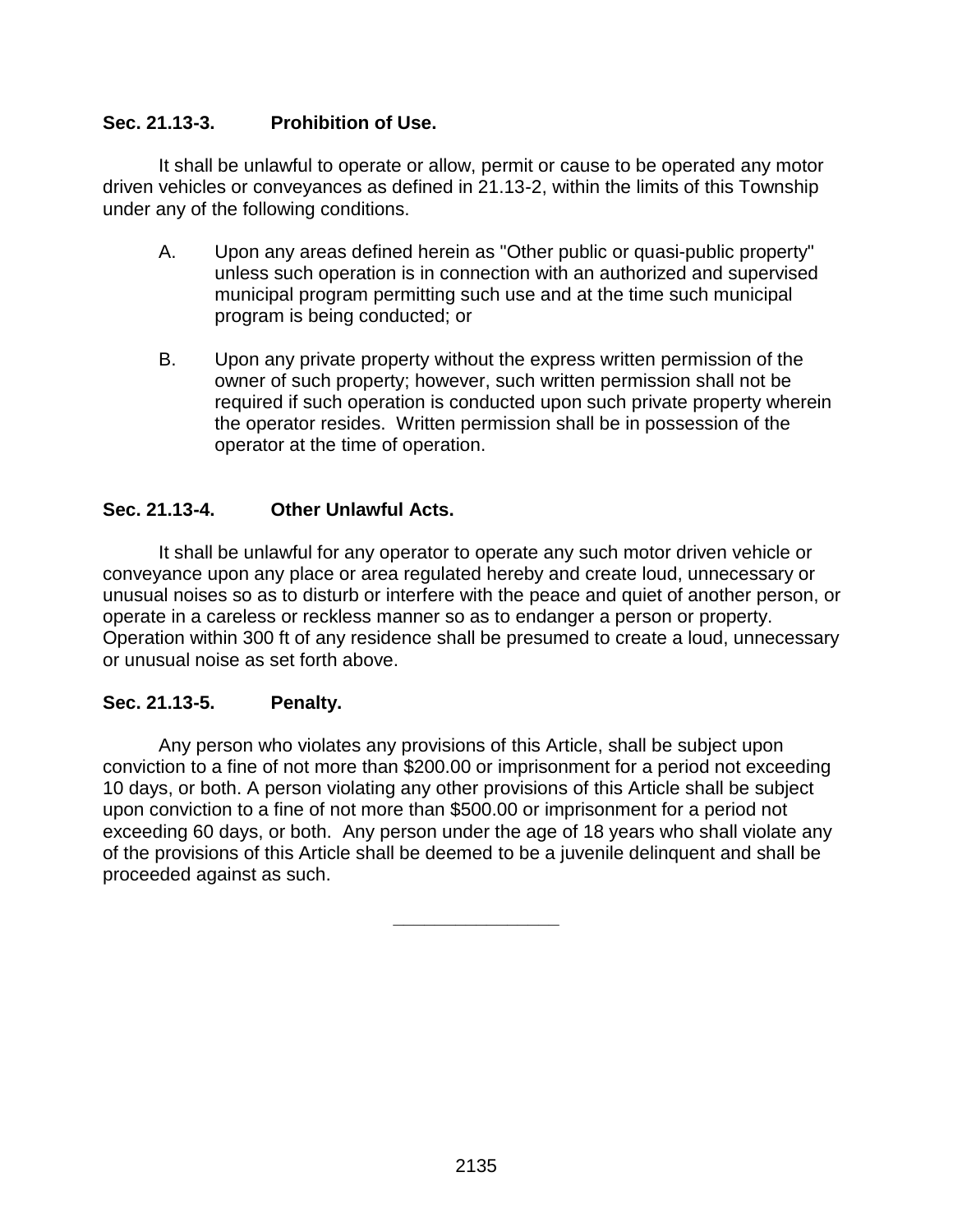### **ARTICLE 14. DISPOSITION OF ABANDONED MOTOR VEHICLES AND THE IMPOSITION OF STORAGE FEES**

### **Sec. 21.14-1. Definitions.**

The following terms, phrases and words, as used in and for the purposes of this ordinance, shall be deemed to have the following meanings:

- A. **"ABANDONED MOTOR VEHICLE"** shall mean any vehicle propelled otherwise than by muscularpower, excepting such vehicles as run only upon rails or tracks, found in any public street, highway or lands and not bearing current registration plates or bearing current registration plates remaining stationary or unused on the public street, highway or lands for more than fourteen (14) days consecutively, or any other motor vehicle impounded by the Township of Pennsville Police
- B. **"IMPOUND AREA"** means the Township complex located at the intersection of Union Street and Dolbow Avenue, on property owned by the Township of Pennsville, and more specifically, the fenced area currently located behind and adjacent to the Detective Bureau/ Highway Department garage.
- C. **"IMPOUNDED VEHICLE"** means any vehicle which the Township of Pennsville Police Department takes possession of as a result of an accident or criminal investigation.
- D. **"POLICE DEPARTMENT"** shall mean the Police Department of the Township of Pennsville.
- E. **"PERSON"** shall mean any individual, firm or corporation being the owner or other person having any legal right in, of, or to an abandoned motor vehicle.

## **Sec. 21.14-2. Declaration of Public Policy.**

It is hereby declared and determined that the public policy of the Township of Pennsville is to prevent the unsightly and unsafe conditions upon the public streets, highways and other public lands that resulted from abandonment or impoundment of motor vehicles thereon.

## **Sec. 21.14-3. Prohibition.**

No person shall abandon a motor vehicle upon the public streets, highway and lands in the Township of Pennsville or fail to claim and take possession of a motor vehicle that has been impounded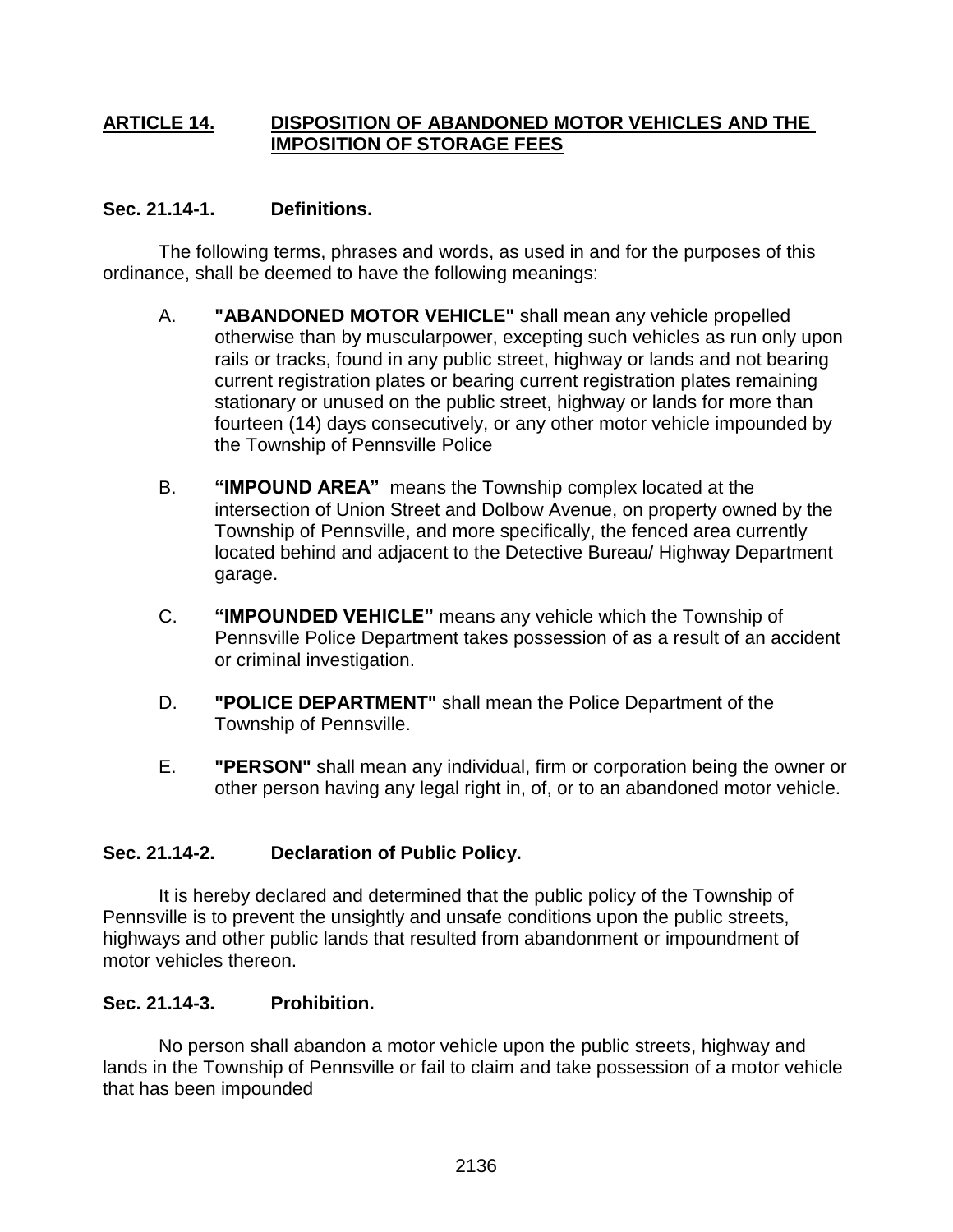### **Sec. 21.14-4. Removal.**

All abandoned motor vehicles shall be taken in possession by the Police Department and removed to a storage place designated by the Township Committee of the Township of Pennsville.

### **Sec. 21.14-5. Procedure To Sell.**

Upon the taking into possession of an abandoned or impounded motor vehicle, the Police Department shall follow the procedures established by Title 39, Chapter 10A of the Revised Statutes of New Jersey to sell such abandoned or impounded motor vehicle at public auction.

### **Sec. 21.14-6. Designation of Agent.**

The Township Committee of the Township of Pennsville may, by resolution, designate a special agent or representative of the Township of Pennsville for the purpose of collecting abandoned motor vehicles in the Township of Pennsville and such special agent or representative shall post a bond in such amount as established by the Township Committee of the Township of Pennsville for the faithful performance of his duties.

**Sec. 21.14-7. Permission to Purchaser.**

The Township Committee of the Township of Pennsville may, by resolution, grant permission to any person purchasing abandoned or impounded motor vehicles at public auction in the Township of Pennsville pursuant to NJSA 39:10A-1, et. seq. to store the vehicles so purchased and to disassemble the same if desired by such purchaser on a site located in the Township of Pennsville provided that such site is approved by the Township of Pennsville and further provided that such purchaser remove all such motor vehicles so purchased from the Township of Pennsville not later than ninety (90) days from the date of the public sale at which he/she purchased the same. Any person granted permission to store and disassemble such motor vehicle under the provisions of this ordinance shall post a bond with the Township of Pennsville in such amount as the Township Committee of the Township of Pennsville shall establish for the faithful performance of his obligations hereunder and to guarantee the performance of any special terms and conditions which the Township Committee of the Township of Pennsville may, by resolution, fix.

### **Sec. 21.14-8 Storage Fee**

If the owner of an abandoned or impounded motor vehicle shall reclaim same, said owner shall be assessed a storage fee in the amount of \$50.00 per day

**\_\_\_\_\_\_\_\_\_\_\_\_\_**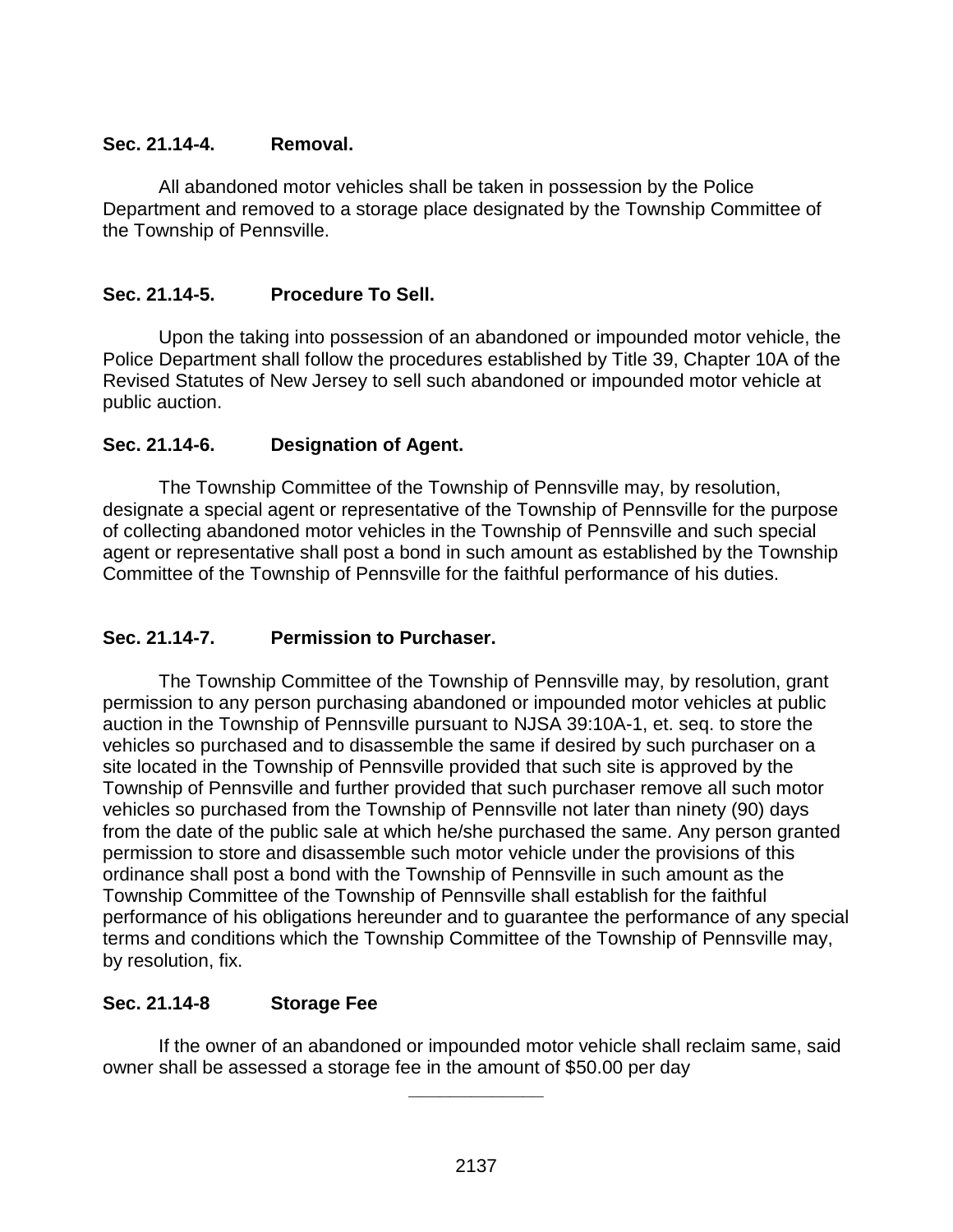## **ARTICLE 15. REGISTRATION AND REGULATION OF BICYCLES**

### **Sec. 21.15-1. Purpose.**

The purpose of this ordinance is to provide for better regulation of bicycle traffic, prevent bicycle accidents and to prevent bicycle larceny and to provide a record at the Police Department which gives a description of each bicycle along with other pertinent information.

### **Sec. 21.15-2. Prohibition.**

It shall be unlawful for any person to operate or cause to be operated a bicycle upon any street or other public area within the limits of the Township of Pennsville unless said bicycle is registered and marked or tagged as herein provided.

### **Sec. 21.15-3. Registration.**

Registration shall be made by the owner within thirty (30) days after the effective date of this ordinance or within thirty (30) days after acquisition by the owner; and by filing with the Police Department the name and address of the owner together with a complete description of the bicycle on forms provided by said Department. Such registration shall be valid for as long as the person retains ownership of the bicycle.

Registration shall be serially numbered and kept on file in the Police Department as a public record. Upon such registration, the said Department shall cause an identification marker or tag to be affixed to the registered bicycle in a place to be determined by the said Department and shall be serially numbered to correspond with the registration number. Such marker or tag shall remain affixed to the bicycle unless removed by said Department for cause or for retagging upon the re-registration.

At the time of registration, in order to secure same, the owner shall make a satisfactory showing that the bicycle is in a safe mechanical condition.

### **Sec. 21.15-4. Removal or Destruction.**

No person shall willfully remove, deface or destroy any identification marker or tag or registration certificate other than the Police Department in compliance herewith.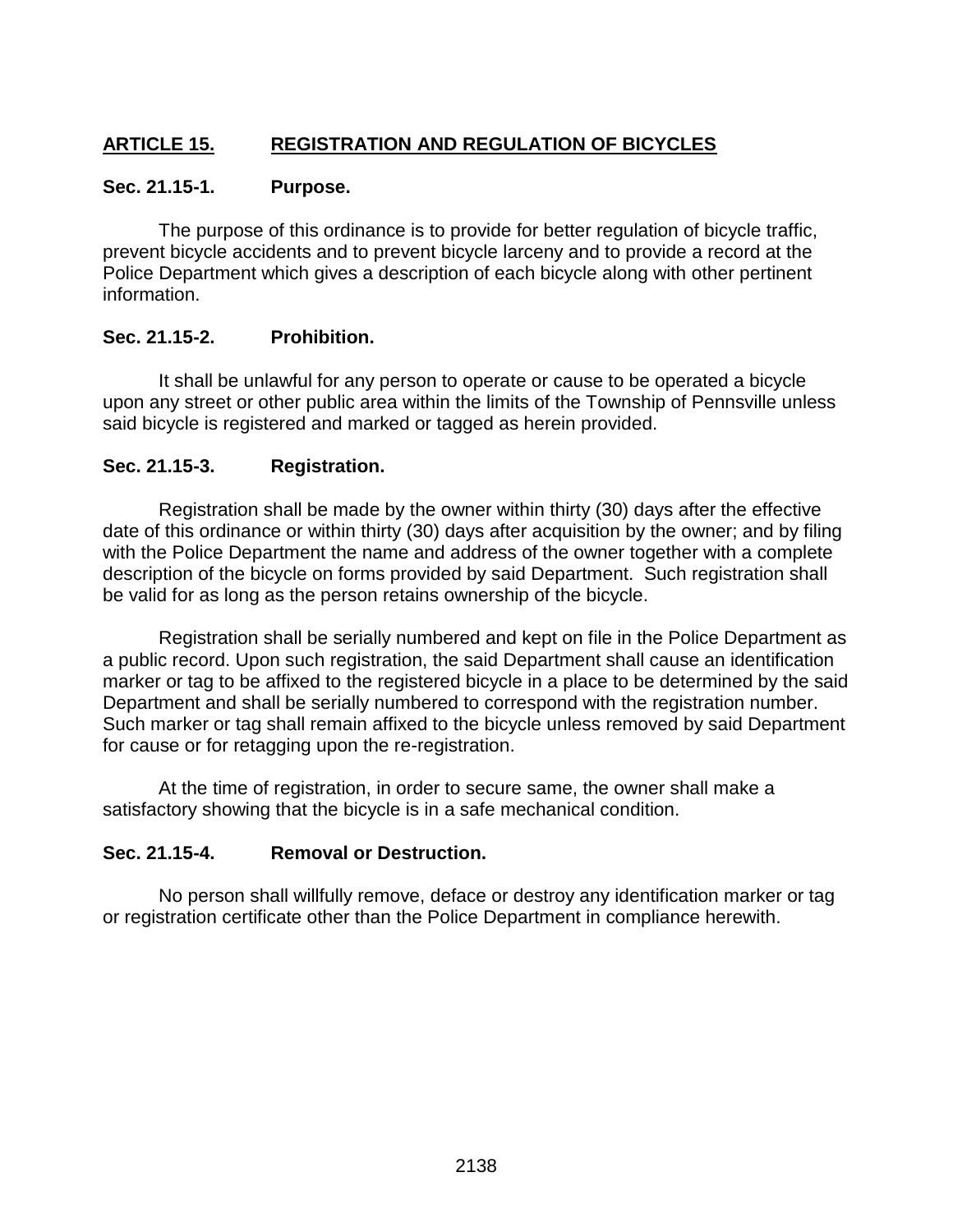### **Sec. 21.15-5. Change of Ownership; Termination of Use.**

Within ten (10) days after any bicycle registered hereunder shall have changed ownership, or been dismantled or taken out of operation, the person in whose name the bicycle has been registered shall report such information to the Police Department. In case of change of ownership, the new owner shall cause the registration to be changed to show the name of the new owner. In case of dismantling and taking out of operation, the registration shall be cancelled and identification marker or tag returned to the Police Department for destruction.

### **Sec. 21.15-6. Rules and Regulations.**

- A. Every bicycle when in use at nighttime shall be equipped with a light on the front which shall emit a white light visible from a distance of at least five hundred (500) feet to the front, and with a light on rear which shall emit a red light visible from a distance of at least five hundred (500) feet to the rear. In addition, a red reflector may be mounted on the rear which shall be visible from all distances from fifty (50) to three hundred (300) feet to the rear.
- B. No person shall operate a bicycle unless it is equipped with a bell or other device capable of giving a signal audible for a distance of at least one hundred (100) feet, except that a bicycle shall not be equipped with, nor shall any person use upon a bicycle, any siren or whistle.
- C. Every bicycle shall be equipped with a brake which will enable the operator to make the braked wheels skid on dry, level, clean pavement. (
- D. A person propelling or riding on a bicycle shall not ride other than upon or astride a permanent or regular seat attached thereto, nor shall he/she ride with his feet removed from the pedals or with both hands removed from the handle bars, nor shall he/she practice any trick or fancy riding in a street. No bicycle shall be used to carry more persons at one time than the number for which it is designed and equipped.
- E. Every person riding or operating a bicycle shall obey all stop signs and traffic signals.
- F. Every person operating a bicycle upon a roadway shall ride in a single file and as near to the right side of the roadway as practicable, exercising due care when passing a standing vehicle.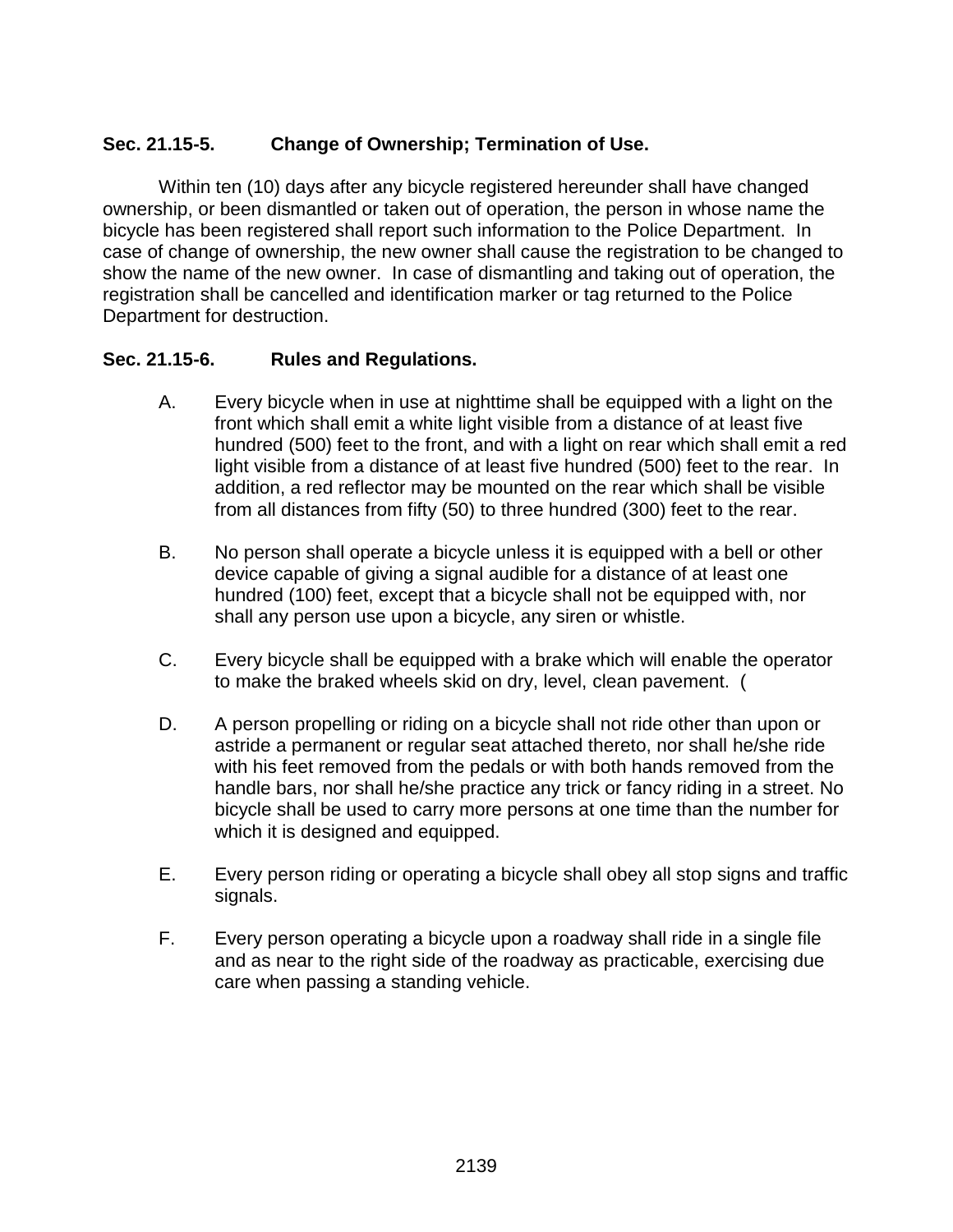- G. No person riding upon any bicycle shall attach the same or himself/herself to any vehicle upon a roadway and no operator of any vehicle shall knowingly allow any person riding upon any bicycle to attach the same or himself/herself to the vehicle.
- H. Every person riding a bicycle upon a roadway shall be granted all of the rights and shall be subject to all of the duties applicable to the driver of a vehicle by Chapter 4 of Title 39 of the Revised Statutes and all supplements thereto, except as to those provisions thereof which by their nature can have no application.

### **Sec. 21.15-7. Promulgation of Rules and Regulations.**

The Police Department may promulgate with the approval of the Township Committee, such other rules and regulations concerning the operation, equipment and maintenance of bicycles, providing, however, that said rules and regulations do not conflict with any statutes of the State of New Jersey.

### **Sec. 21.15-8. Violation and Penalty.**

Any person who violates any of the provisions of this ordinance including the rules and regulations promulgated hereunder, shall be for the first offense reprimanded in writing by the Township Police Department, stating the nature of the violation and a warning that a repetition of the violation or any other violation must be prevented or the bicycle will be impounded for a period of time of not less than seven (7) days or more than thirty (30) days.

Upon a subsequent offense, the officer shall be directed to appear at the Police Department with his or her bicycle, whereupon, in the discretion of the Chief of Police or other officer directed by the Chief, the offender's bicycle may be impounded for a period of not less than seven (7) days nor more than thirty (30) days.

In the event such offender is a minor, notice of the offense shall also be given to the parent or guardian of such offender.

**\_\_\_\_\_\_\_\_\_\_\_\_\_**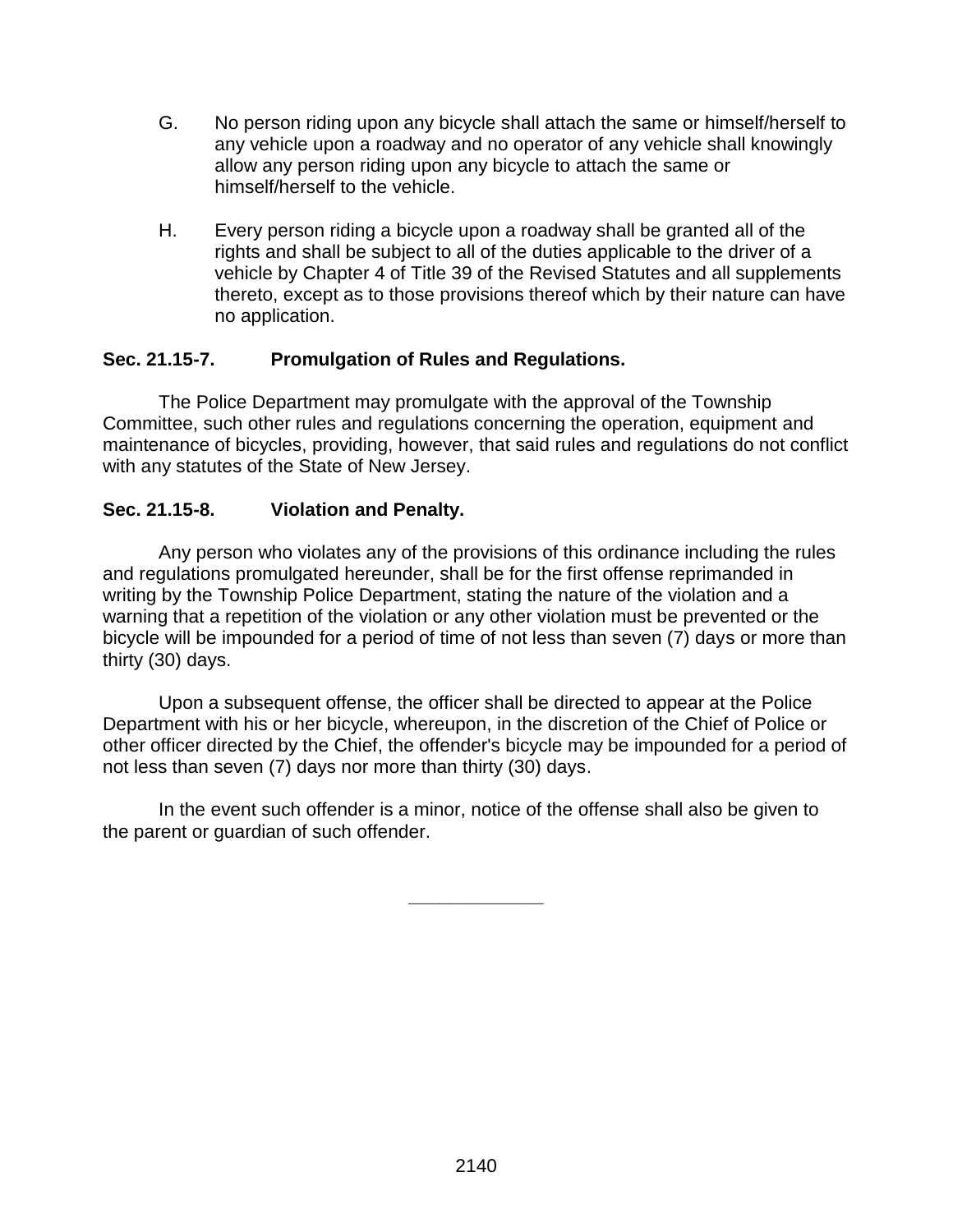### **ARTICLE 16 HANDICAPPED PARKING**

### **Sec. 21.16-1 Handicapped Parking on Streets**

In accordance with the provisions of NJSA 39:4-197, the following on-street locations are designated as handicapped parking places. Such spaces are for use by persons who have been issued special identification cards or plates or placards by the Motor Vehicle Commission, or a temporary placard issued by the Chief of Police. No other person shall be permitted to park in these places.

### A. 91 First Street

Beginning at a point in the southwesterly curbline of River Drive Avenue, said point being 38.5 feet northwestwardly from the northwesterly curbline of First Street and runs: (1) Southwestwardly at right angles of River Drive Avenue 30 feet to a point; thence (2) Northwestwardly parallel to River Drive Avenue 26 feet to a point; thence (3) Northwestwardly perpendicular to River Drive Avenue 30 feet to a point in the said southwesterly curbline of River Drive Avenue; thence (4) Bounding thereon, southeastwardly 26 feet to the place of beginning. Being two (2) van accessible handicapped parking spaces on the premises of 91 First Street.

### B. 69 Spruce Street

Beginning at a point in the southwesterly curbline of Spruce Street, said point being 124 feet southeastwardly from the tangent southeasterly curbline of Wolf Street and runs: (1) Northeastwardly at right angles to the curbline of Spruce Street, 8 feet to a point; thence (2) Southeastwardly parallel to the curbline of Spruce Street, 26 feet to point; thence (3) Southwestwardly perpendicular to the curbline of Spruce Street, 13 feet to a point; thence (4) Northwestwardly parallel to the curbline of Spruce Street 5 feet to the place of beginning. Being one (1) van accessible handicap parking space.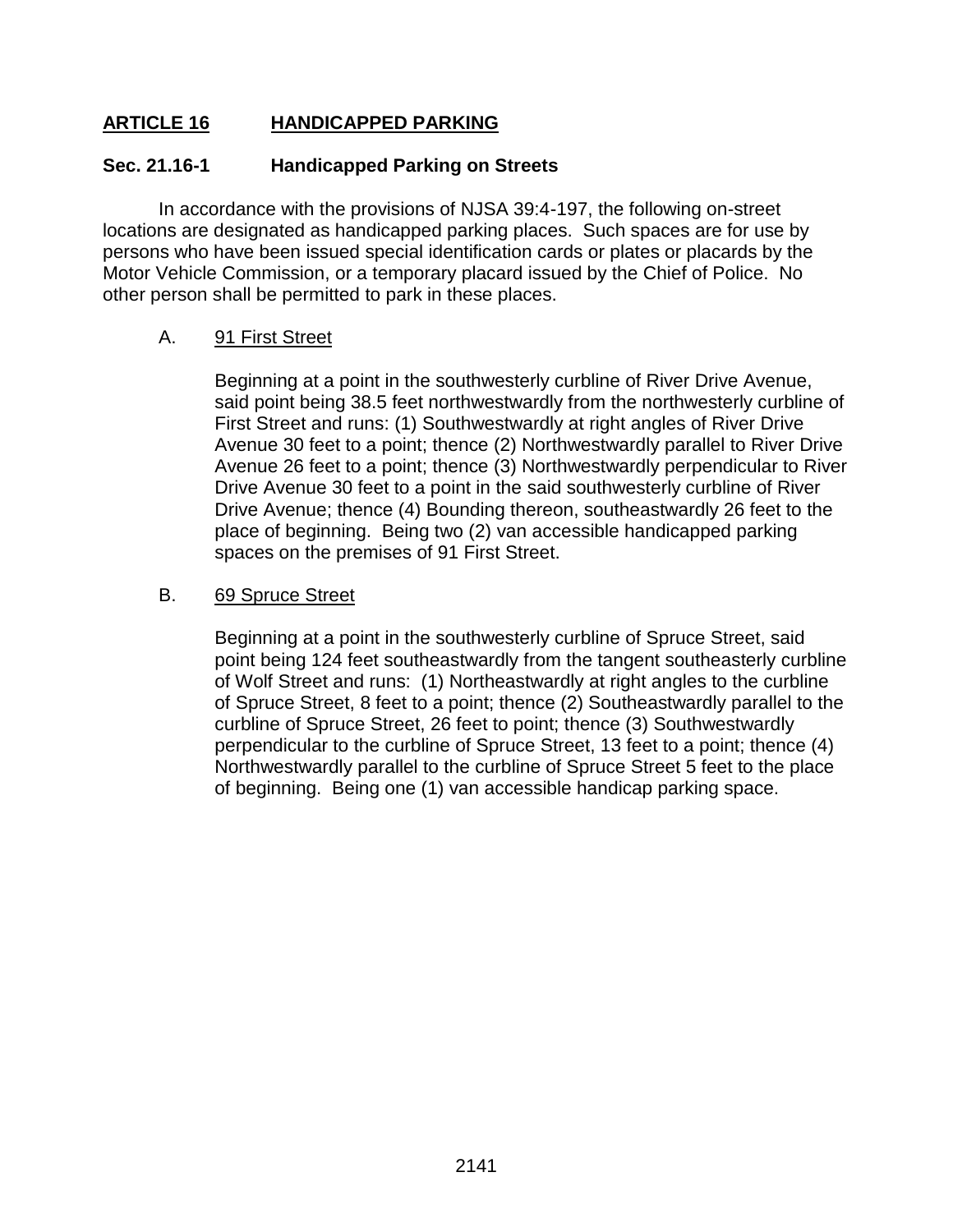### **Sec. 21.16-2 Handicapped Parking on Streets for Private Residences**

In accordance with the provisions of NJSA 39:4-197.6, the following on-street locations are designated as handicapped parking spaces in front of private residences occupied by handicapped persons. Such spaces are for use by persons who have been issued special identification cards or plates or placards by the Motor Vehicle Commission, or a temporary placard issued by the Chief of Police. No other person shall be permitted in these spaces.

| <b>NAME OF STREET</b>                        | <b>NO. OF SPACES</b> | <b>LOCATION</b>                                                                                                                                                                                                                                                                                                        |
|----------------------------------------------|----------------------|------------------------------------------------------------------------------------------------------------------------------------------------------------------------------------------------------------------------------------------------------------------------------------------------------------------------|
| 40 Main Street<br>(Block 2802, Lot 32)       | 1                    | Along the northern side of<br>Main Street from the<br>westerly point of premises<br>Block 2802, Lot 32, as<br>shown on the Official Tax<br>Map of the Township of<br>Pennsville, and extending<br>along the curb in an easterly<br>direction a distance of 20<br>feet. Premises known as 40<br><b>Main Street</b>      |
| 50 Main Street<br>(Block 2802, Lot 35)       | 1                    | 90 feet east of Front Street<br>and 102 feet west of Lincoln<br>Avenue                                                                                                                                                                                                                                                 |
| 563 Penn Avenue                              | 1                    | Tax Block 115, Lot 8, as<br>shown on the Tax Map of the<br>Township                                                                                                                                                                                                                                                    |
| 21 East Pittsfield Street                    | 1                    | Along the southern side of<br>East Pittsfield Street from the<br>westerly point (NJSH Rt. 49)<br>side of property) of premises<br>Block 2701, Lot 29, as<br>shown on the Official Tax<br>Map of the Township of<br>Pennsville, and extending<br>along the curb in an easterly<br>direction a distance of 22.9<br>feet. |
| 95 North River Drive<br>(Block 1701, Lot 25) | 1                    | 24 feet parking zone, 63 feet<br>north of Harding Avenue and<br>205 feet south of Brandriff<br>Avenue.                                                                                                                                                                                                                 |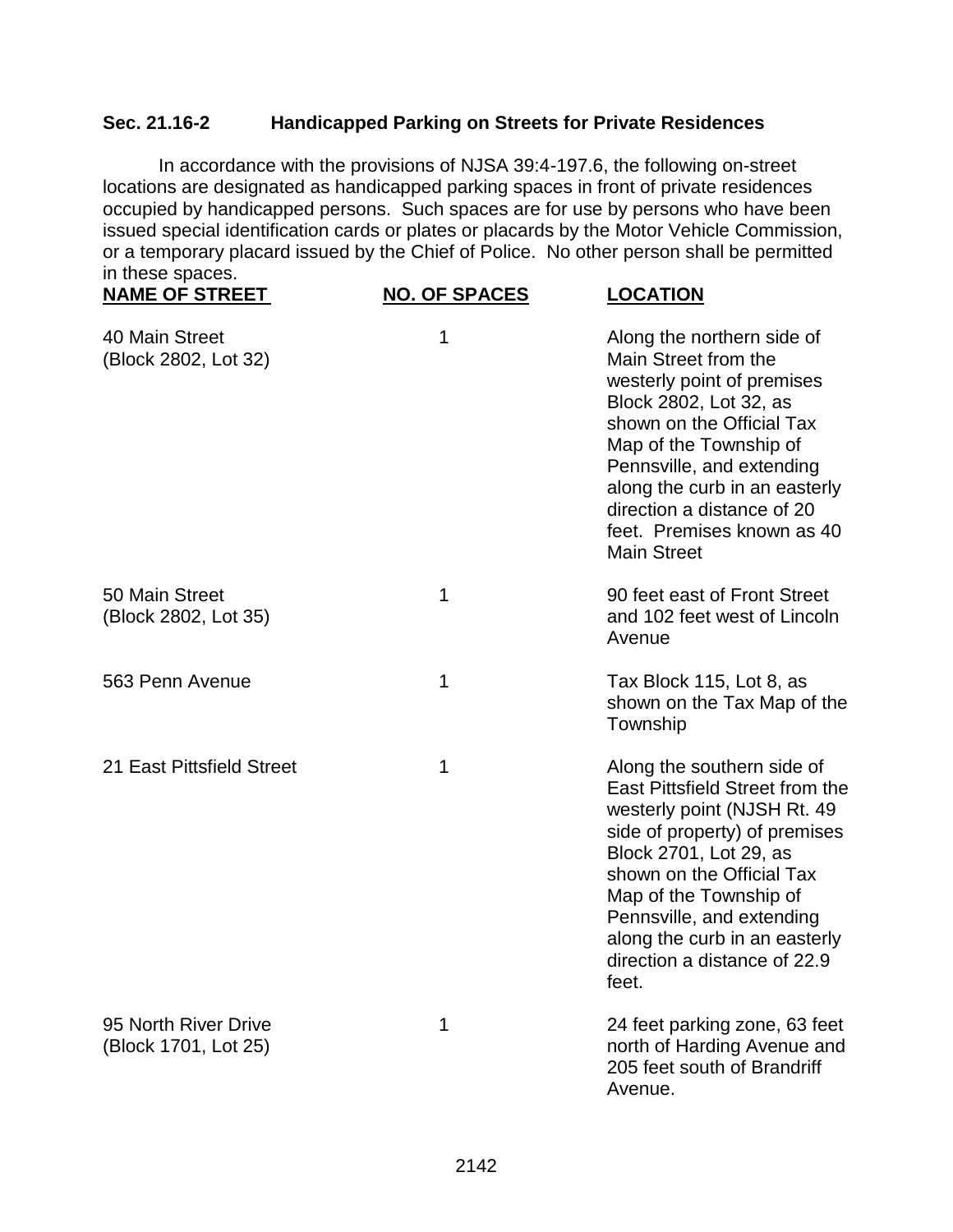### **Sec. 21.16-3 Signs, Pavement, Markings, Installation and Maintenance**

The owners of the premises referred to in this subsection shall provide and install signs and pavement markings for each parking space reserved for the use of handicapped persons, which signs and markings shall be in accordance with the Manual on Uniform Traffic Control Devices. The cost of procurement and installation of the signs and pavement markings shall be the responsibility of the owner of said property. The owner shall subsequent to initial procurement and installation, maintain such signs and pavement markings in good condition at no cost or expense to the Township of Pennsville. The owner shall be responsible for the repair and restoration or replacement of same.

### **Sec. 21.16-4 Violations; Penalties; Handicapped Parking**

A. Any person who has not been issued a special vehicle identification card by the Motor Vehicle Commission pursuant to the provisions of NJSA 39:4-204, et seq. and NJSA 39:4-197.5, who parks a motor vehicle in a restricted parking space without a special vehicle identification card, shall be liable to pay a fine of two hundred fifty (\$250.00) dollars for the first offense and for subsequent offenses a fine of at least two hundred fifty (\$250.00) dollars and up to ninety (90) days community service on such terms and in such form as the Court shall deem appropriate, or any combination thereof.

B. Any handicapped parking sign, either currently in place or hereinafter erected, in accordance with the provisions of NJSA 39:4-198 shall state, on its face, "Penalty: First offense \$250, second offense at least \$250 and up to 90 days community service. – by Municipal Order"

C. In order to facilitate the marking of signs as set forth in paragraph B. above, the Township's Highway Department shall create an appropriate stencil to be approved by the Township Engineer which shall be available to local merchants for their use, free of charge.

**\_\_\_\_\_\_\_\_\_\_\_\_\_\_\_**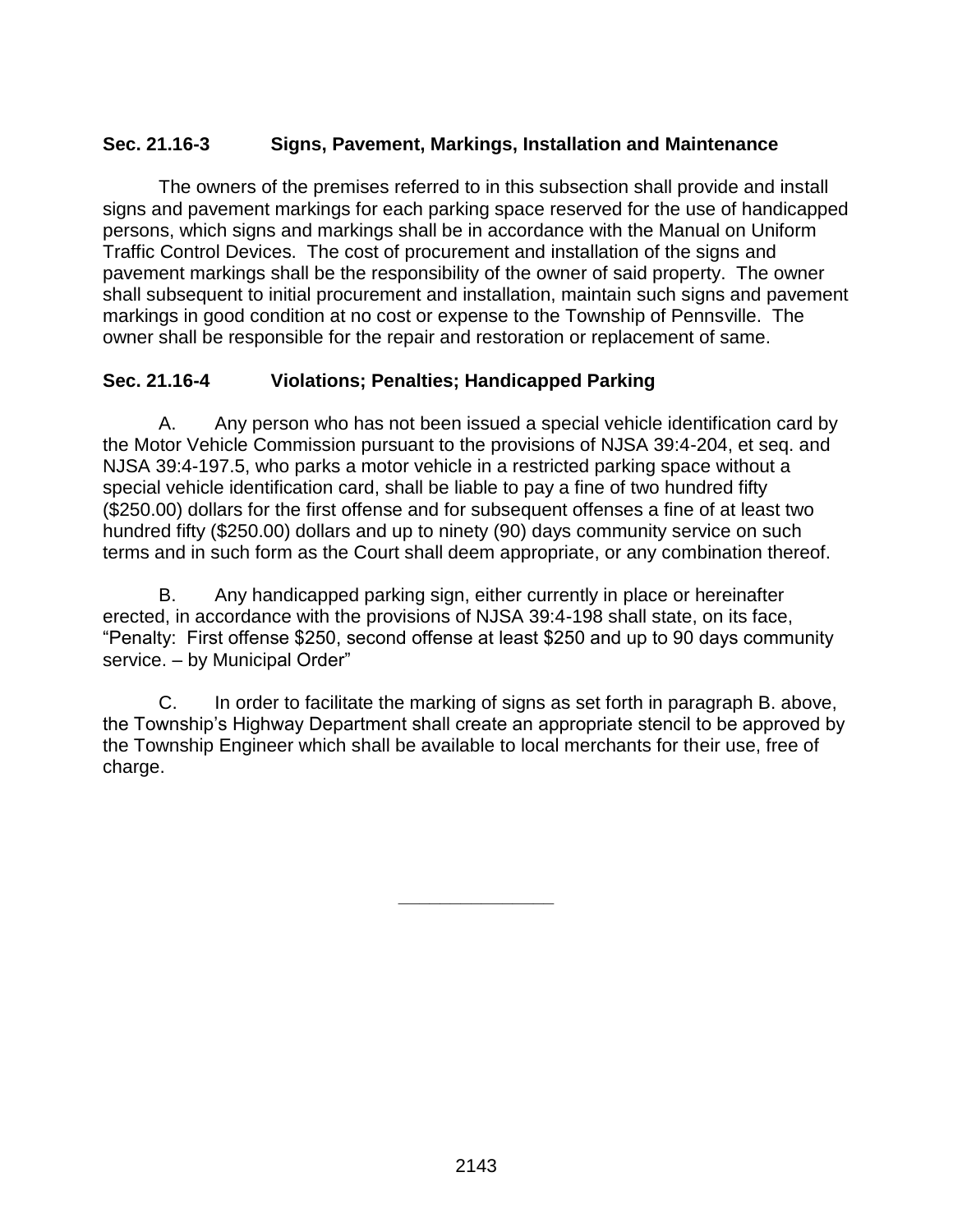## **ARTICLE 17. PEDESTRIAN CROSSWALKS.**

### **Sec. 21.17-1 Pedestrian Crosswalks.**

The Mayor and members of the Township Committee of the Township of Pennsville have determined that crosswalks must be established along William Penn Avenue and Church Street to facilitate the safe crossing of those roadways by students attending both the Township high school and the Township middle school,

**NOW, THEREFORE, BE IT ORDAINED** by the Mayor and members of the Township committee of the Township of Pennsville that:

- A. Four crosswalks, at least six feet in width, are hereby established along William Penn Avenue, the first being located 533 feet southwest of the intersection of the southwesterly edge of Pittsfield Street, the second 615 feet from the southwesterly edge of the roadway, aforesaid, the 964 feet from the southwesterly edge of the roadway, aforesaid, and the fourth 1,545 feet from the southwesterly edge of the roadway, aforesaid. One crosswalk, at least six feet in width, is hereby established on Church Street, being located 245 feet northeast of the intersection of Church Street and South Broadway. (The crosswalks in question are shown on Schedule A which is on file in the office of Township Clerk.)
- B. The crosswalks, as set forth above, shall be marked with 30" X 30" yellow warning signs. The signs in question are shown on Schedule B which is on file in the office of the Township Clerk.
- C. In addition, the crosswalks shall be marked by painting the highway with white paint. The outer limits of the walk shall be marked with lines 6 inches in width and at least 6 inches in width and at least 6 feet apart, placed perpendicular to the curb line, with crosshatch lines between them which shall be 6 inches in width and placed at a 45 degree angle to the curb line.
- D. As provided for by NJSA 39:4-36, the driver of motor vehicles shall yield the right of way to pedestrians in the crosswalks set forth above.

**\_\_\_\_\_\_\_\_\_\_\_\_\_\_\_\_\_\_\_\_\_\_\_\_\_\_\_\_\_\_\_**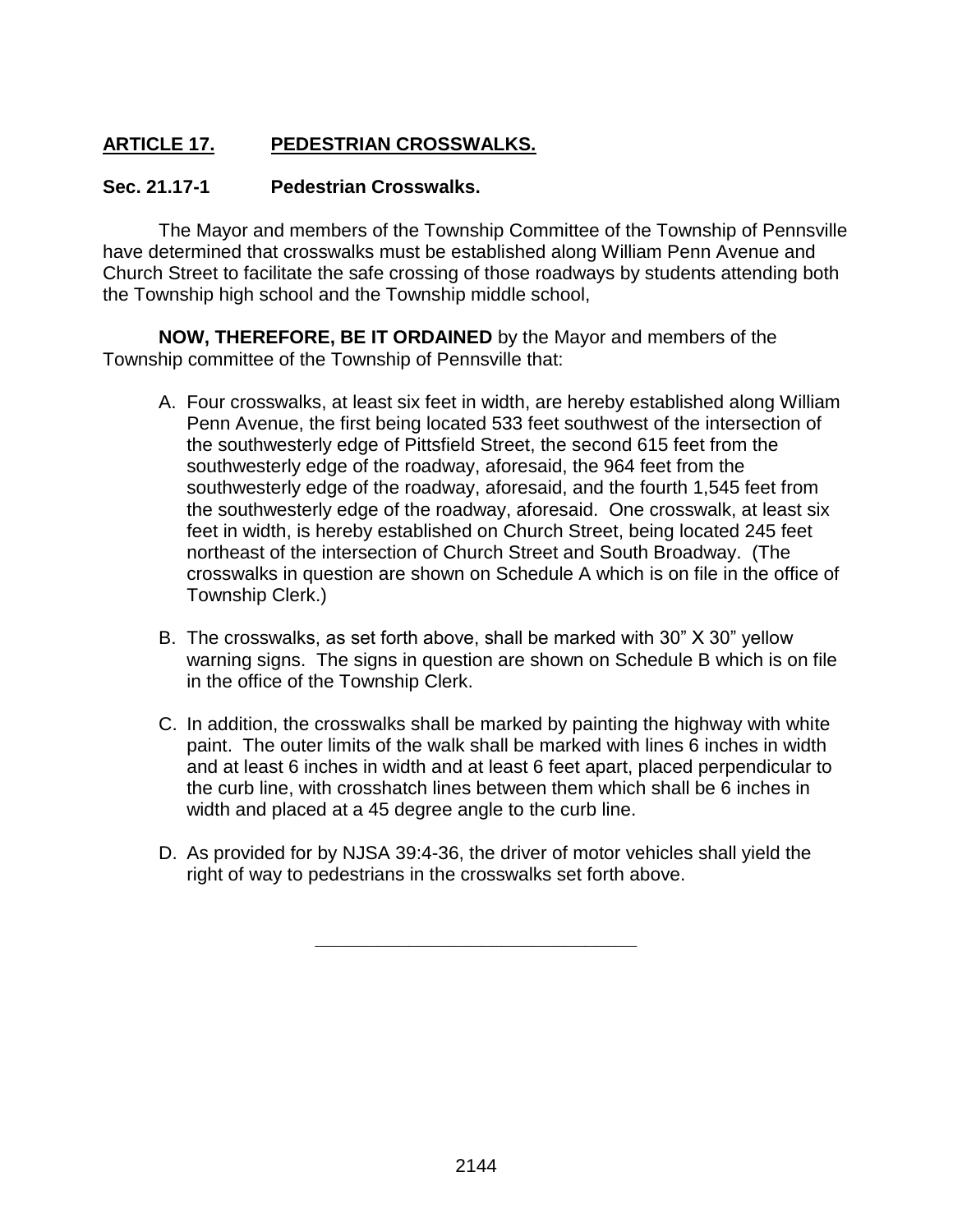### **ARTICLE 18 TRAFFIC WARNING SIGNS**

The Township Chief of Police shall have the authority to install traffic warning signs at locations that he/she determines to be appropriate, which signs shall include but shall not necessarily be limited to "Children Playing" signs and "Road Curve" speed warning signs. The signs shall be purchased by the Township of Pennsville Police Department and installed by the Township Highway Department, with the Chief to coordinate the installation of the signs in question with the Township's Principal Works Manager.

**\_\_\_\_\_\_\_\_\_\_\_\_\_\_\_\_\_\_\_\_\_\_\_\_\_\_\_\_**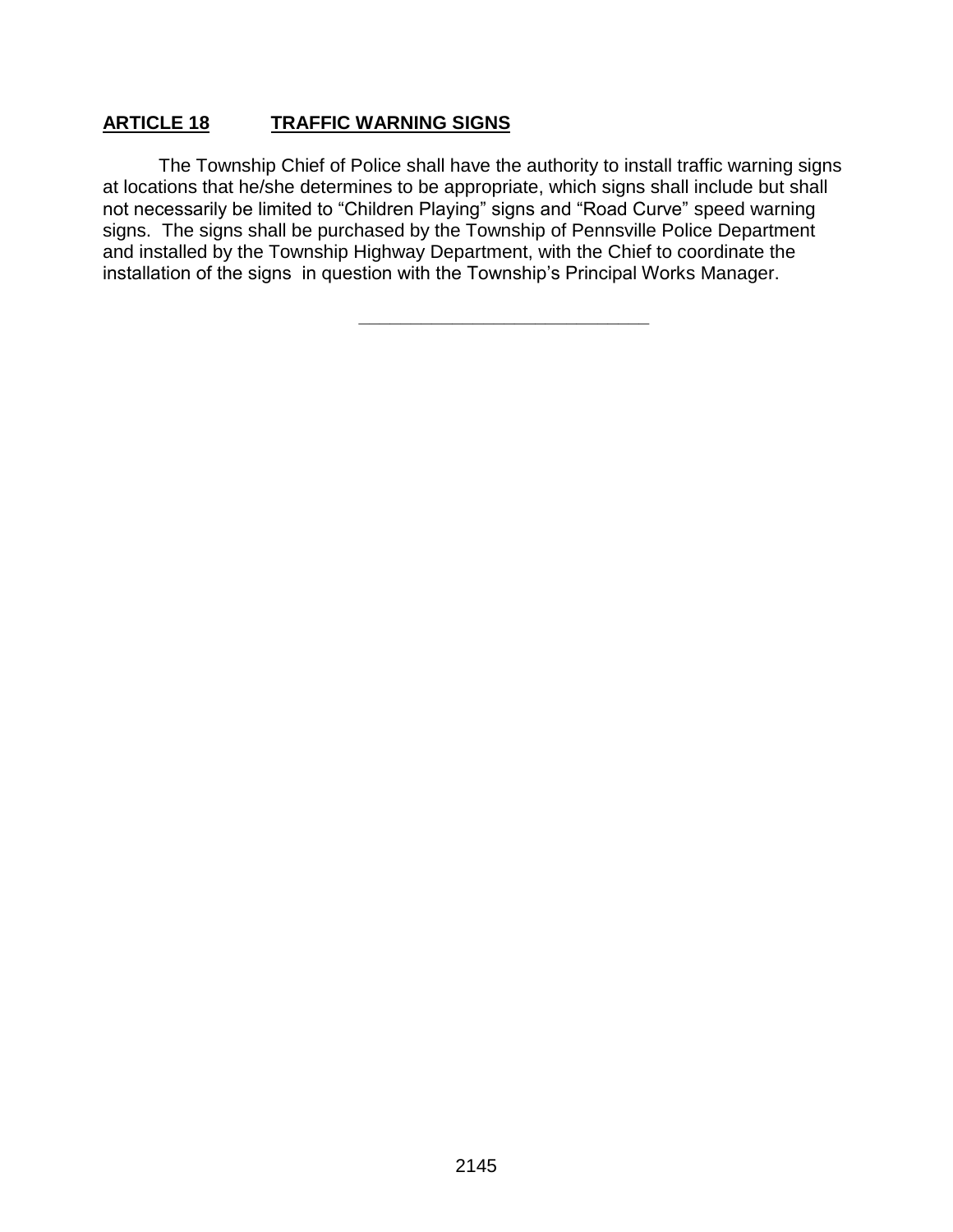### **ARTICLE 19 DUMPSTERS, ROLL OFF CONTAINERS AND PODS**

### **Sec. 21.19-1 PREAMBLE**

The members of the Township Committee of the Township of Pennsville have determined that the placement of dumpsters, roll-off containers or PODS on Township roadways jeopardized the health, safety and welfare of the citizens of this Township.

### **Sec. 21.19-2 APPLICATION**

A person may submit an application to the Township Clerk to place a refuse container commonly known as a dumpster, a roll-off container, or POD, which application shall set forth the following information:

- A. Name, address and phone number of applicant
- B. Name, address and phone number of the owner of real property to be serviced by the container.
- C. The proposed location where the container is to be placed.
- D. The name, address and phone number of the company or individual which owns the container.

### **Sec. 21.19-3 PERMIT**

The Township Clerk shall issue a permit to the applicant if the Clerk determines that the application is in proper form, and the fee set forth herein below is paid. The permit will be valid for a period of 30 days. The Township Clerk shall transmit a copy of each such permit that he/she shall issue to the Township's Chief of Police within 24 hours of its issuance.

### **Sec. 21.19-4 CONDITIONS FOR USE**

If an application for the placement for a dumpster, a roll-off container, or POD is approved, the applicant must comply with the following conditions:

- A. No dumpster, roll-off container or POD may be placed on any street with a width of less than 30 feet.
- B. The dumpster, roll-off container or POD must be placed parallel to the curb or edge of the roadway, and may not extend more than 102 inches from said curb or edge of the roadway.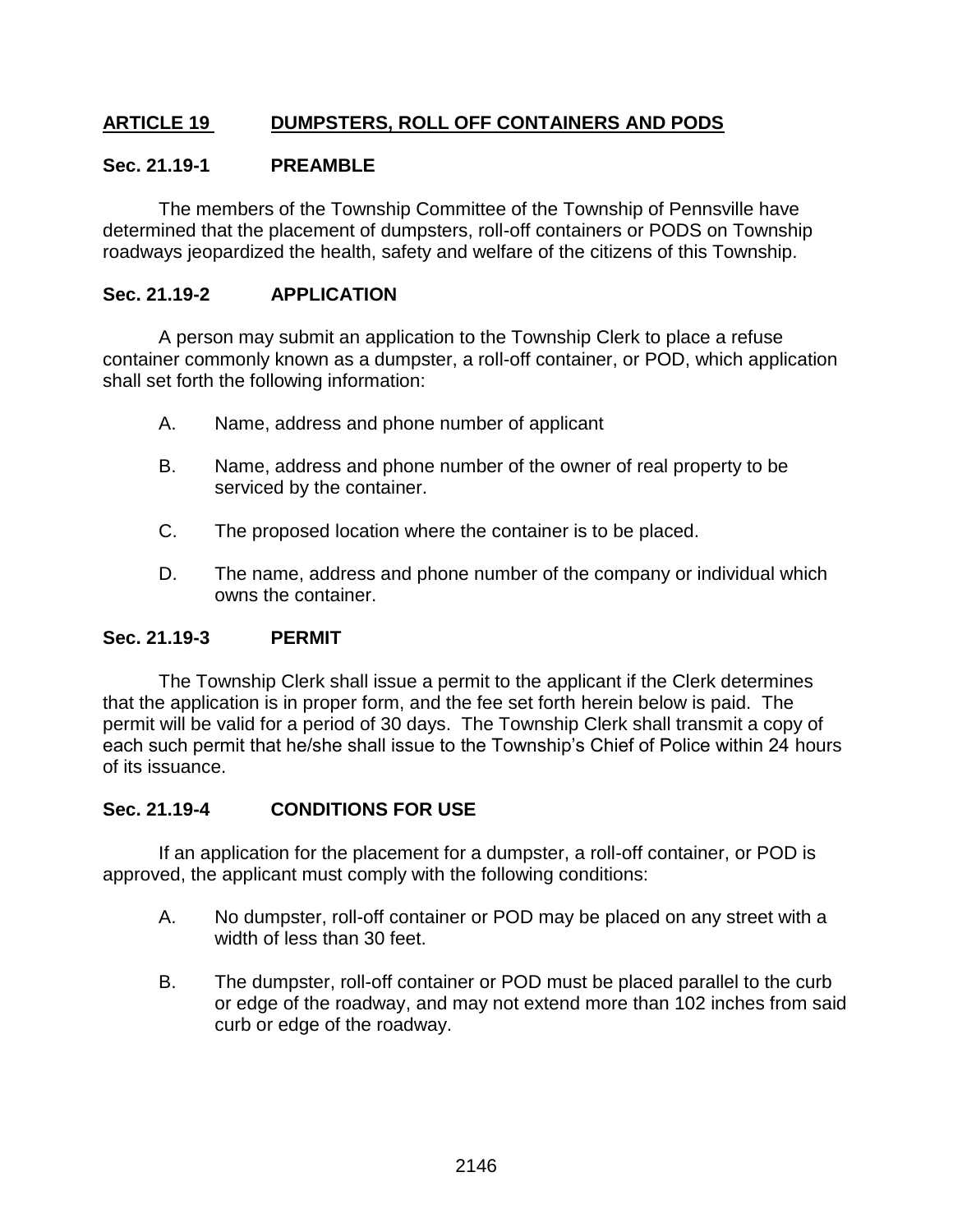- C. The applicant must acquire, maintain and provide the Township Clerk with a copy of an insurance policy declaration page reflecting \$1 million of liability insurance for the use in question, with the Township being named as the loss payee.
- D. When the dumpster, roll-off container or POD is not in use, it must be covered by a tarpaulin and otherwise maintained in a safe condition which prevents debris from spilling onto the roadway, or debris extending beyond the tops or the edges of the container.
- E. The name and phone number of the company or individual which or who owns the container must be conspicuously displayed on said dumpster, rolloff container or POD.
- F. In the event the placement of the dumpster, roll-off container or POD at any time is deemed by the Chief of Police or his/her designated representative to constitute a nuisance or hazard to traffic, then in such event the dumpster, roll-off container or POD shall be removed as soon as possible, but not longer than 48 hours after such notice is given to the applicant. (Notice may be oral or in writing as the Township official in question deems appropriate. – A certification from the Township official with regard to the giving of notice or a copy of a certified letter shall constitute evidence of said notice.)
- G. Any dumpster, roll-off container or POD left on a roadway after notice has been given, as set forth in Paragraph (6) above, may be removed by the Township and impounded until fees and costs have been imposed by the Township in an amount they deem to be appropriate and paid by the applicant.

### **Sec. 21.19-5 FEE**

The applicant shall submit a check in the amount of \$100 to the Township Clerk, which check shall be made payable to the Township of Pennsville, which fee shall be refundable if the applicant certifies to the Township Clerk that the dumpster, roll-off container or POD was removed within ten (10) days of its placement. (The form of certification shall be appended to the permit issued by the Township Clerk.)

### **Sec. 21.19-6 DISPLAY MARKERS**

Each dumpster, roll-off container or POD to be placed on a Township roadway shall be equipped with yellow reflective diamond-shaped panels having a minimum of 18 inches x 18 inches which panel shall be placed on the edge of the dumpster, roll-off container or POD at both ends nearest the path of passing vehicles and facing the direction of incoming traffic. The markers shall have a minimum mounting height of 3 feet from the bottom of the panels to the surface of the roadway.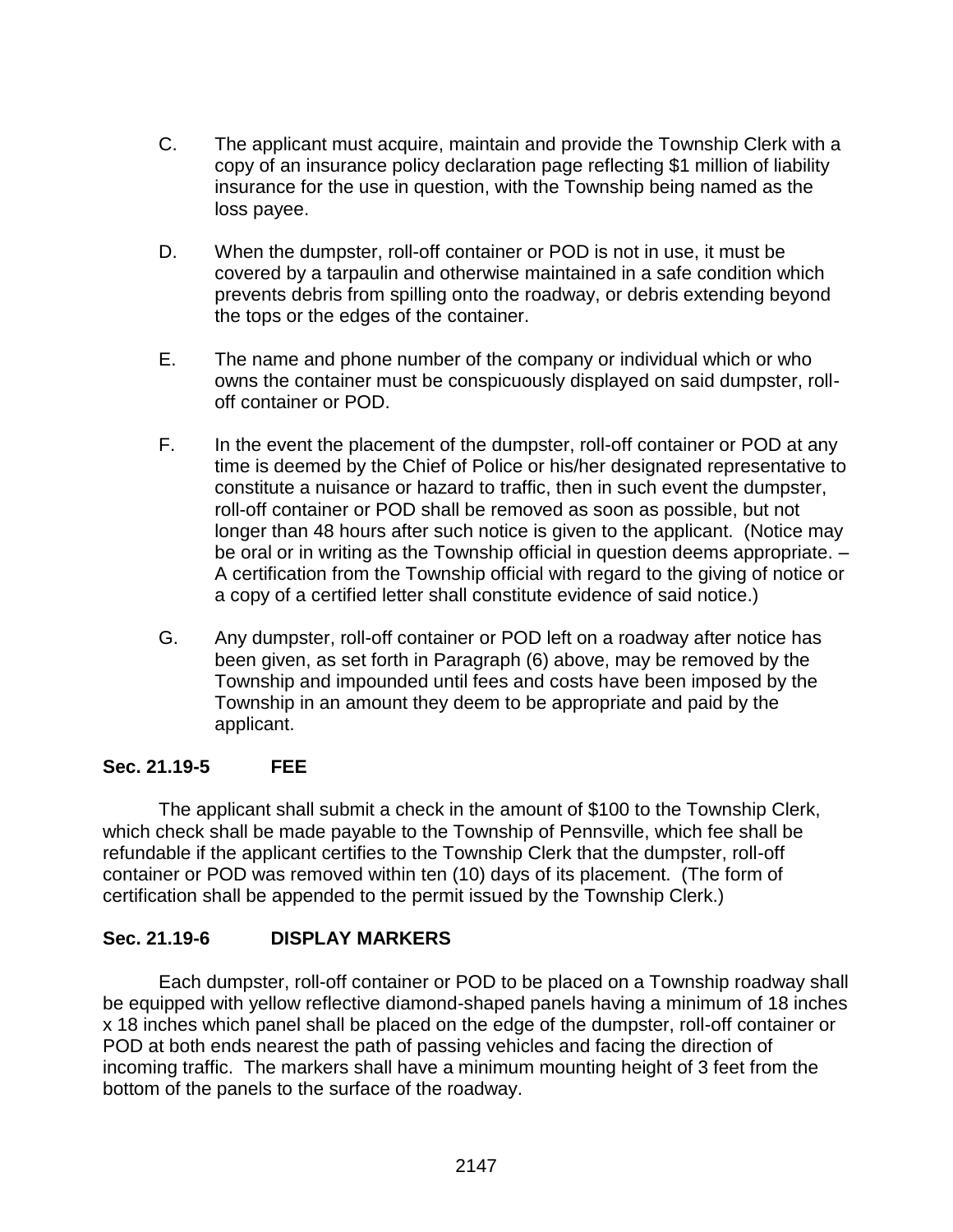## **Sec. 21.19-7 PENALTY**

A person who is convicted of violating this ordinance shall be penalized in accordance with the provisions of NJSA 27:5i-1, which fine shall be paid over to the Township of Pennsville.

**\_\_\_\_\_\_\_\_\_\_\_\_\_\_\_\_\_\_\_\_\_\_\_\_\_\_\_\_**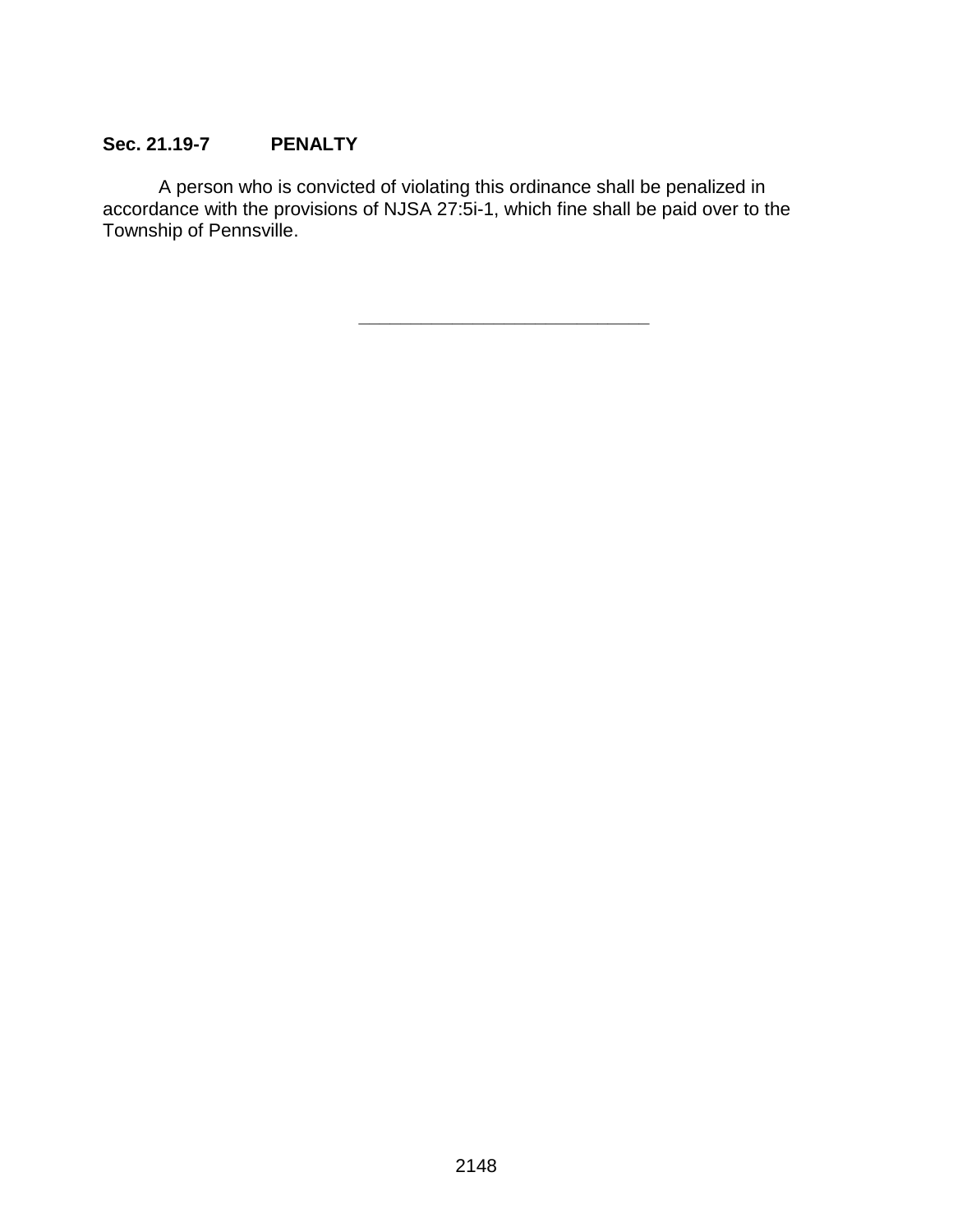### **ARTICLE 20 PARKING PROHIBITIONS – MOBILE HOMES, AUTOMOBILE TRAVEL TRAILERS, RECREATIONAL VEHICLES, BOAT TRAILERS, CONSTRUCTION TRAILERS, AND BUSES OF ANY TYPE**

### **Sec. 21.20-1 DEFINITIONS**

For the purpose of this ordinance, the terms used herein are as follows:

- A. Mobile home, travel trailer, recreational vehicle Any vehicle or structure so designed and constructed in such a manner that will permit the occupancy thereof as sleeping or living quarters for one or more persons and so designated that it may be or is mounted on wheels and may be towed or transported by its own or other motive power.
- B. Boat Trailer Any trailer so designed and construction to transport and/or store a boat.
- C. Construction Trailer Any trailer so designed and constructed for storage and/or use as a field office.
- D. Bus A vehicle designed to carry 15 or more individuals from place to place.
- E. Person The word "person" shall be construed to include persons, partnership, firm, company, tenant, corporation, owner, lessee or licensee, their agents, heirs or assigns.
- F. Oversized vehicles Oversized vehicles shall consist of wheeled vehicles, whether motorized or not, which exceed 25 feet in length.
- G. Moving vans Wheeled vehicles which exceed 25 feet in length which are used for the purpose of moving household furniture.

### **Sec. 21.20-2 PARKING**

- A. Streets
	- 1. It shall be unlawful, within the limits of the Township of Pennsville, for any person to park any mobile home, automobile trailer, recreational vehicle, boat trailer, construction trailer or bus of any type or wheeled vehicles whether motorized or not which exceed 25 feet in length as defined in this ordinance on any street, alley, or highway within confines of this Township for a period exceeding two (2) hours, or eight (8) hours for wheeled vehicles which exceed 25 feet in length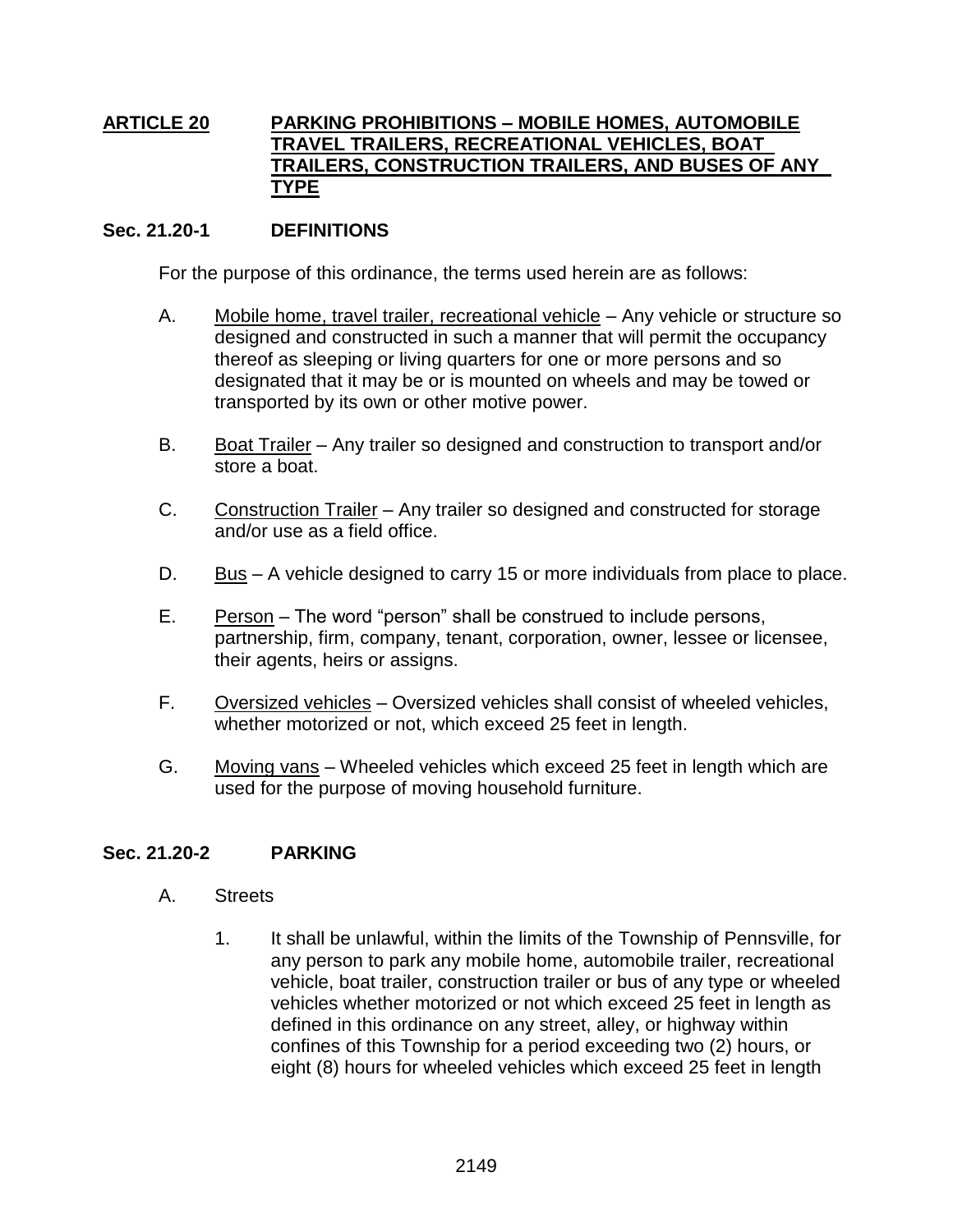which are used for the purpose of moving household furniture (moving vans).

2. Notwithstanding the above, such vehicles may remain on any street, alley or highway for not longer than twenty-four (24) hours if said vehicles are undergoing emergency repairs; however, such vehicles remain subject to any other and further prohibitions, regulations, or limitations imposed by the traffic and parking regulations and ordinances for that street, alley or highway so long as the police are notified.

### **Sec. 21.20-3 VIOLATIONS AND PENALTIES**

Any person violating any provision of this ordinance shall be subject to the penalties as set forth in Sec. 1.1-6 of these Ordinances.

## **Sec. 21.20-4 EXCEPTIONS**

Boat trailers shall be permitted on Township streets, alleys or highways from Memorial Day to September 30.

**\_\_\_\_\_\_\_\_\_\_\_\_\_\_\_\_\_\_\_\_\_\_\_\_\_\_\_\_**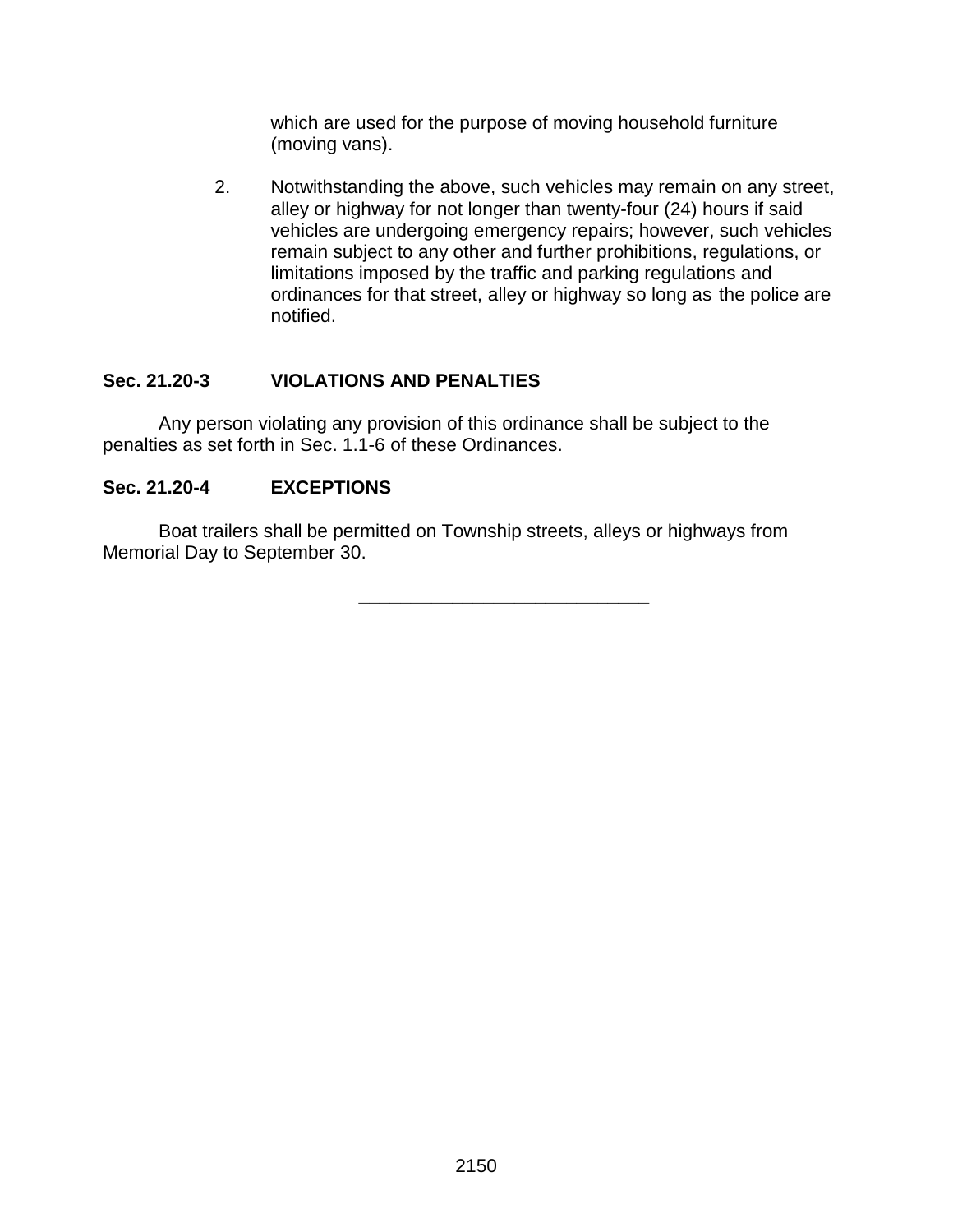### **ARTICLE 21 ENGINE BRAKING**

### **Sec. 21.21-1 DEFINITION**

Engine breaking shall mean to use or the operation of any mechanical exhaust device designed to aid in the braking, decompression or deceleration of any motor vehicle which results in an excessive, lout, unusual or explosive noise from such vehicle.

### **Sec. 21.21-2 PROHIBITION OF ENGINE BRAKING**

It shall be unlawful for the driver of any motor vehicle to use or operate or cause to be used or operated at any time and on any road with the Township of Pennsville any mechanical exhaust or decompression device which results in the practice known as "engine braking".

### **Sec. 21.21-3 EXCEPTIONS**

The provisions of this article shall not apply to engine braking where necessary for the protection of persons and/or property which cannot be avoided by application of an alternative braking system. Noise caused by the application of engine compression brakes, otherwise known as "engine braking", which is effectively muffled or if the application is necessary for the health, safety and welfare of the community is exempt from the provisions of this article. Sounds created by emergency equipment for emergency purposes are also exempt.

### **Sec. 21.21-4 POSTING OF SIGNS**

The Township of Pennsville is hereby authorized to post at reasonable locations within the Township signs indicating the prohibition of engine braking.

### **Sec. 21.21-5 VIOLATIONS AND PENALTIES**

Unless another penalty is expressly provided by New Jersey Statute, any person convicted of a violation of this ordinance shall be punished for a fist conviction thereof by a fine of not more than \$100.00 or by imprisonment for a period not to exceed 10 days, or by both such fine and imprisonment; for a second such conviction, such person shall be punished by a fine of not more than \$200.00 or by imprisonment for a period not to exceed 20 days, or by both such fine and imprisonment; and upon the third or any subsequent conviction, such person shall be punished by a fine of not more than \$500.00 or by imprisonment for a period not to exceed 6 months, or by both such fine and imprisonment.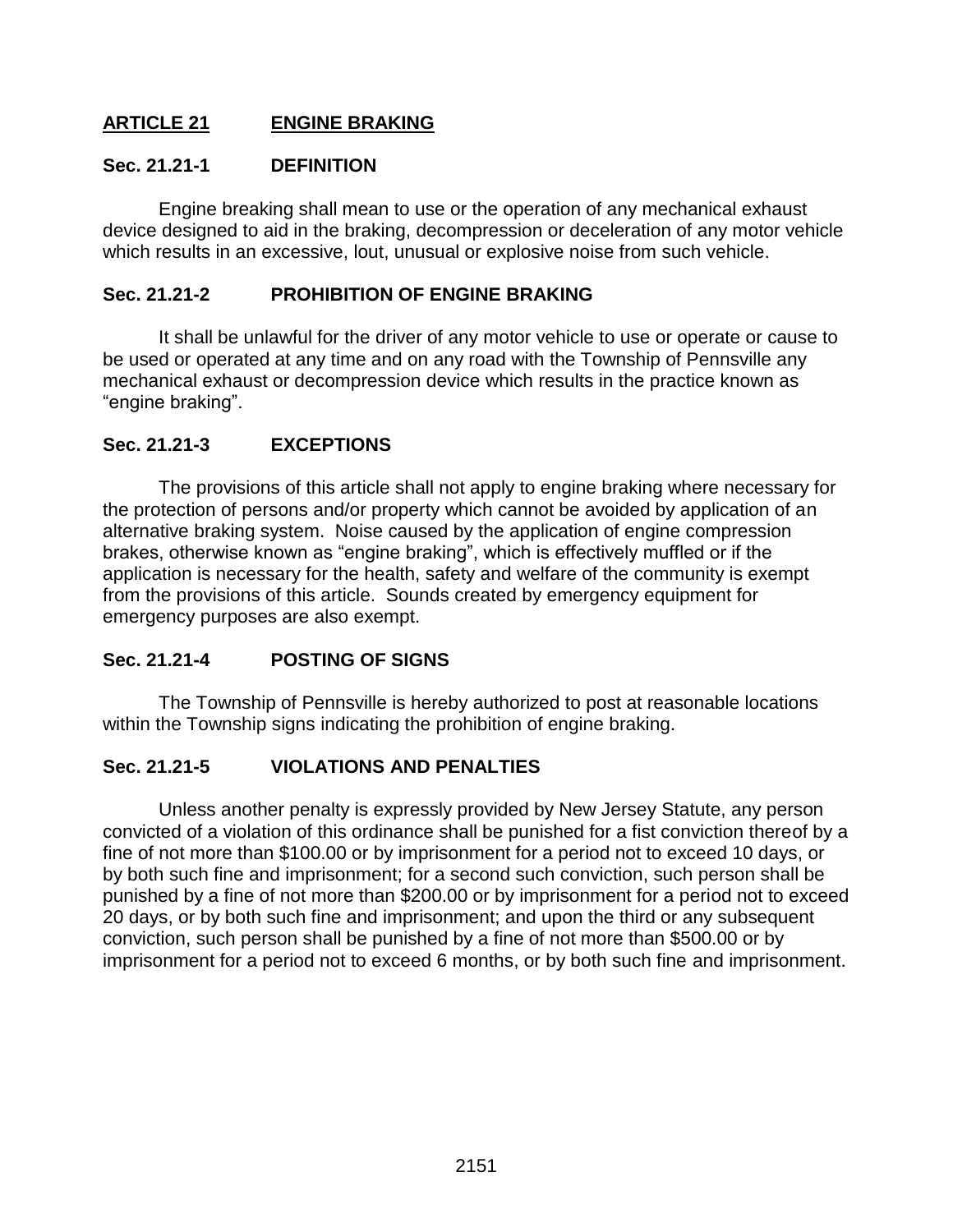### **ARTICLE 22 CONSTRUCTION ZONE: TRAFFIC CONTROLS FOR STREET AND HIGHWAY CONSTRUCTION AND MAINTENANCE OPERATION AND ADOPTION OF MANUAL ON UNIFORM TRAFFIC CONTROL DEVICES FOR STREETS AND HIGHWAYS (Municipal Roads Only)**

### **Sec. 21.22-1 Controls Established for Construction Zone**

The Governing Body hereby finds and declares that problems of traffic control occur and traffic must be moved through or around street construction, maintenance operations, and utility work, above and below ground which requires blocking the roadway and obstructing the normal flow of traffic; and that such obstructions are or can become dangerous when not properly controlled become dangerous when not properly controlled. In order to better promote the public health, safety, peace and welfare, it is necessary to establish controls and regulations directed to the safety and expeditious movement of traffic through construction and maintenance zones and to provide safety for the work force performing these operations.

The Township of Pennsville, in the County of Salem, State of New Jersey, does hereby adopt the current Manual on Uniform Traffic Control Devices hereafter known as M.U.T.C.D., except as hereby supplemented and amended, as it controls and regulates whenever construction maintenance operations of utility work obstructs the normal flow of traffic. Any person, contractor, or utility, who fails to comply with the provisions of M.U.T.C.D. while performing such work, is in violation of this section.

### **Sec. 21.22-2 Pre-Construction Meetings**

It shall be the responsibility of the person, contractor, or in the case of a public utility as required under a public utility agreement, wishing to conduct work on, under or above the roadway to contact the Police Department in order to arrange a preconstruction meeting in order to submit plans for the safe movement of traffic during such period of construction work. Any person, contractor or utility who fails to comply with this section prior to the start of such work or whose plans are not approved by the Police Department is in violation of this section.

### **Sec. 21.22-3 Emergency Contact Telephone Numbers**

The person, contractor, or utility shall provide the Police Department with at least two (2) emergency contract phone numbers to be called in case of emergency problems at the construction or maintenance site prior to the start of any work. If for any reason emergency contact cannot be reached, or if the emergency contact person does not respond to the call from the Police Department to correct a hazardous condition, the Township my respond to correct such hazardous condition. The reasonable fees for such emergency service by the Township shall be charged to the person, contractor, or utility for such condition.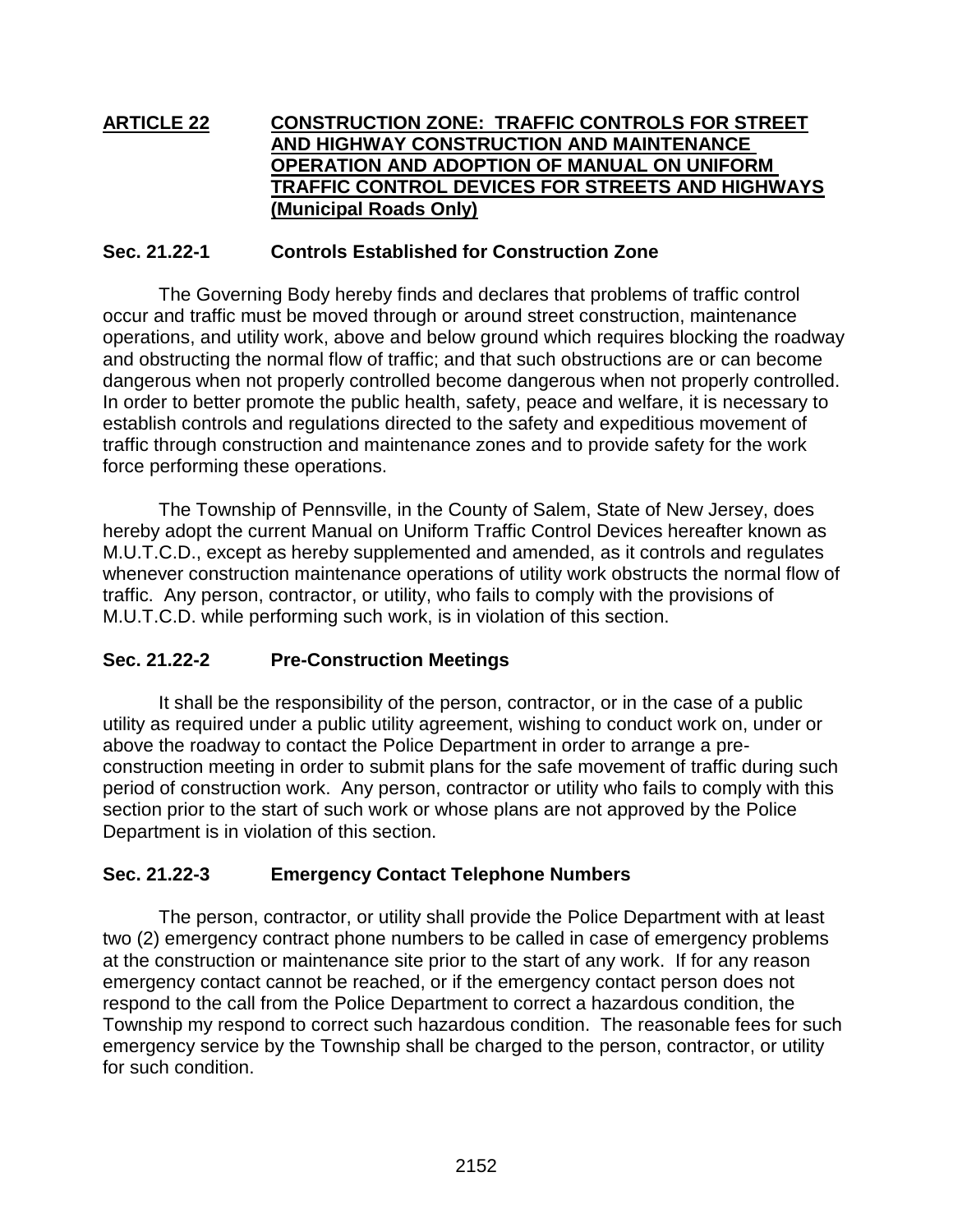### **Sec. 21.22-4 Hours**

There shall be no construction, maintenance operations, or utility work on any roadway in the Township before the hour of 9:00 am or after 4:00 pm. The time limit may be adjuster to permit work prior to 9:00 am or after 4:00 pm by the Officer in charge of the Police Department. If it is determined by the Officer in charge that the construction or maintenance operations prior to 9:00 am or after 4:00 pm would substantially delay traffic or cause a safety or health hazard, the work shall then be permitted only between 9:00 am and 4:00 pm.

### **Sec. 21.22-5 Road Closing and Detours**

Road closing and/or traffic detours shall not be permitted unless approved by the Police Department.

### **Sec. 21.22-6 Traffic Directors**

Traffic directors shall be posted at all construction or maintenance sites when determined by the Police Department that same is necessary to provide for the safety and expeditious movement of traffic.

### **Sec. 21.22-7 Stop Work**

The Police Department shall have the authority to stop work, including the removal of equipment and vehicles, stored material within the street right-of-way, back filling of open excavations and/or other related work, in order to abate any nuisance and/or safety hazard or for any violation of this section.

### **21.22-8 Site Preparation**

It is to be expressly understood that no materials, vehicle or equipment are to be placed in the roadway or sidewalk or until all construction, signs, lights, devices and pavement markings are installed.

### **21.22-9 Violations and Penalties**

Any person, contractor or utility who commits a violation of this section shall, upon conviction thereof for a first offense, pay a fine of not less than one hundred (\$100.00) dollars nor more than five hundred (\$500.00) dollars and/or be imprisoned in the County jail for a term not exceeding ninety (90) days. For a second offense, the person, contractor or utility shall, upon conviction thereof, pay a fine of not less than two hundred and fifty (\$250.00) dollars and/or be imprisoned in the County jail for a term not exceeding ninety (90) days.

A separate offense shall be deemed committed on each day during or on which a violation occurs or continues.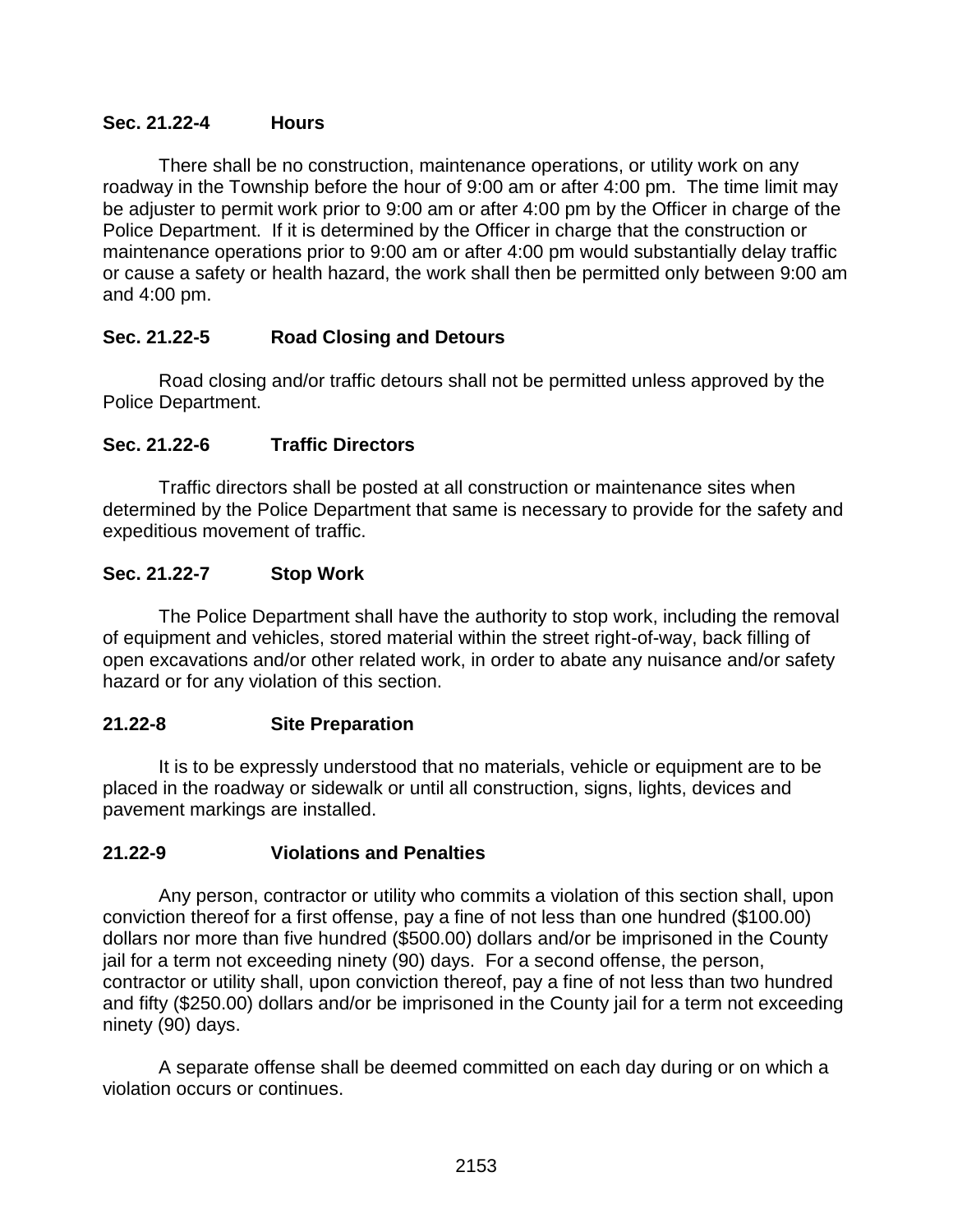### **ARTICLE 23 PARKING REGULATIONS – TOWNSHIP MUNICIPAL BUILDING**

### **Sec. 21.23-1 Purpose**

The purpose of this ordinance is to regulate parking in the vicinity of the Township's Municipal Building located at 90 North Broadway, Pennsville, NJ 08070 which property is also designated as Block 2001 Lot 6 as shown on the official tax map of the Township of Pennsville.

### **Sec. 21.23-2 Designation of Parking Spaces**

Parking spaces are hereby dedicated for use as set forth on the plan prepared by the Pennsville Township Water Department Office of GIS and CAD which plan is entitled "Proposed Parking Pennsville Municipal Building Block 2003 Lot 6" dated 4-22-2019 a copy of which plan is on file with the Township Clerk and which plan may be viewed by the public during normal working hours.

### **Sec. 21.23-3 Prohibition**

It shall be unlawful for any person to occupy a parking space behind the Township's Municipal Building which is not marked for that individual's use.

### **Sec. 21.23-4 Violations and Penalty**

Any person who violates any of the provisions of this ordinance shall be penalized in accordance with the penalties as set forth in section 1.1-6 of these ordinances.